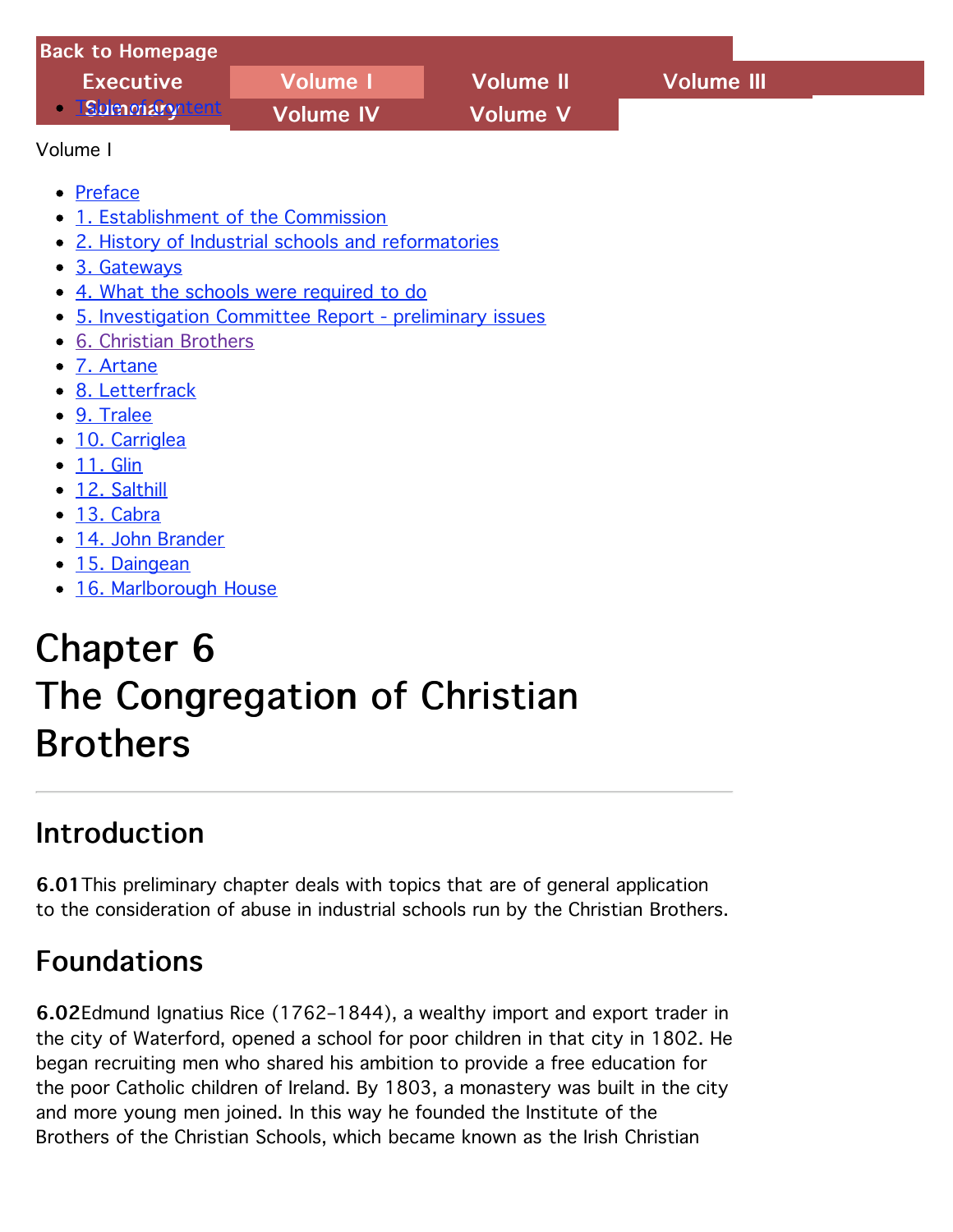Brothers.

6.03His inspiration had come from a remark made by the sister of the Bishop of Waterford, with whom he was discussing his ambition to become a member of a religious Congregation. A band of ragged boys passed by and, pointing to them, she exclaimed, 'What! would you bury yourself in a cell on the continent rather than devote your wealth and your life to the spiritual and material interest of these poor youths?' Inspired by these words, Rice talked to other friends, all of whom advised him to undertake the mission to which he was being called. He settled his business affairs in 1800, the most profitable year he had known, and two years later opened his first Christian school.

6.04The schools were open to all comers and were free to the poor. He developed a system whereby one Brother, sometimes with a monitor as assistant, would teach about 150 boys who were graded not by age but ability. He was adamant there should be no physical punishment, which he found contrary to his own spirit. In 1820 he wrote, 'Unless for some faults which rarely occur, corporal punishment is never inflicted'.

6.05His schools were a success and, as Edmund Rice's reputation spread, his Community grew rapidly in numbers. By 1806, schools were established in Waterford, Carrick-on-Suir, and Dungarvan, and by 1808 the Community had Houses in Dublin, Cork and Limerick. Initially, they adopted, with modifications, the Rule of the Presentation Order of nuns and, like them, were subject to their local bishops. In 1820, however, the Order now known as the Christian Brothers became the first Irish Community of men to be granted a charter by the Holy See $<sup>1</sup>$  and to be recognised as a Papal Institute. This new status meant that the</sup> Brothers were no longer under the authority of local bishops, and could develop their own internal management, under the overall authority of the Holy See, through the Secretariat of State for Religious. Br Rice was unanimously elected Superior General, and all the Houses were united under the new regime except for Cork, as the local bishop there refused his consent. In 1826, they too joined the greater Congregation, although one member, Br Austin Reardon, opted to remain under the old Order and founded the teaching Congregation of Presentation Brothers.

6.06From 1802 to 1868 the Christian Brothers remained a small group of men who managed only day schools for poor Catholic boys. It was the introduction in 1858 of the industrial school system into Ireland that led to the Congregation moving into the management of residential schools. The new industrial schools fitted in with their charism of educating and helping the poor. Moreover, the schools were being subsidised by the State, through a capitation system, whereby a sum was paid for each boy placed in the school. It was a system that for the first time would provide the Christian Brothers with a guaranteed income to feed, clothe, house and educate the boys.

6.07The Brothers opened their first industrial school in Artane in 1870. It was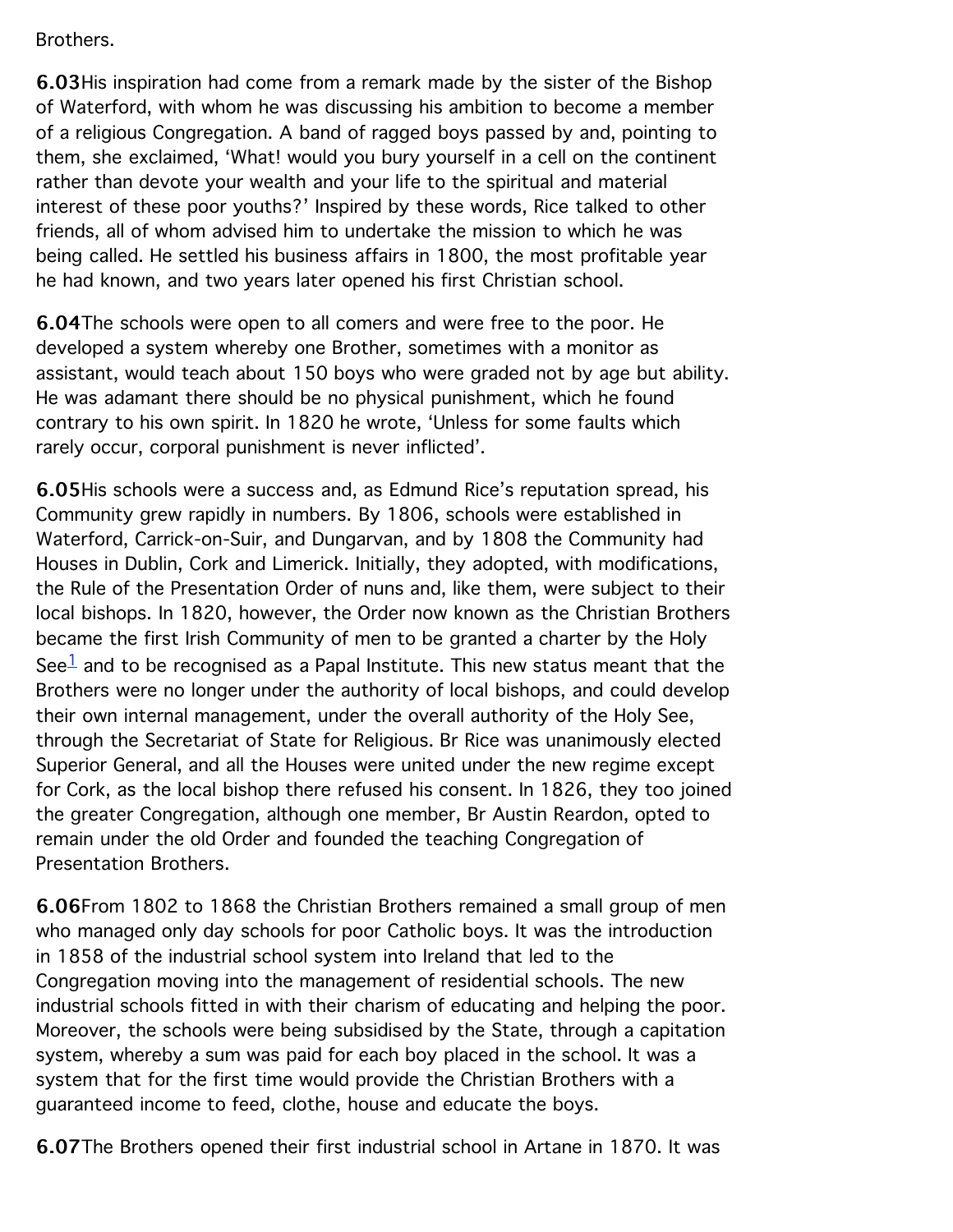a purpose-built school for 825 boys, built to the highest specifications. From that date, there was a rapid expansion of the Christian Brothers throughout Ireland and Great Britain. In 1868 a small number were sent to Australia, and the Congregation rapidly flourished there. In 1875 they moved to Newfoundland, where they opened another school. By 1900 there were Christian Brothers' schools in Ireland, Britain, Australia, Newfoundland, Gibraltar, New Zealand, India and Rome. Soon after that, the Congregation developed in Africa, the USA and later in South America. The Brothers are today a worldwide organisation with institutions in more than 26 countries on all populated continents.

6.08In Ireland, the Christian Brothers soon occupied the dominant position in the industrial school system. Between 1868 and 1894 they had control of six industrial schools spread across the country, certified to take in a total of 1,750 boys. In 1831 the residence of the Superior General of the Irish Christian Brothers and the centre of teacher training was moved to North Richmond Street (O'Connell Schools) Dublin from Our Lady's Mount (North Monastery) in Cork. In 1874 it was transferred to Belvedere House in Drumcondra, now the residence of the President of St Patrick's College, Drumcondra. In 1875 the Brothers moved to Marino House, on the original Lord Charlemont demesne, and established their Generalate there. They recruited boys for their novitiates in schools across the country and sent them to their boarding schools, such as the one in Baldoyle, where they studied for the Leaving Certificate.

6.09In 1956 the Irish Province divided into two, St Helen's Province and St Mary's Province.

6.10The growth in numbers of Christian Brothers was remarkable. In 1831, there were only 45 Christian Brothers. By 1900, there were almost 1,000; and by 1960, there were 4,000 Christian Brothers in Ireland.<sup>[2](http://www.childabusecommission.ie/rpt/01-06.php#ftn.id2)</sup>

6.11The six Christian Brothers' industrial schools in Ireland were as follows:

| Name of School                                                     | Years of operation | Certified number of<br>boys |
|--------------------------------------------------------------------|--------------------|-----------------------------|
| Artane Industrial School<br>for Senior Boys                        | 1870-1969          | 825                         |
| St Joseph's Industrial<br>School for Senior Boys,<br><b>Tralee</b> | 1870-1970          | 145                         |
| St Joseph's Industrial<br>School for Senior Boys,<br>Salthill      | 1871-1995          | 200                         |
| St Joseph's Industrial<br>School for Senior Boys,<br>Glin          | 1872-1966          | 190                         |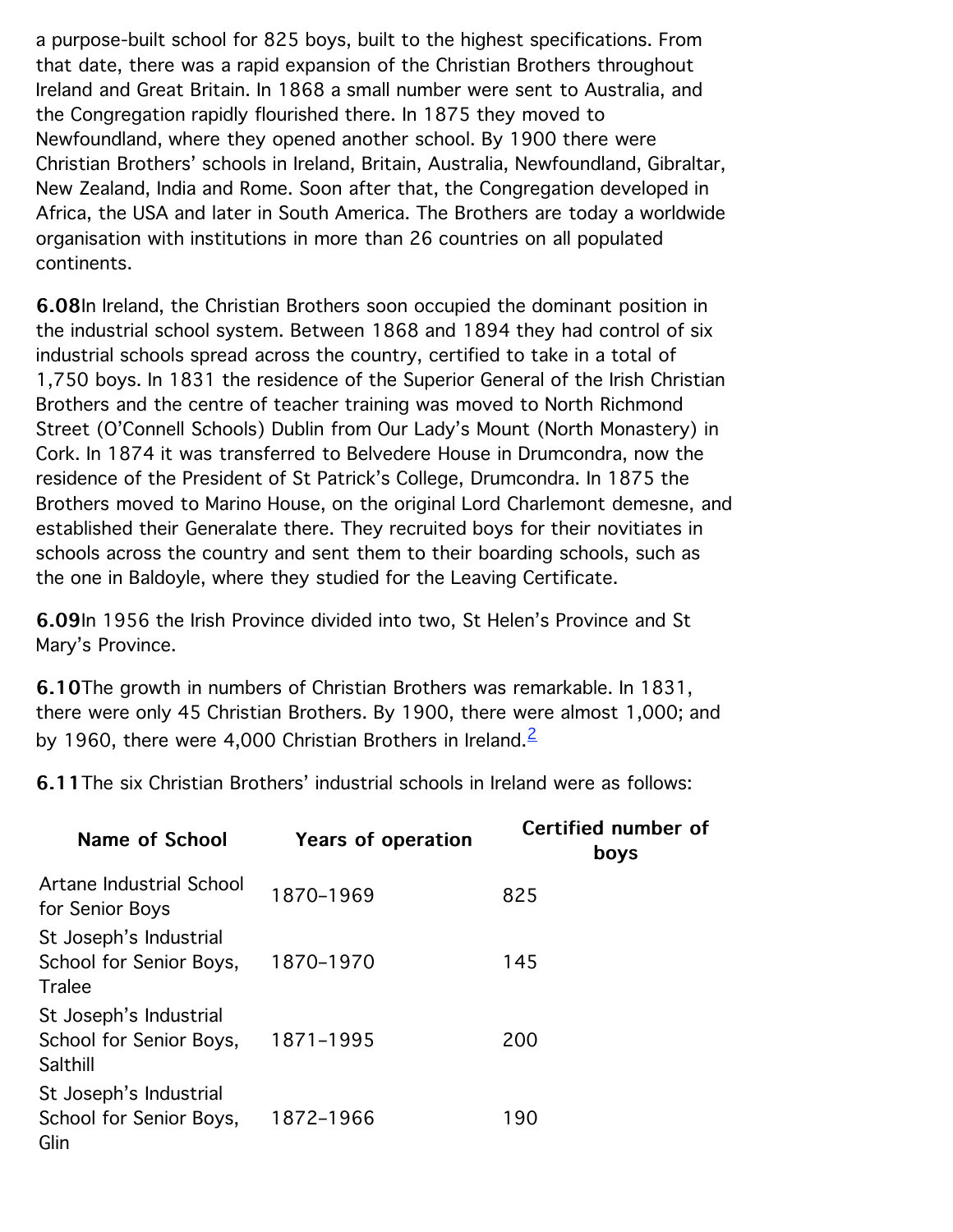| St Joseph's Industrial                 |           |       |
|----------------------------------------|-----------|-------|
| School for Senior Boys,<br>Letterfrack | 1887-1974 | 165   |
|                                        |           |       |
| Carriglea Park Industrial              |           |       |
| School for Senior Boys,                | 1896-1954 | 250   |
| Dun Laoghaire                          |           |       |
| Total                                  |           | 1,750 |

6.12The Congregation operated, in addition, two day/boarding schools, for orphans – namely, The O'Brien Institute and St Vincent's, Glasnevin – and a school for the deaf, St Joseph's School for the Deaf, Cabra, as well as over 100 primary and secondary schools. $3$  While the Sisters of Mercy managed a much greater number of industrial schools than the Brothers, they were diocesan congregations that were not under central management until the mid-1980s and were in effect independent institutions until then. The Brothers, by contrast, were a unitary organisation under central management and control from 1820.

6.13The Christian Brothers became a powerful and dominant organisation in the State and were responsible for providing primary and post primary education to the majority of Catholic boys in the country. Their greatest involvement was with non-residential education, and only a minority of Brothers were involved in industrial school work at any time.

6.14The extent of the Congregation's involvement in residential care was reflected in the number of complaints (over 700) received by the Investigation Committee from former residents of its institutions, and in the number of hearings held (149) and interviews given (220).

6.15The Investigation Committee conducted full investigative hearings into four of the institutions: Artane, Letterfrack, Tralee and Carriglea Park. Limited inquiries by way of analysis of discovered documents took place into the remaining two industrial schools, Salthill and Glin, and St Joseph's School for Deaf Boys, Cabra.

### The Christian Brothers' mission

6.16In 1923 the Christian Brothers set out a new Constitution and Rule that reiterated the mission of the Congregation:

The main end of the Congregation is that all its members labour for their own sanctification by the observance of the Evangelical Counsels and of these Constitutions. The secondary end is that they endeavour to promote the spiritual good of the neighbour by the instruction of youth, especially the poor, in religious knowledge, and their training in christian piety.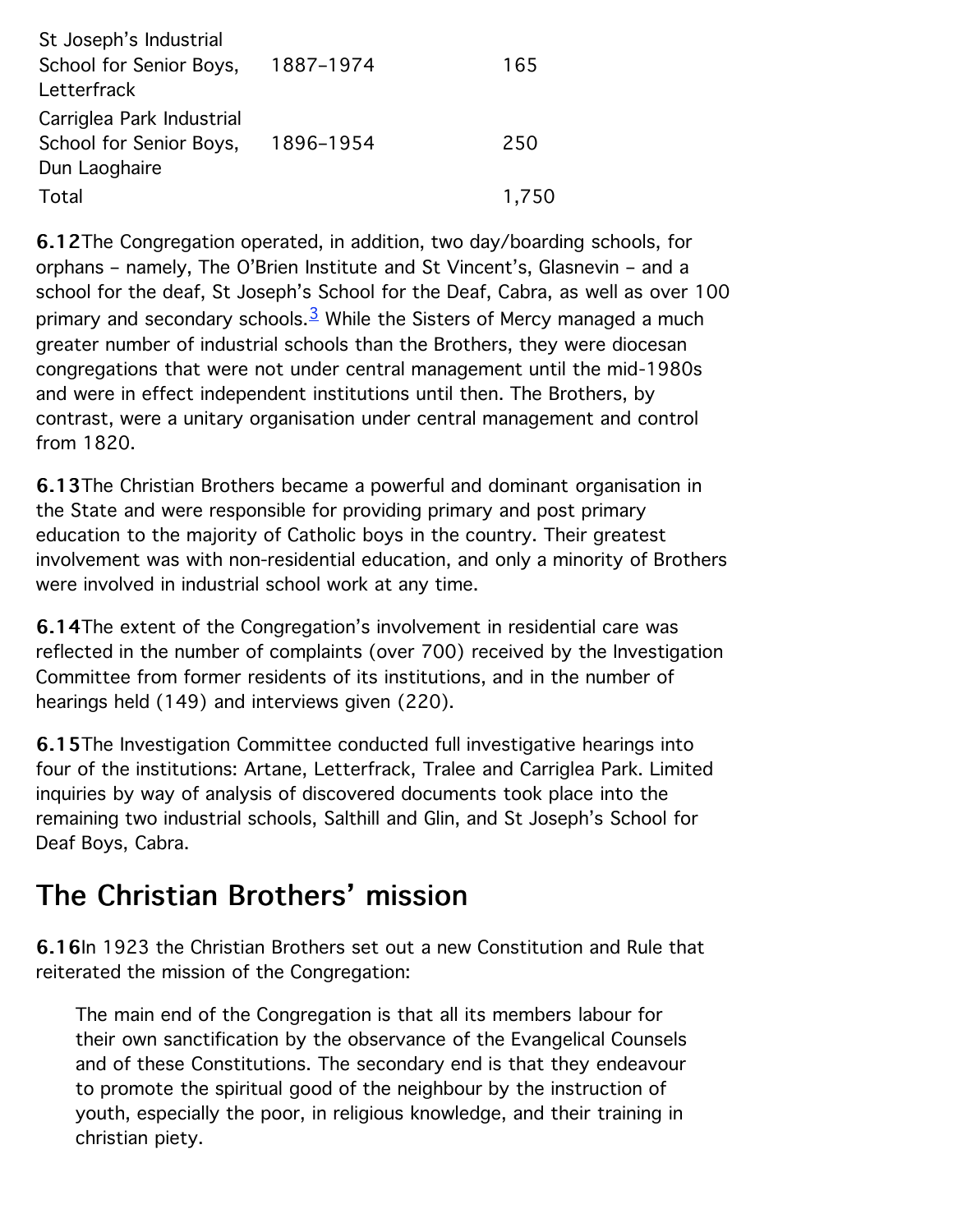The Brothers conduct Schools in which they teach the poor gratuitously; Institutions for orphan and neglected children; Day Schools and Boarding Schools which are maintained by the fees of the pupils; and other educational works. $4$ 

6.17The majority of the Brothers who had worked in the industrial schools and who gave evidence made the decision to join the Congregation when they were 13 or 14 years of age. Some spoke of having joined the Christian Brothers at such a young age out of a spirit of adventure and a desire to do good in the world. They received instruction in theology and philosophy, and believed in the message of salvation through good works that was the cornerstone of the Christian Brothers' mission.

### Organisation and management

**6.18** Supreme authority in the Congregation is vested in the General Chapter  $\frac{5}{5}$  $\frac{5}{5}$  $\frac{5}{5}$ which is held every six years. It is composed of former senior office holders, former Superiors General and delegates from each Province. The General Chapter is also the Congregation's legislative body whose statutes are known as Acts of Chapter. Outside the periods when the General Chapter is in session, authority is vested in the Superior General and his Council as the governing body.

6.19The General Chapter elects the Superior General and four assistants to serve for a period of six years on the General Council. The Superior General may serve for no more than two consecutive terms. The assistants remain in office until a new General Chapter is convened.

6.20The General Council appoints the Provincials and their assistants, who in turn appoint Superiors to Communities. The basic organisational unit is the Community. Each Community is headed by a Superior, assisted by a Sub-Superior and a local council, all appointed by the Provincial Council. The Superior is appointed for a three-year term and may be reappointed, but, like his superiors, he may only serve two consecutive terms.

6.21When a Community of Brothers operated an industrial school, the Provincial Council ensured that their Superior was also the Resident Manager. These dual roles are relevant when considering the statutory demands of the position of Resident Manager. The practice also made it difficult for the Brothers to accept the recommendation of the Cussen Commission<sup>[6](http://www.childabusecommission.ie/rpt/01-06.php#ftn.id6)</sup> that the Minister for Education should control the appointment of Resident Managers. The Congregation was obviously going to guard its right to appoint Superiors of its own Communities.

6.22Brothers appointed to the position of Superiors, who thereby became ex officio Resident Managers of the institutions, assumed a very large responsibility but received no training for the role, even though the calibre of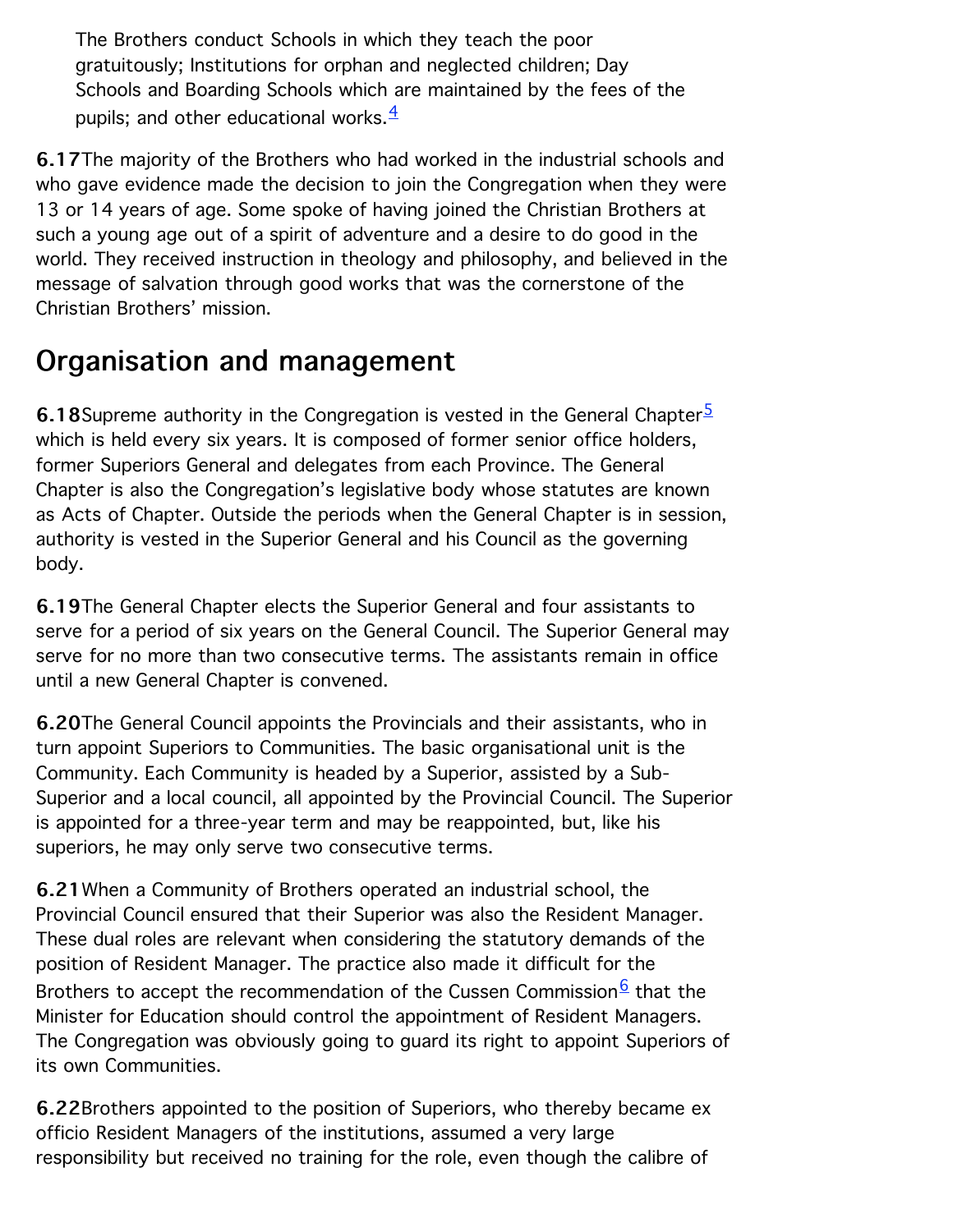the manager affected the whole institution. A good manager not merely ran the school well, but improved the living conditions for staff and boys. A poor manager had a serious impact on an institution.

6.23Although the Congregation was well organised at a national and provincial level, local organisation was often unsatisfactory. There was no discernable management structure in place within the industrial schools looked at by the Committee. Individual post-holders were appointed by the Superior, but there was no system of monitoring or support once the appointment had been made, and there was no obvious system of consultation with younger members of the Community who were often responsible for the day-to-day running of the school. There was no formally recognised complaints procedure within the local Community. This was evidenced by the number of complaints communicated to the Visitor<sup> $Z$ </sup> that had not been voiced by the Brothers to the Superior in the community.

6.24The lack of any safe, secure method of making a complaint was a serious difficulty for the boys. Boys could only speak about the actions of a Brother to another Brother and were naturally reluctant to do so, fearing that they would be disbelieved or reported back to the Brother about whom they complained of. In the 1940s, a sodality $8$  in Artane allowed boys to make complaints in a safe and confidential environment. Four sexual abusers were uncovered as a result, and were removed from the institution. This facility was discontinued and was never introduced into any other industrial school run by the Brothers. The obvious success of this initiative was not perceived as such by the Congregation, and it is probable that a great deal of the sexual abuse that continued unchecked for many decades in some schools could have been prevented by the introduction of a simple complaints mechanism.

# Christian Brothers managers' meetings

6.25Meetings were held annually by the managers of the Congregation's six industrial schools together with the O'Brien Institute, St Vincent's, Glasnevin, and St Joseph's School for Deaf Boys, Cabra. They discussed general issues affecting the operation of their institutions, and little attention appears to have been focused on the affairs of individual schools. From a review of the minutes of these meetings held between 1936 and 1965, it can be seen that among the matters considered were:

- Dealings with the Department of Education and its policy regarding the institutions.
- Numbers in the institutions and the impact of decreasing numbers.
- Matters concerning the welfare of the children, including health, education, and aftercare.
- Financial affairs of the schools including the manner in which accounts should be maintained and presented, determination of the level of income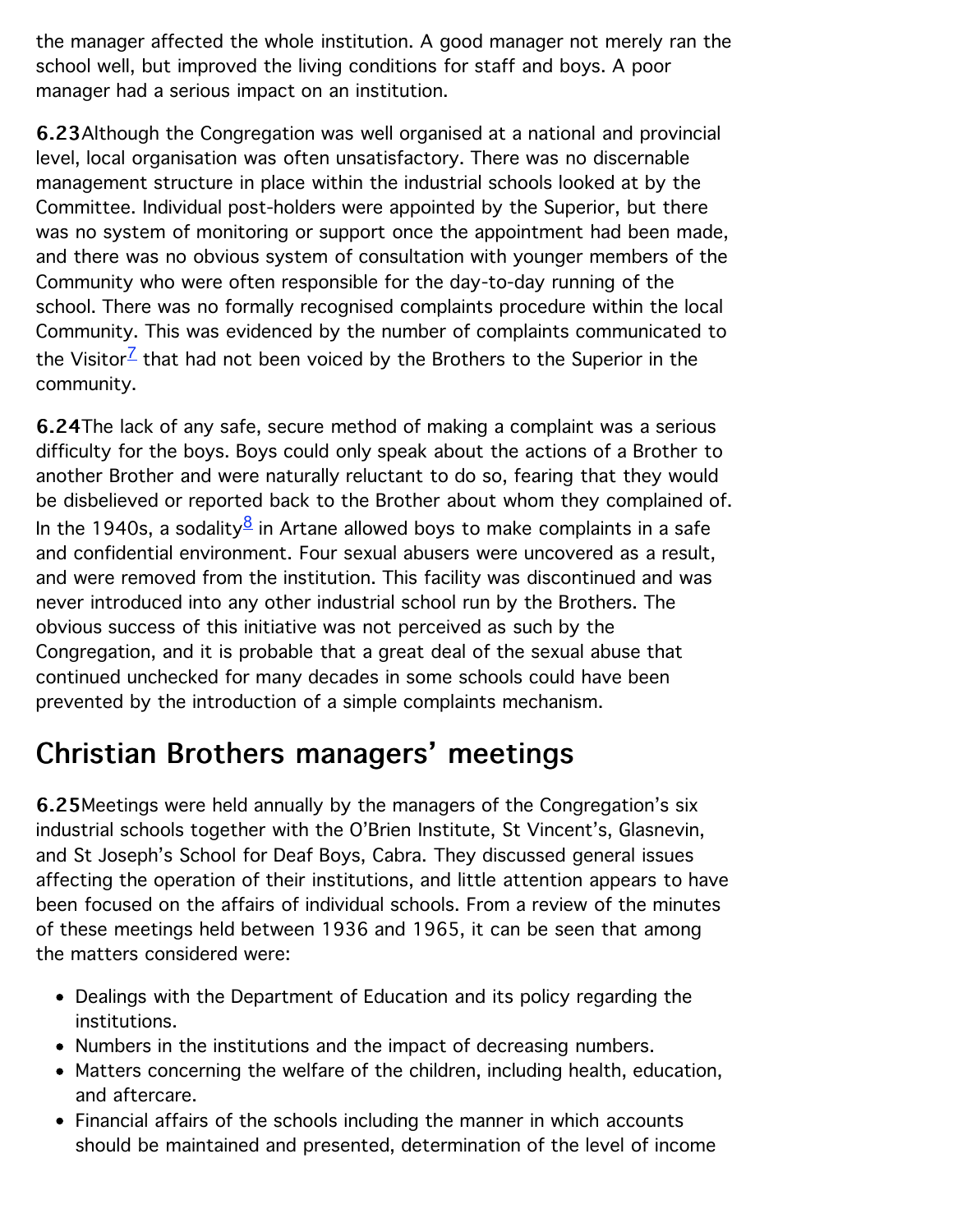to be taken by brothers (stipend) from the school income, payment of teachers; approach to be adopted in seeking increased grants from the Department.

- Consideration of issues to be discussed at Resident Managers' Association meetings.
- Other significant issues that might affect the institutions from time to time, for example the response to the Cussen Report.

6.26These meetings were held in advance of the annual meeting for Resident Managers of all industrial schools and reformatories, which were convened by the Resident Managers Association. This association was a means whereby industrial schools could present a united front in negotiations with the Department of Education.

# **Funding**

6.27The Christian Brothers contended that the quality of care provided in their industrial schools was the best they could provide, because the State funding was significantly below what was necessary to provide a proper standard of care.

6.28The funding from the State was by the capitation system, whereby a fixed sum was paid to the Congregation for each boy in the institution. Part of the grant was paid by the State and part by the local authority from whose area the child came.

6.29According to the Department of Education and Science in its statement furnished in advance of the Phase III hearings, the payment was intended 'to cover the expenses incurred in maintaining the children in the schools, including clothing, footwear, food, general medical care, staffing and accommodation'. The Department of Education and Science also explained that, under the legislation that set up this system, 'the school premises were owned and provided by the religious orders. The schools provided their own buildings, farms and plant without the aid of the State and local Authorities'.

6.30The main disadvantage of the capitation system was that the financial position of the institution was determined by the number of children committed. As a result, there was pressure on schools to maximise numbers and there was no incentive to allow early release of children.

6.31In their Opening Submission for the Artane hearings, the Congregation dealt with the question of funding in general terms, which applied to all their industrial schools. It made two important assertions: first, it stated that the Kennedy Committee found that the grant aid paid to industrial schools in Ireland was 'totally inadequate'; and, secondly, it compared the capitation in the State to funding in Northern Ireland and found that the former rate was significantly below the allowance in the neighbouring jurisdiction.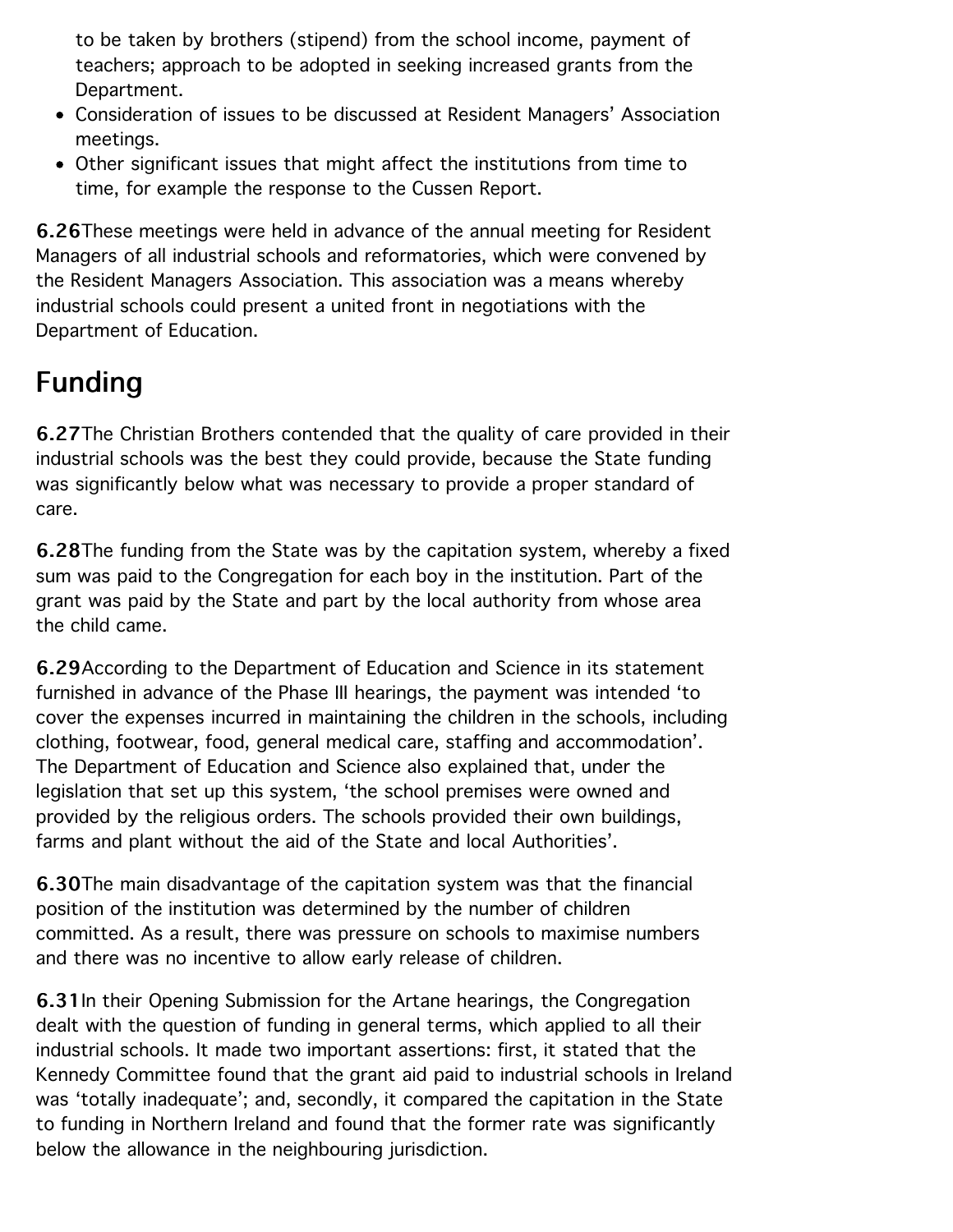6.32With regard to the Kennedy Report finding, however, it must be noted that, at the time of the publication of that report in 1970, numbers in industrial schools had fallen dramatically and therefore the system of capitation that depended on large numbers of children in care was no longer an appropriate method of funding such schools. Kennedy recommended that the capitation system be replaced by an annual agreed budget, and this was ultimately put in place.

6.33Throughout the 1940s and 1950s and for some of the 1960s, capitation was a reasonable method of financing because schools had large numbers of children and the fixed costs associated with the running of these schools could be spread across a larger pupil population.

6.34The industrial schools run by the Christian Brothers, with the exception of Letterfrack after 1954, had sufficient numbers of boys for economies of scale to be an important factor in assessing adequacy of funding. Farms provided food for the institutions and, in some cases, additional income. Trades such as tailoring and boot-making provided cheap clothing and could also be a source of additional income.

6.35The chapters on the individual schools reveal that food, clothing, accommodation, education and aftercare were poorly provided. When the Department Inspector raised any of these issues with a Resident Manager, the standard response was that funding was inadequate to provide a higher level of care.

6.36For most of the relevant period funding was adequate to provide basic care for children in industrial schools, particularly during periods of high occupancy. By the late 1960s, falling numbers made it impossible for all six industrial schools to stay open and, by 1973, only Salthill continued to operate.

6.37The Brothers who lived in the monastery, even those with little or no involvement with the school, were assigned a stipend out of the capitation grant. This money was not paid to them personally but put into a fund for the maintenance of the Community.

6.38The level of stipend to be taken from the school was determined internally by the Congregation and on occasion was discussed at the Annual Managers' Meeting. The 1940 minutes stated:

The Community income is made up mainly by the brothers' Stipends. The following scale was decided upon.

Artane: Manager: £500

Sub-Manager: £300

And each of the brothers (engaged in the institution)  $£120$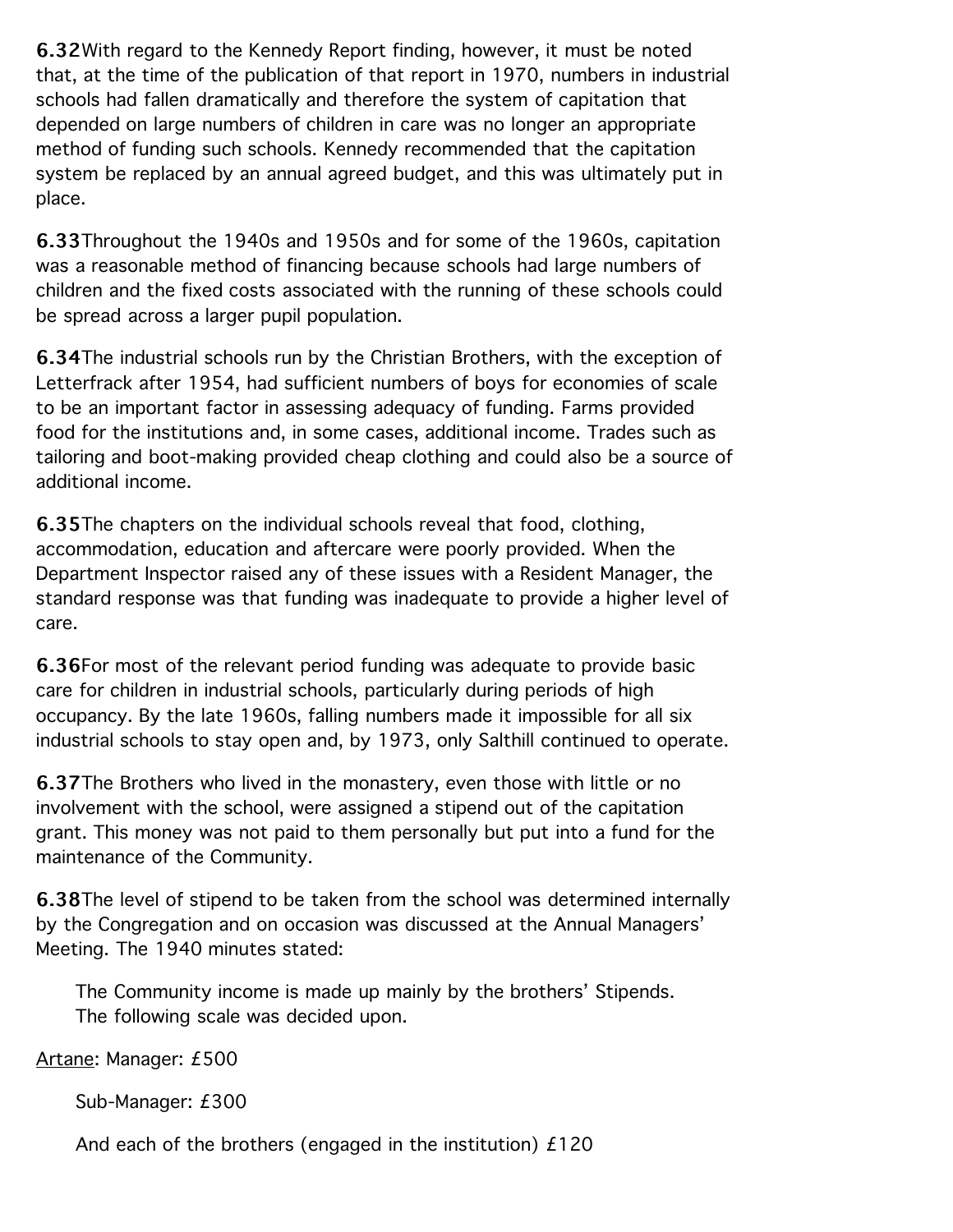For all other institutions:

Manager: £300

Sub Manager: £200

And each Brother: £120.

6.39The minutes went on:

The Community Expenses would not include ordinary "Rations" such as Bread, Flour, Meat, Milk, Butter, Fish, Eggs, Vegetables – Laundry, Fuel & Light. Any Balance (cr.) is to be treated as an Advance from Community to Institution as is done in case of ordinary House Loan A/c.

6.40By 1954, the stipend had increased to £250 per Brother, and was £400 per Brother in 1964.

6.41The stipend was the same amount irrespective of how much work the Brother did in the institution or in caring for the boys.

6.42Stipends were in effect, in the nature of salaries that the Brothers paid themselves out of the school income and amounted to a substantial proportion of it. These stipends could represent up to 15% of the total capitation grant received by an institution.

6.43The stipend was sufficient to enable some Communities, notably Artane, Carriglea and Glin, to invest money in the Congregation's Building Fund and to make payments to the Congregation by way of annual Visitation Dues.

6.44Details of the Building Fund requested by the Committee were furnished between July 2007 and February 2008.

6.45The Congregation stated:

The Building Fund consisted of monies which were forwarded to the Provincial Councils by communities for use in refurbishing existing schools and building new schools. A Community submitted excess funds to the Building Fund, which funds could be called on for refurbishments and/or erections of new buildings.

6.46This contrasted with the Congregation's Opening Statement for Artane in which they stated:

the Brothers, in keeping with their vocation, lived frugal lives and surplus monies thus, generated in the Community Accounts were lodged to a Building Fund established by the Congregation for use on capital expenditure on Artane. It is quite clear, therefore, that the financial contribution from the Community in Artane to the Institution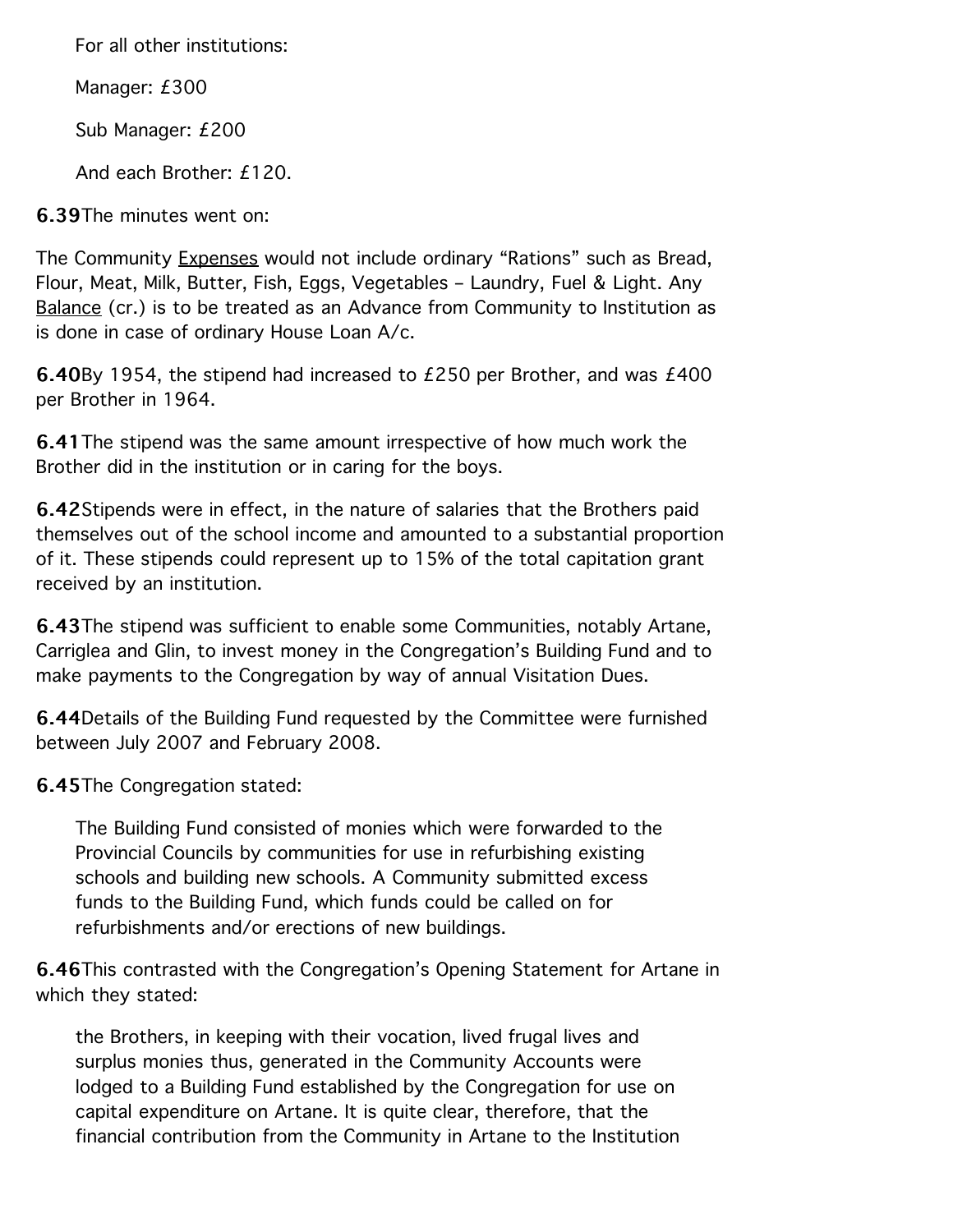was substantial.

6.47The Congregation was not in a position to say how much money in total was paid into the Building Fund by their industrial schools, but the accounts furnished show that Artane was consistently one of the largest contributors. Visitation Reports show payments into this fund by all the industrial schools at some point. There was also some evidence of payments out of this fund to the industrial schools, but these were relatively small sums and were generally concentrated in the period immediately prior to the closure of the institution as an industrial school.

### **Visitation Dues**

6.48In the Phase III public hearing for Tralee, Br Nolan was asked to explain what the Visitation Dues were:

The Brothers in the Community maintained their House through taking a stipend and taking a salary from the money available. So also would the Provincial Council, they had no means of support other than putting a stipend on each House. It is a few hundred pounds. It changed with time of course. It was a levy on each Brother to contribute to the Provincial Council.

6.49The accounts for Artane show that the greatest expense in the House accounts over the period 1940 to 1969 was annual Visitation Dues. In that period the non-capital expenditure of the House was £236,000, and approximately one-third of this, £82,575, was sent to the Provincial towards the support of the Congregation by way of Visitation Dues.

6.50In all of the correspondence between the Department of Education and the Orders on the question of finance, the financial needs of the Community or the Congregation were never discussed. The Department of Education's understanding of its role as set out above was to pay capitation grants in respect of youthful offenders and children committed to their schools under the provisions of the Children Acts, 1908 and 1941, and the School Attendance Act, 1926.

6.51The stipends paid to all Brothers, out of which Visitation Dues and payments to the Building Fund account were made, represented a drain on resources available for the maintenance of the children.

# Supervision/Visitations

6.52Supervision of Communities was the responsibility of the Provincial Council for the region and was exercised by way of annual Visitations by a member of the Council. The Visitor stayed with the Community for a number of days, following which he sent a written report to the Provincial Council, which was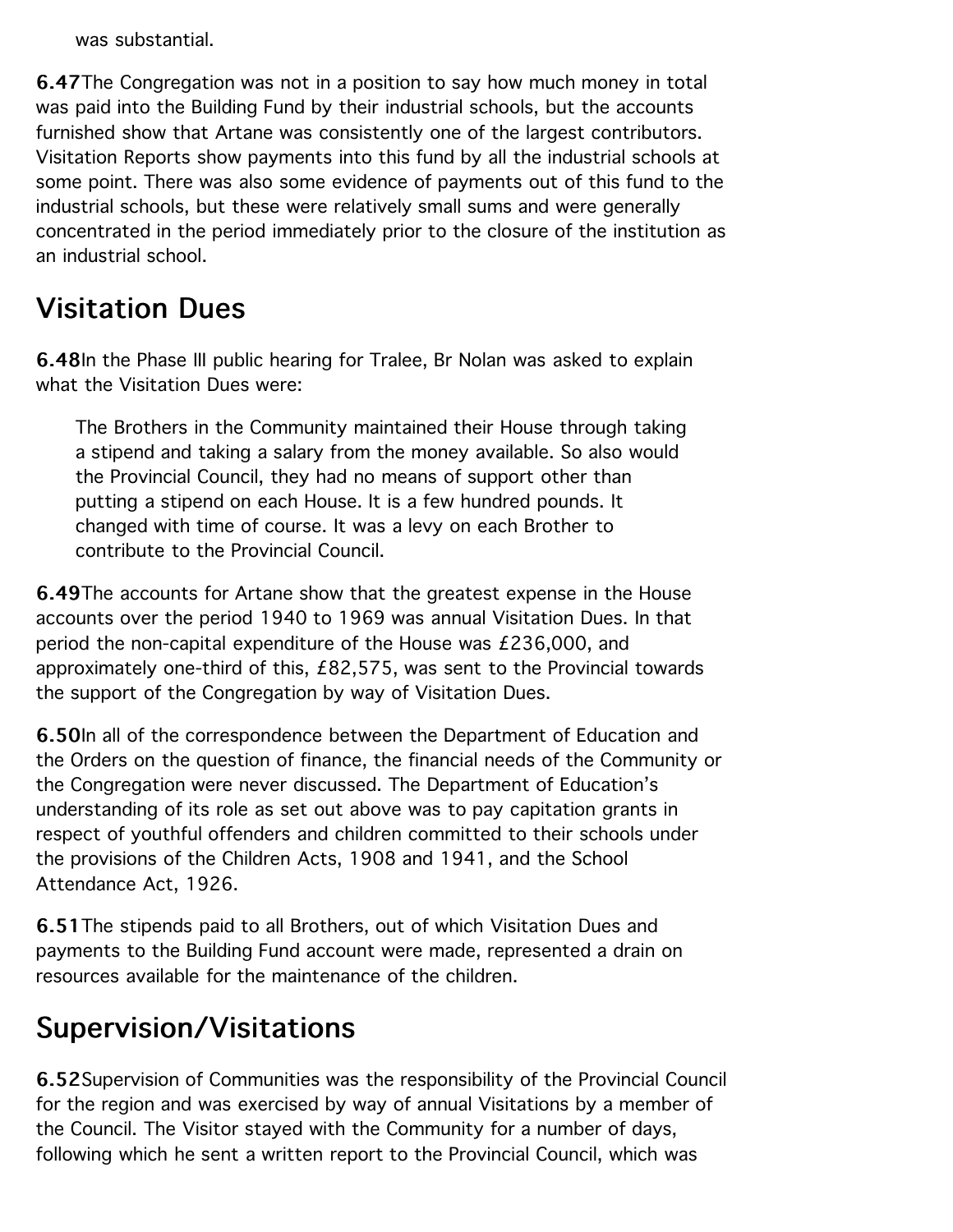copied to the Superior General. The Provincial or another member of the Council sent a follow-up letter to the Superior of the Community referring to salient points in the report, but the report itself was not given to the Superior.

6.53Visitations were a requirement of Canon Law, and their primary objective was to ensure that the Brothers were acting in the spirit of their vocation and observing the rules of the Congregation. In addition, the Visitor was required to inquire into the condition of discipline in the Community, its finances, and its premises. Although his function was primarily to inspect, the Visitor was also required to take immediate action if, during the course of his inspection, he encountered 'anything of a serious nature ... opposed to the religious spirit' in the Community.

6.54Visitations proceeded according to a formal pattern laid down in the Constitutions of the Order. The Visitor had a preliminary meeting with the Superior and then he had individual meetings with the Brothers. These conversations were confidential, and the Superior was expressly prohibited from attempting to influence what Brothers said in their conversations with the Visitor. The Visitor then met the Superior for a second time to discuss his administration of the Community. The Visitor did not routinely speak to the boys, and only met individual boys on exceptional occasions.

6.55Visitation Reports for Communities attached to industrial schools followed the same general pattern, dealing with topics of Community observance and usually including comment on some or all of the following topics: health and diet, schools, premises, trades, aftercare, statistics, recreation, and finances.

6.56The rules of the Congregation required that, if 'serious irregularities' reported at the time of the Visitation had not been remedied within a period of two months, the Brothers who reported them were to write to the Provincial or the Superior General directly and inform him of their continuance.

6.57The Visitations were thorough, and the reports provided a good deal of detail about the operation of the various Communities. Although their purpose was primarily religious and concerned with the Community, the reports usually contained information about the industrial school and the children. Some Brothers were candid in reporting problems to the Visitor, as is demonstrated in the individual chapters on institutions. The system also enabled a Brother to circumvent his Superior by making a complaint to the Visitor if he felt that the former would not believe him. A number of cases of sexual abuse became known in this fashion.

6.58Visitors often made frank observations and they could be severely critical in their reports, although the summaries that the Provincials sent to the Managers were usually much more discreet in their comments.

6.59Visitation Reports are the single most valuable source of documentary evidence about life in the Brothers' industrial schools. They were written during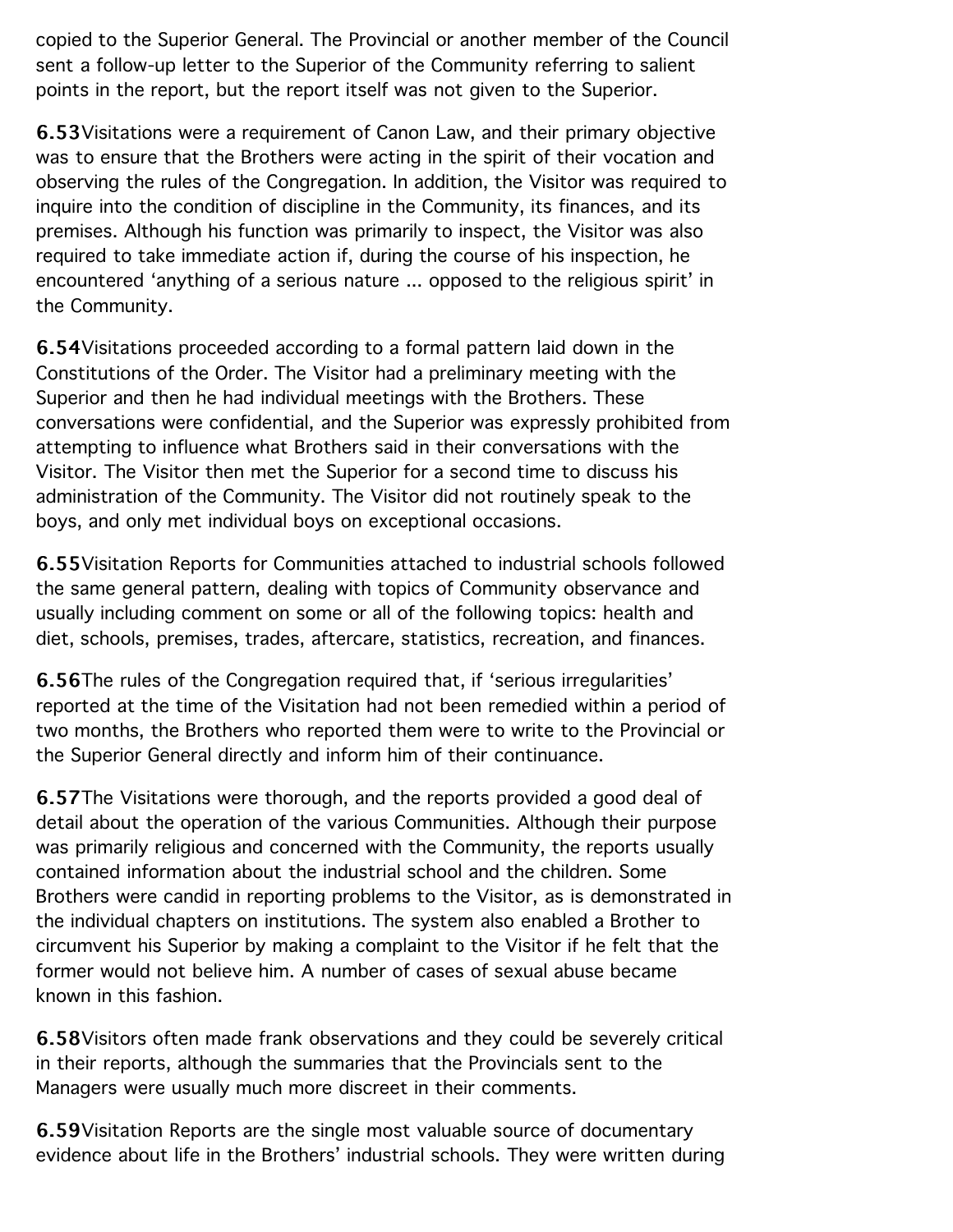inspections or shortly afterwards. The writers were senior members of the Congregation. Reports were intended for internal use by the Council of which the Visitor was a member. Where they contain criticisms of Brothers or institutions, the reports can therefore be considered reliable.

6.60The Visitation Reports often contain information and comment that are much more critical and disapproving than the Department of Education Inspector's reports, which were also supposed to be conducted annually and were focused on the health of the boys and the conditions within the school.

6.61The system had its limitations. In Communities where there were no personnel problems, the staff tended to close ranks. Visitors were more likely to get a realistic picture of an institution when there were problems in the Community, such as when relations were strained among the Brothers. Some Brothers testified that they were reluctant to complain to the Visitor for a number of reasons, including lack of familiarity with the Visitation system or feeling too junior to report. Others feared they might jeopardise their careers by complaining or that the complaint would get back to their Superior who would react badly to it. Furthermore, there were no objective standards applied to these reports and so different Visitors inspecting within months of each other could come to quite different conclusions as to the adequacy of the management.

6.62The major deficiency of the Visitation system was that, while it was able to identify problems in an institution, it did not provide solutions or ensure that changes were put in place. In some cases, the Visitation Report was highly critical of a particular Resident Manager or member of staff, but the Council did nothing to remedy the situation, and the Provincial in his follow-up letter did not even mention the problem. A member of the current Provincial Leadership Team was asked to explain this failure to act on Visitors' complaints, and he attributed it to the fact that the Visitation was a personal inspection, the report was a discussion document, and the Provincial Council might not necessarily agree with all of its conclusions.

6.63Even if this interpretation is accepted as applying in certain cases, it does not explain why the Provincial authorities remained inactive in cases where they and the Visitor were united in their criticisms of a particular staff member. The records of the Congregation do not disclose any instance when a Superior/ Resident Manager was removed from his post for failing in his duties.

# Joining, leaving and transferring

### Joining the Congregation

6.64Christian Brothers were recruited when they were very young. Most of the Brothers and former Brothers who gave evidence joined in their early teens, many when only 14 years of age. Brothers known as Postulators travelled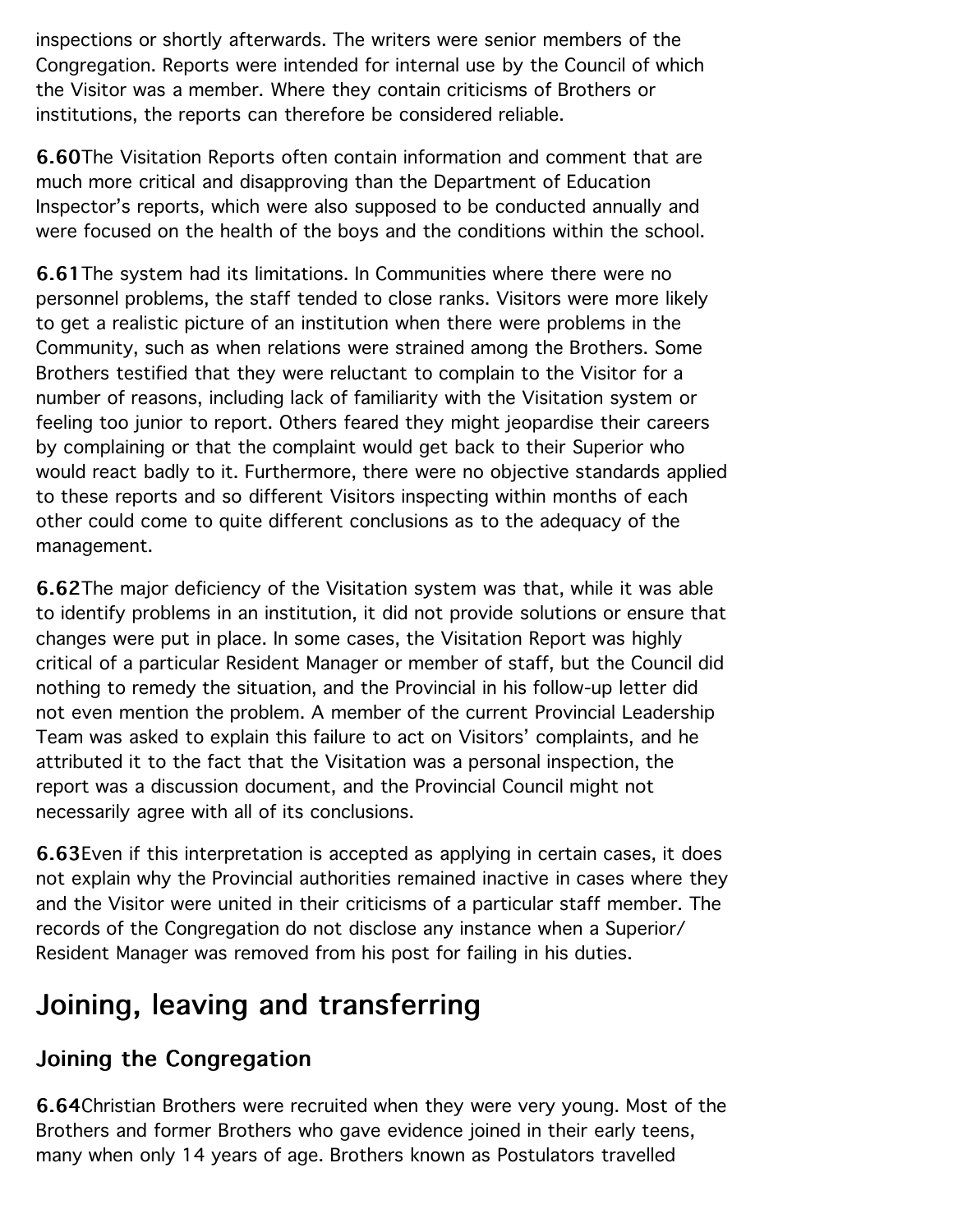around the country visiting primary and secondary schools to recruit boys. The new recruits were then sent to boarding schools operated by the Congregation, where they studied and sat for their Intermediate and Leaving Certificates, before beginning their preparation for life in religion. Brothers who were not suitable for teacher training became Coadjutor Brothers and worked as cooks, gardeners, farmers or general support staff in the schools.

6.65Many of the Brothers and former Brothers who gave evidence to the Committee described the education and standard of care that they received in these schools as excellent. Conditions were good, the quality of care they received was of a high standard and, while life was extremely regimented, there was no corporal punishment.

6.66One former Brother described his experiences as follows:

[it was a] well run [boarding school] ... much better run school than the one I had left ... It was immensely pleasant and companionable and I have nothing only good memories of it. I had no trouble about it I think in my mind ... When I went to the juniorate, to Old Connaught, there was no corporal punishment, there was no sense of fear. They were much better. I think I had a particularly bad set of teachers in [a named National school], but there was good teaching and everything was structured. I think again, a good boarding school operates on keeping you busy all the time and we were certainly kept busy all the time ...

6.67Other Brothers described a similarly positive experience. One Brother said that 'the staff were very good, they were very good teachers ... they were excellent teachers'. Another former Brother, who was critical of many aspects of the training process, said that;

'I have very happy memories of Baldoyle. It was a very friendly place. We got on very well with each other. It was happy go lucky. We were very well treated. I have no particular axe to grind about ... Baldoyle'.

6.68In his article 'Seven Years in the Brothers', Professor Tom Dunne described the contrast between the juniorate he attended and his old schools as 'remarkable':

Here there was no corporal punishment and bullying was not tolerated. We were treated fundamentally as adults who had taken on immense responsibilities, and as new members of the Community. The teachers were all Brothers, and were among the best the Congregation had. It was all profoundly civilised, carefully disciplined and immensely caring.

6.69A boy could not enter the Novitiate until he was 15 years of age, at which point he wore the habit of the Congregation. When he had completed his Leaving Certificate, he spent a year in the Novitiate studying religion. He took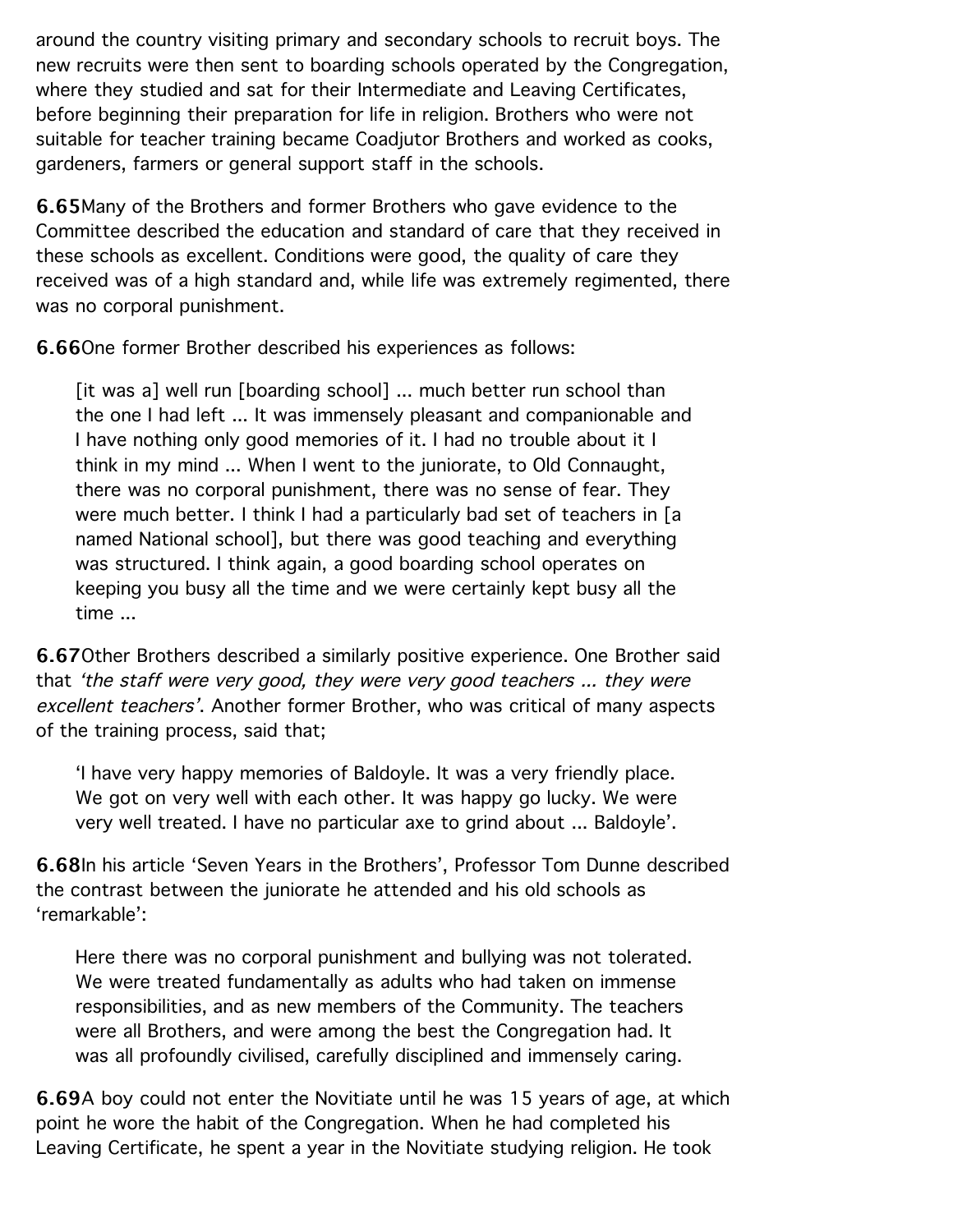his first religious vows on the first Christmas Day after the completion of the Novitiate. These were temporary vows and were renewed annually.

6.70Having completed the Novitiate, the temporarily professed Brother was sent to the Congregation's Teacher Training College in Marino to study primary school teaching. The course was two years in length, but the Congregation was given a dispensation from the Department of Education whereby its members left the college when they completed their first year to work in schools run by the Congregation. After a number of years working in the field, the Brothers returned to college to complete their second year and become fully qualified National Teachers. This arrangement with the Department delayed the acquisition of the National Teacher qualification.

6.71The rules of the Congregation provided that a temporarily professed Brother could not take perpetual vows until he was 25 years old and had made temporary vows for at least six years. In this regard, the rules of the Congregation differed from the requirements of Canon Law, under which an individual could make permanent vows at 21 years of age.

6.72The combination of these provisions meant that young Brothers were unable to acquire their qualifications as teachers until they were well advanced towards a binding commitment to their vocations. These young, temporarily professed Brothers were often sent to industrial schools to teach for a number of years before returning to Marino. They were put in charge of large classes of boys and were also expected to perform supervisory duties in the afternoons and evenings and throughout the weekend. They had neither the teacher training nor the childcare training to equip them for this task.

### Leaving the Congregation

6.73An individual could leave the Congregation voluntarily or he could be dismissed. The rules governing the departure and the dismissal of religious are contained in the Constitutions of the Congregation and the Code of Canon Law 1917.

6.74The rules draw a distinction between Novices, temporarily professed Brothers, and perpetually professed Brothers. Novices could leave voluntarily at any time, as they had not taken any vows. The General or Provincial Councils could dismiss them for 'just reasons', and there was no requirement to inform the Novice of the reasons for his dismissal. The decision to dismiss the Novice was taken by the General or Provincial Council.

6.75A temporarily professed Brother could leave voluntarily at the expiration of his annual vows. The Superior General or the General Council could dismiss him for 'grave reasons'. He was entitled to be told the reason for his dismissal, and had the right to have an opportunity to defend himself and to appeal to the Holy See. The Congregation also had the power to refuse to permit a Brother to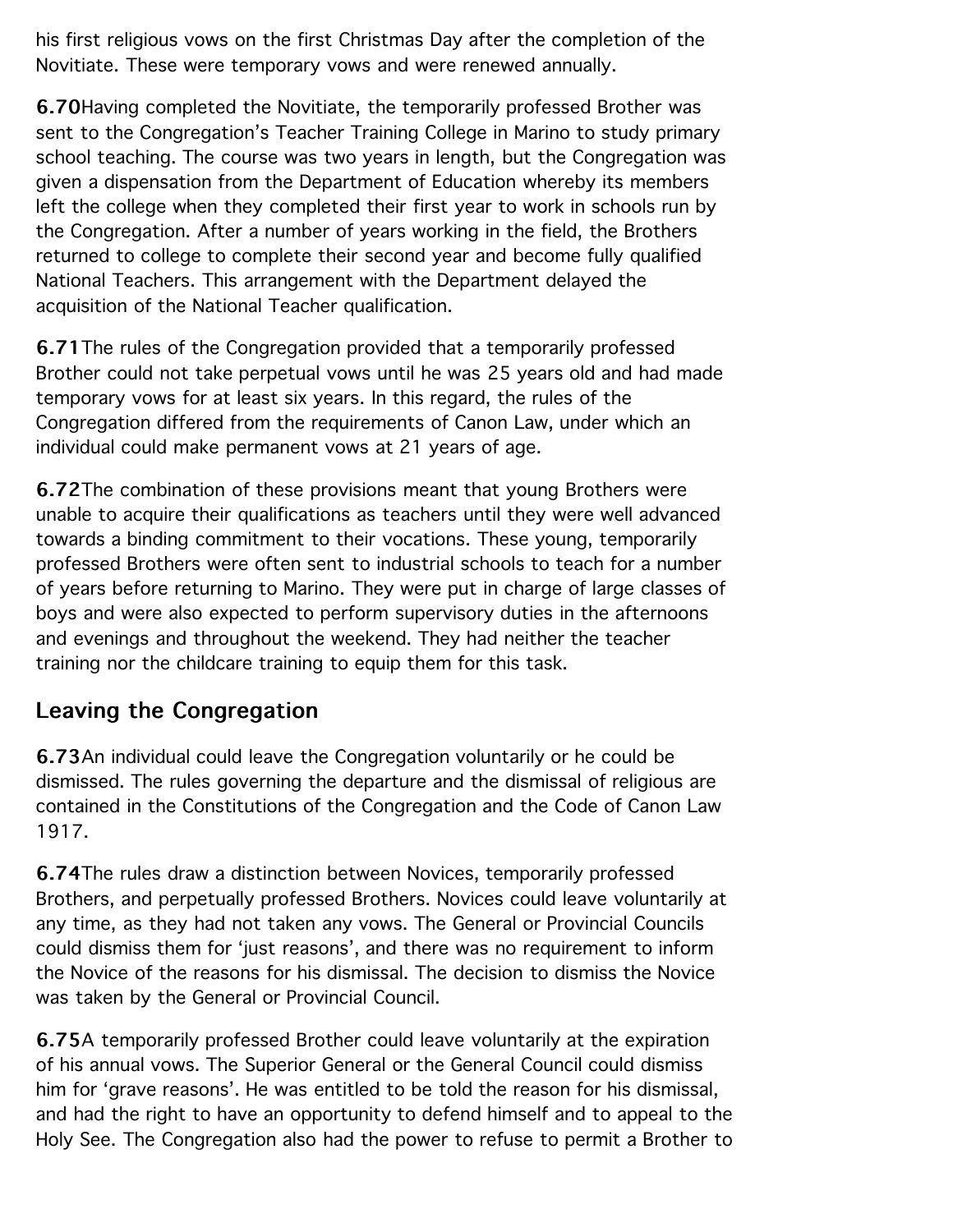renew his vows for 'just and reasonable motives'. The evidence before the Committee indicated that the latter was the preferred method of removing temporarily professed Brothers.

6.76Having taken perpetual vows, a perpetually professed Brother could only leave the Congregation voluntarily by applying to be dispensed from his vows. In Pontifical Congregations such as the Christian Brothers, only the Holy See could grant a dispensation from perpetual vows. This power was sometimes delegated to an Apostolic Visitor, who could grant a dispensation where he considered it wise and necessary to do so. If Rome granted it, the local Bishop formally executed the indult. The discovery material indicated that Brothers who wished to be dispensed applied first to the Provincial Council who, if they voted in favour of the request, would forward it to the General Council. If they in turn voted in favour, it was sent to the relevant Secretariat in the Vatican. A dispensation was not automatically granted.

6.77The dispensation procedure was often utilised in cases of suspected sexual abuse. Where the authorities were satisfied that a particular individual had committed the acts complained of, he was encouraged to apply for a dispensation instead of having to undergo the dismissal procedure.

6.78This method of dispensation was also employed in cases where the dismissal procedure had been instituted and the General Council had taken the decision to dismiss the Brother but the decree of dismissal had not been issued. The Brother would be invited to pre-empt the dismissal by applying for voluntary dispensation and could leave the Congregation without stigma.

6.79If a Brother was accused of a serious offence under Canon Law or the rules of the Congregation, and the authorities were satisfied as to the truth of the allegation, but the Brother refused to apply for a dispensation, they were left with no option other than to institute formal dismissal proceedings. A perpetually professed Brother could not be dismissed unless he had committed an 'external grave delict', had received two warnings about his conduct and had failed to correct his behaviour. These admonitions were known as Canonical Warnings, and the immediate major Superior administered them personally or had them administered by a colleague acting on his instructions. The warning was composed of two parts: the first was a call to correct the offending activity and to do the appropriate penances; and the second was a threat of dismissal. In addition, the Superior was 'bound' under Canon Law to remove the offending Brother 'from the occasion of relapse even by transfer if it is necessary to another house where vigilance is easier and the occasion of delinquency is more remote'. The Canon Law set out what constituted a 'grave delict' and it included sexual offences against minors. The rules required that each of the three offences must have been of the same type, or, if different, have been 'of such a nature that when taken together they manifest the perversity of the will resolved on evil'. The rules also provided that one continuous offence could give rise to dismissal if it 'from repeated admonitions,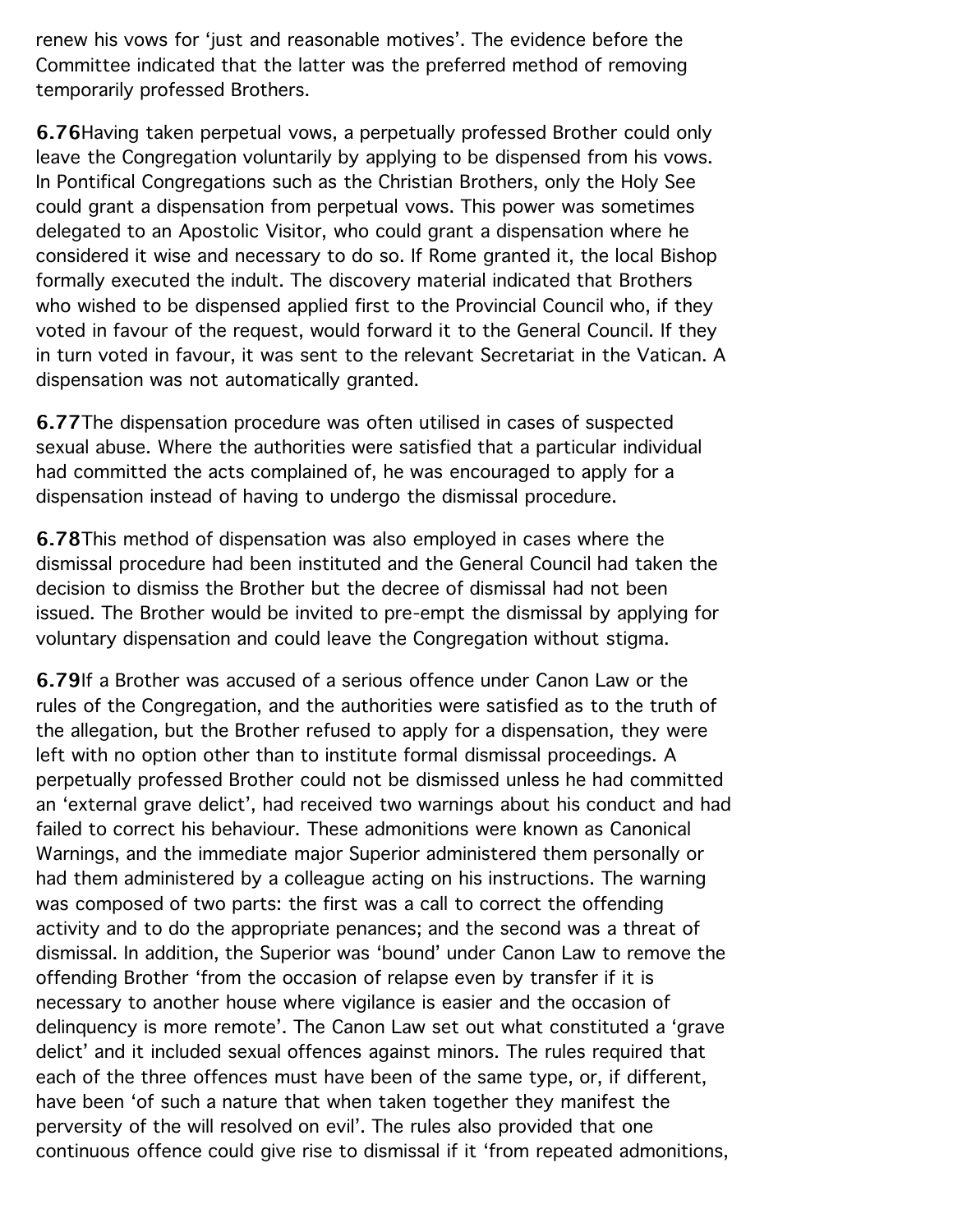has virtually become threefold'.

6.80If a Brother had been issued with two Canonical Warnings and had committed a third delict, his case was forwarded to the Superior General and the General Council, who then considered whether he should be dismissed. The Brother was given the opportunity to defend himself, and Canon Law required that his responses be entered in the records. The General Council then voted on whether the Brother should be dismissed. If a majority of the votes was in favour of dismissal, the Superior General issued a formal decree of dismissal, which was forwarded to the Holy See for confirmation. The Brother had a right to appeal the decision to the Holy See. Even if the dismissal was confirmed, the Brother remained bound by his religious vows until he applied for, and was granted, a dispensation by the Holy See.

6.81Canon Law and the Constitutions of the Congregation also provided for immediate dismissal in the case of 'grave external scandal, or of serious imminent injury to the Community'. In this situation the decree of dismissal was issued by the Provincial with the consent of his Council, or 'if there is danger in delay' by the local Superior with the consent of his Council and the Local Bishop. The case was then forwarded to the Holy See for judgment.  $9$ 

6.82The dismissal process which took place in the General Council, and which was often described as a canonical trial, is different from the formal canonical trial provided for in the Code of Canon Law, which describes the procedure for the dismissal of religious priests or members of non-exempt religious orders, and the procedure for the dismissal of members of diocesan congregations.

### How Brothers were transferred

6.83The Congregation was a large national organisation that moved its members around periodically. The regularity with which Brothers were moved depended on the functions they performed and where they were working. Teaching Brothers were moved more regularly than Coadjutor Brothers.

6.84Industrial schools were perceived as hardship postings and they had a high turnover of staff. The vow of obedience meant that Brothers had to accept their postings no matter how unpleasant they found them to be.

6.85Young Brothers were often appointed to teaching positions in industrial schools. The posting of Brothers happened at the same time each year, at the start of a new academic year. Brothers transferred outside of this period often excited comment, because the sudden transferring of a Brother could signal a serious punishment. No contemporaneous information exists concerning the criteria that were used to assess the suitability of Brothers for particular postings. However, the records of the Congregation show that, on a number of occasions, individuals who were accused of sexual abuse were transferred to other residential or day schools. In some cases, Brothers who had been sexually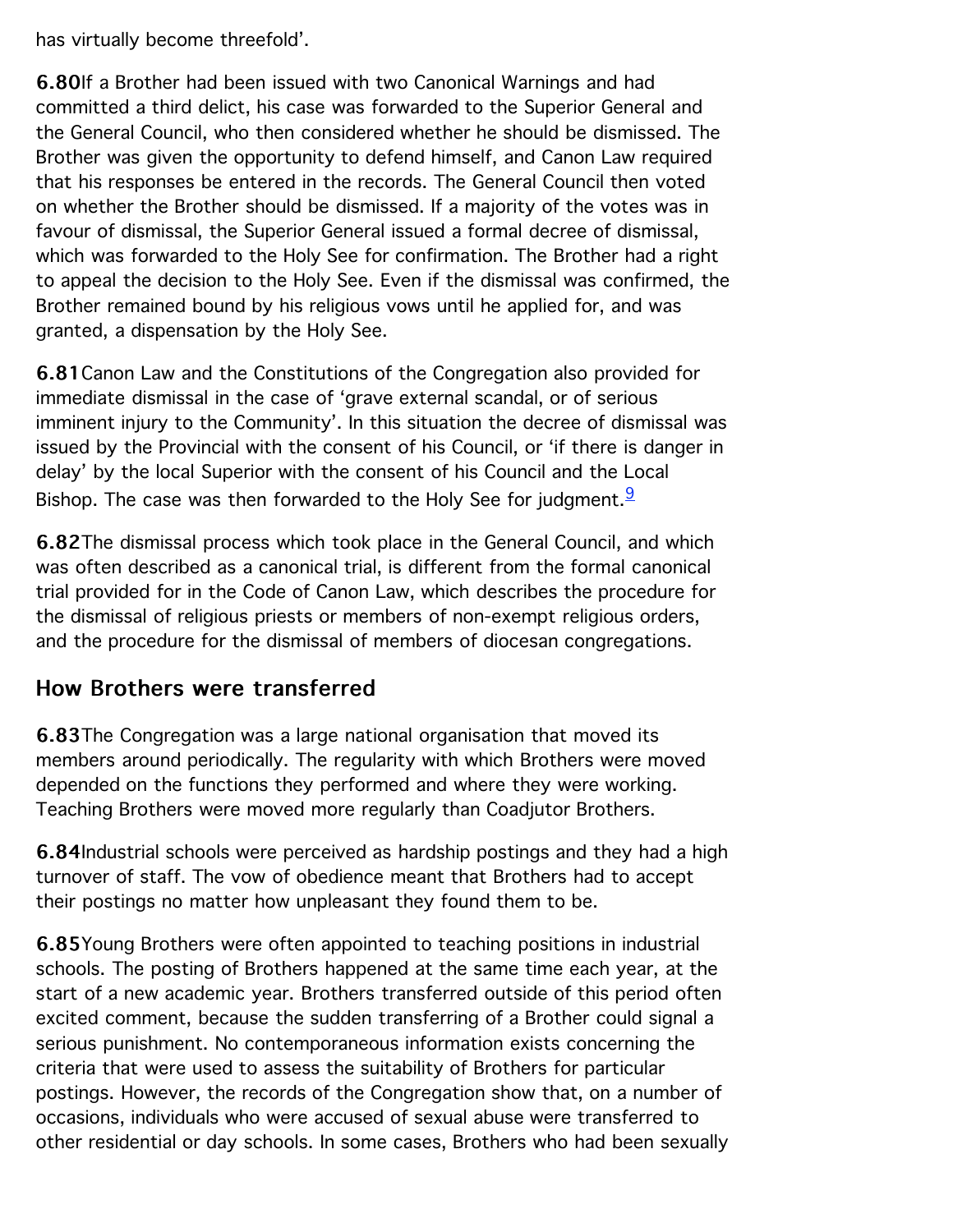abusing children were, in their later careers, appointed to senior positions within the Province. When asked at the Phase I hearing for Letterfrack how this had happened, Br Gibson explained that, because the leadership in the Congregation changed every 12 years, there was no memory within the organisation of offences committed before that. He acknowledged that there was a personal file for each Brother and concluded that these files were not consulted in making appointments.

6.86If Br Gibson's theory is correct, it means either that the Provincial Council made its decision to fill senior posts without reference to the Brother's history or to his personal file, or that the Council made its assignment in the knowledge of the man's previous trouble.

# Impact of religious life on institutional care

### Vows

6.87Christian Brothers took the traditional vows of poverty, chastity and obedience, as well as two additional vows, namely 'perseverance in the congregation', and, for teaching Brothers, 'teaching the poor gratuitously'. They differed in this regard from the Coadjutor Brothers, who did not teach, and whose commitment was to domestic chores in communities.

#### **Poverty**

6.88The vow of poverty required Brothers to deprive themselves of the right of disposing of anything of monetary value without the permission of their Superiors. They were not allowed to accept, take or retain anything for themselves save what they were allowed by their Superiors. They were required to give to the Congregation whatever they acquired by their industry or ability while under temporary or perpetual vows.

#### **Chastity**

6.89Constitution 87 relates to the vow of chastity. It 'not only obliges the Brothers to celibacy, but also imposes upon them the obligation of avoiding everything contrary to the sixth<sup>10</sup> and ninth<sup>[11](http://www.childabusecommission.ie/rpt/01-06.php#ftn.id11)</sup> Commandments of God'<sup>[12](http://www.childabusecommission.ie/rpt/01-06.php#ftn.id12)</sup>. In addition to the injunctions against adultery and coveting one's neighbour's wife, the Brothers were to restrict communication with women to a minimum. Constitution 89 spelled out what was required:

The Brothers, in their interviews with the mothers or female friends of their pupils and in all conversations with females, must observe great reserve and modesty and make the conversations as brief as possible.

6.90Constitution 91 deals with relations between Brothers and their pupils. It states: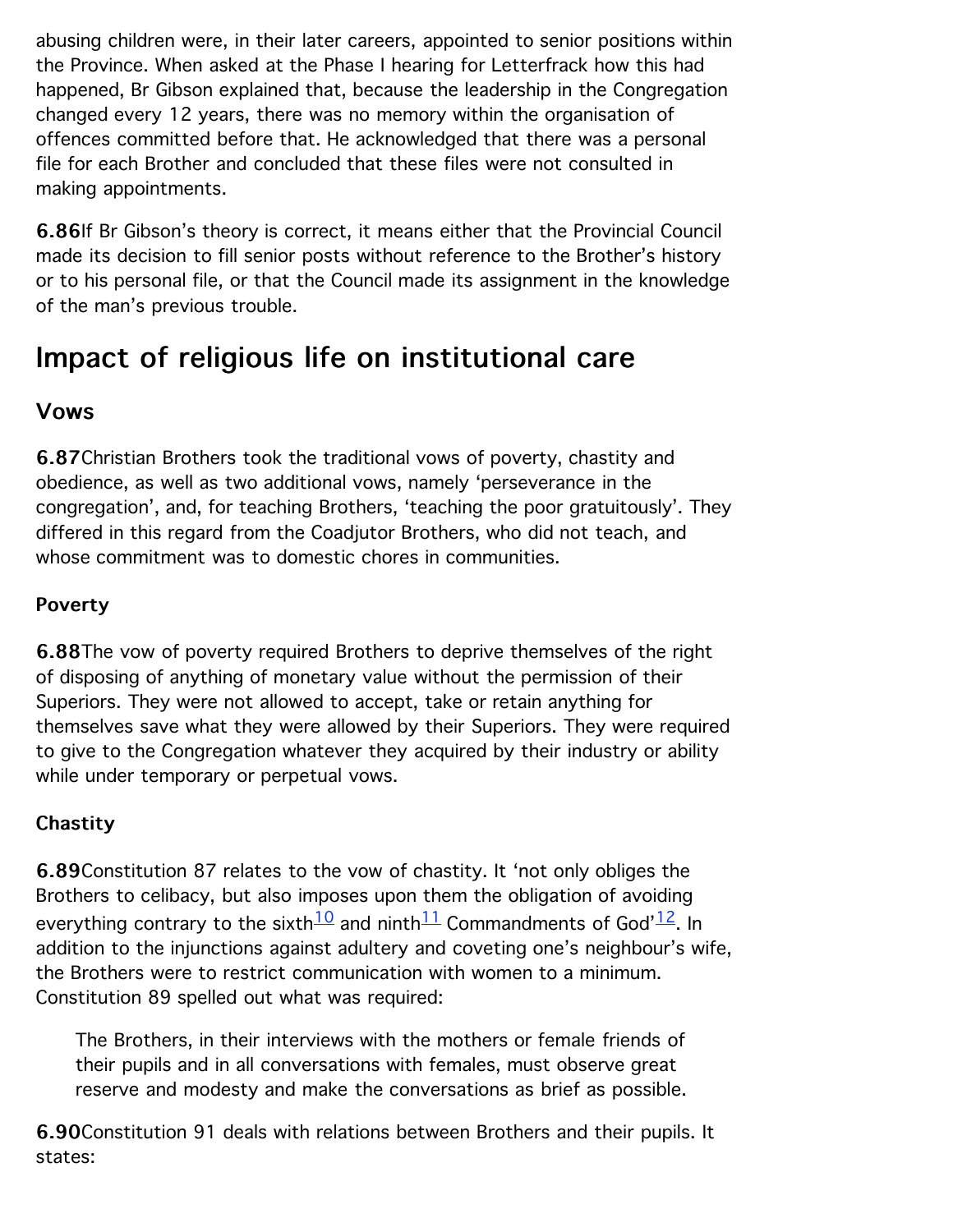Whilst the Brothers should cherish an affection for all their pupils especially the poor, they are forbidden to manifest a particular friendship for any of them. They must not fondle their pupils; and unless duty and necessity should require it, a Brother must never be alone with a pupil.  $\frac{13}{1}$  $\frac{13}{1}$  $\frac{13}{1}$ 

6.91The meaning of the word 'fondle' was discussed during the public hearings into Letterfrack Industrial School, when Br Gibson, on behalf of the Congregation, argued that the word did not have a sexual connotation, notwithstanding its location in the chapter of the Constitutions dealing with chastity.

6.92A circular letter from the Superior General, Br P. J. Hennessy, in 1926 went into the nature of the vow of chastity in some detail. He wrote:

In a discourse on "The Education of the Child", Pere Lacordaire says: "It is necessary, above all, to love one's pupil: to love him in God, not with a weak and sensual affection, but with a sincere affection which knows how to preserve firmness".

The child's spiritual endowments and the end to which he is destined naturally cause the thoughtful religious to "love him in God", while his natural charms tend to excite that "weak and sensual affection" that may easily prove to be ruinous to the child and teacher. Here is a DANGER SIGNAL that should never be lowered and should ever be heeded. The teacher who allows himself any softness in his intercourse with his pupil, who does not repress the tendency to "pets", who fondles the young or indulges in other weaknesses, is not heeding the danger signal and may easily fall. Disastrous results for teacher and pupil have sometimes resulted from such heedlessness and effeminacy. Chapter VIII, Part I, of our Constitutions in its different articles, sets forth salutary precautions in this connection.

6.93Assertions by some members of the Congregation that they had no awareness of the possibility of Brothers sexually abusing boys were not supported by the Acts of Chapter or the documentation.

6.94Br Hennessy went on to exhort teachers to impress on their pupils the importance of purity:

They must rigidly refrain from all unnecessary freedoms with their persons at all times. In bed they ought to fold their arms over their breasts in the form of a cross, and before falling asleep pray to their Guardian Angel to preserve them from every dangerous thought or act during the night.

6.95As early as 1887, the Superior General was explicit in pointing out the danger of sexual activity amongst the boys: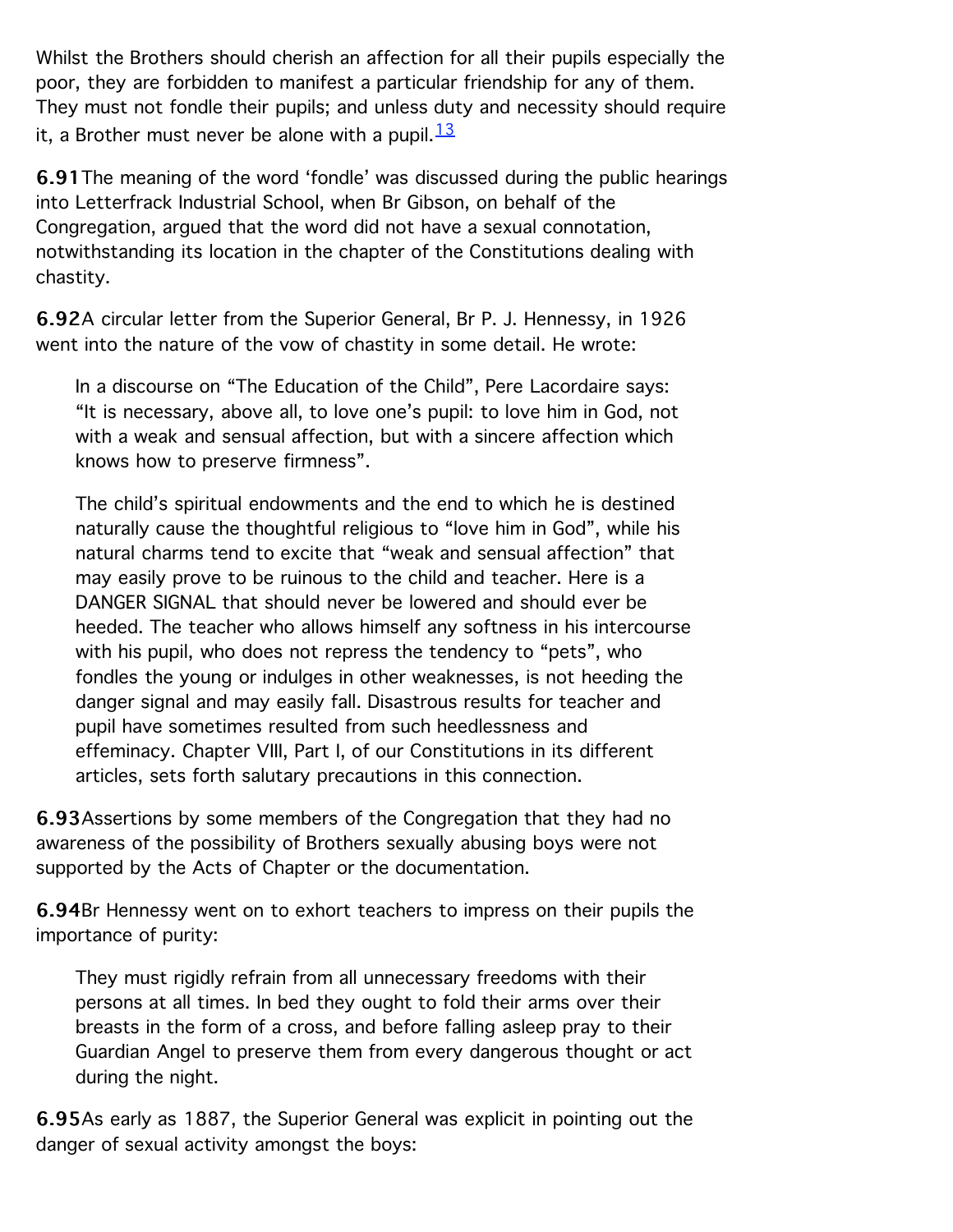With vigilance in the playground is intimately connected watchfulness in regard to the conduct of boys in and about the water-closets ... Much harm may be done, and sin not unfrequently committed, in those places, if the necessary precautions be not taken, and if wholesome discipline be not strictly enforced ... A serious responsibility rests on the Brothers in this matter, if through their carelessness or want of proper caution any of their pupils should come to learn evil they knew not before.

6.96Although these advices were sent out to all Communities, they do not appear to have formed part of the training Brothers received. Some Brothers spoke of their lack of any awareness of the possibility of peer abuse among the boys in their care. The Committee heard evidence, however, that peer abuse was a constant and serious problem in industrial schools.

#### **Obedience**

6.97The vow of obedience required Brothers to obey their Superiors in all things that pertained, directly or indirectly, to the life of the Congregation, as well as their vows and the Constitutions of the Congregation. They owed their entire obedience to the Superior General of the Congregation and to their immediate Superiors. The reason for this total obedience was explained as follows:

The motive of obedience should be the spirit of faith whereby the Brothers consider their Superiors as the representatives of Jesus Christ in their regard; hence they must always show them honour, esteem and reverence.  $14$ 

6.98This vow of obedience permeated every aspect of life within the Congregation and was something the Brothers and former Brothers who gave evidence to the Committee spoke about at length. Apart from the obvious implications of the vow, the main way in which it affected Brothers was in their interactions with their seniors, in particular their reluctance to criticise them. The chapters on specific schools disclose cases where the obligation to be subject to the will of the Superior and to serve the interests of the Congregation discouraged or prevented Brothers from reporting abuse, or making protests about objectionable behaviour, or even making suggestions as to improvements. In some circumstances, it inhibited the reporting of suspicions about sexual misconduct on the part of other Brothers.

6.99The importance of the vow is emphasised by Constitution 62, which requires the General Council to be careful not to admit to the profession of vows by any Brother who in his conduct shows a 'want of submission, and due respect for, those placed over him' or a 'litigious and critical spirit'. A Brother who deviated from this duty to obey was quickly reminded of his position. One former Brother described his experience of obedience thus:

I think the vow of obedience was conceived of as being partly like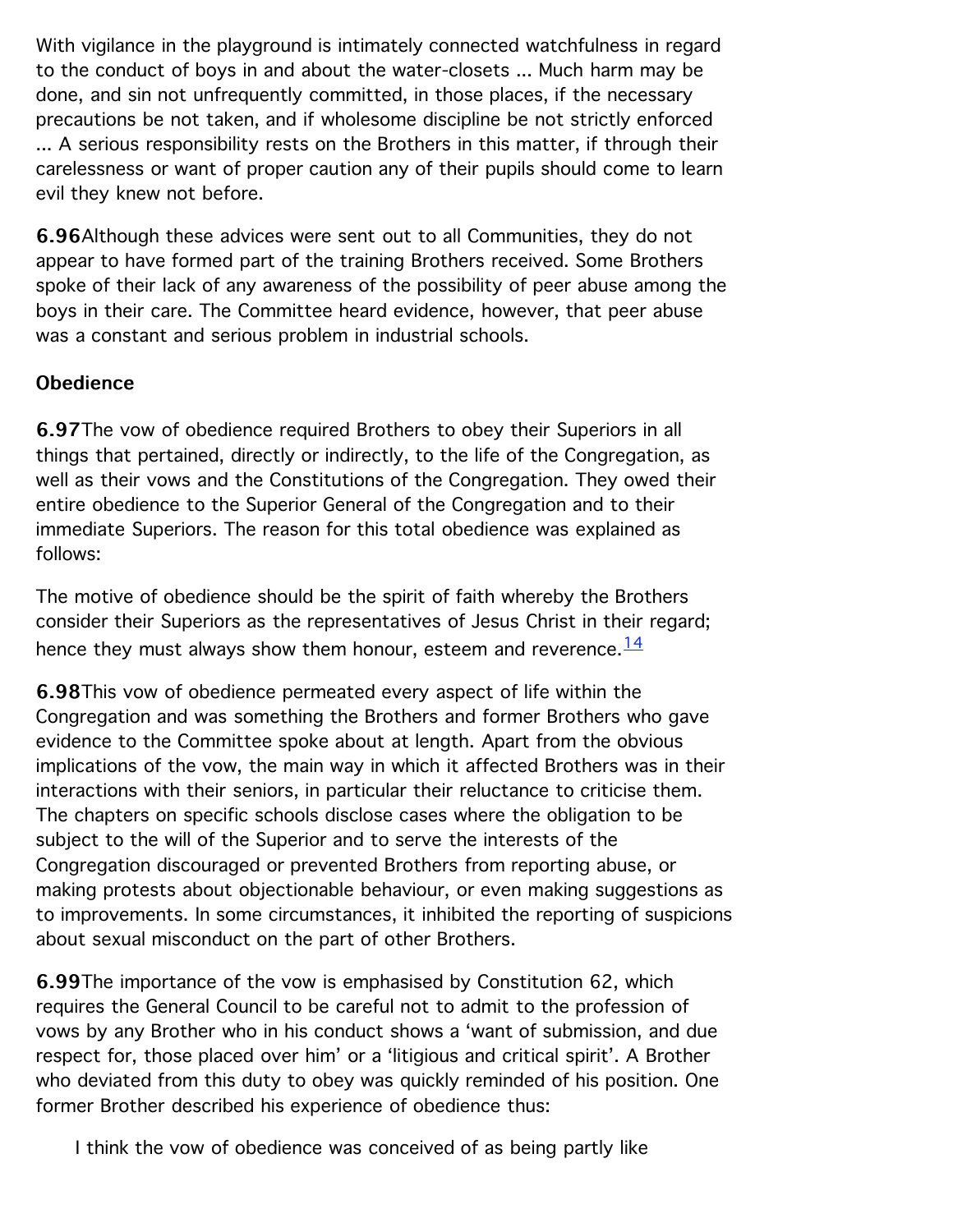military discipline. Indeed, the priests who gave the Brothers their retreats and so on, and the 30-day retreat we had in the novitiate, all from Jesuits, and they'd famously have a military metaphor for what they'd do. I think there was a certain amount of that, this was like the army and you just obey.

But that's not what I understood as the vow of obedience, I think the vow of obedience was an internal – if I can use the kind of language that I think would have learned – an internal resignation of your will to the will of your Superior. The most important thing about obedience was not what you did but how you thought. I certainly would have believed that when I was that age, yes.

6.100The same witness described some of the more unusual ways in which obedience was tested while the Novices were in training. He recalled how Novices were made to walk about with no coats or hats in bad weather, and he went on to describe one incident when he was put to the test. He told the Committee:

The one I remember in terms of work was being told to move a pile of stones in part of the garden, I think, an old shrubbery from there to literally the far side of the table and spending several days doing it with an old wheelbarrow, when it was all finished he came around and said, "That is very good now. Excellent. Now would you move them all back again please". You were meant to say, "certainly, Brother", which I did being a very good boy.... It was a bit silly really but we just accepted it.

6.101This unnecessary labour had a function: it was an exercise in discipline and obedience. The vow of obedience taken by all perpetually professed Brothers required them to obey their legitimate superiors. The Superior was empowered to impose 'such penances or humiliations as his faults or the usage of the Community may require.' $\frac{15}{15}$  $\frac{15}{15}$  $\frac{15}{15}$ 

6.102The Brothers and former Brothers who gave evidence recounted a number of examples of the punishments, often humiliating, that were meted out to Brothers who disobeyed. A number of respondent witnesses described how their Superiors verbally admonished them. Discipline seemed to be harder on the younger Brothers.

### **Discipline**

6.103Brothers were required to exercise discipline in their daily lives. They rose early for prayer and Mass, and were required according to the rules of the Congregation to live an asectic and spiritual life with few comforts. They practised fasting, and mortification of the flesh, in order to perfect their communion with God. Visitation Reports contained long and detailed accounts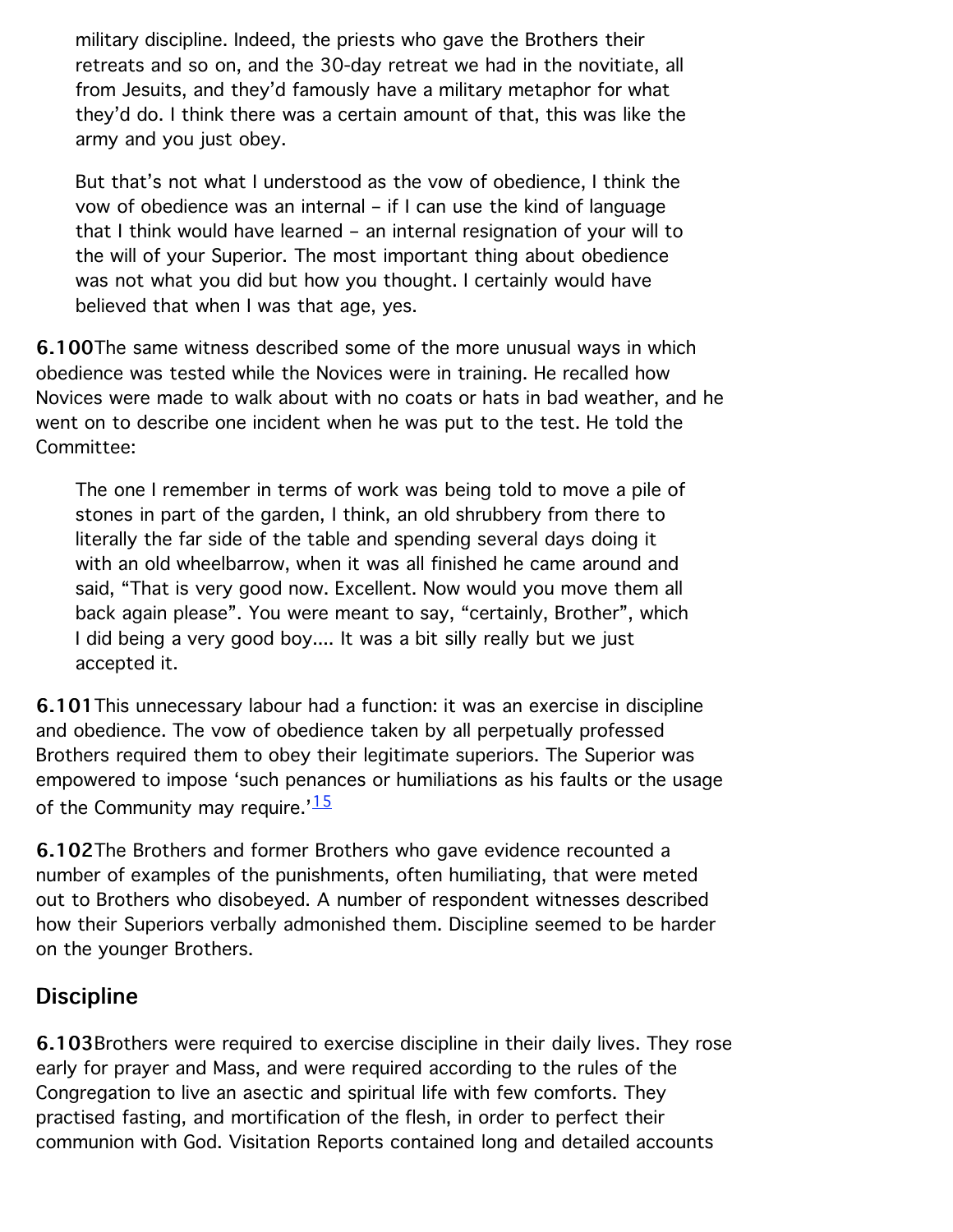of the Brothers' religious observances, and any laxity on the part of the Superior in enforcing the Rule was a matter for comment.

### Retirement from the world

6.104The Christian Brothers were obliged 'not to maintain any intercourse with externs' without permission from their immediate Superior. Brothers were not allowed to read newspapers, listen to the radio, visit friends or attend outside functions or sporting events without express permission. Walks had to be taken in the company of at least one other Brother.

6.105Correspondence from lay people, particularly containing complaint or criticism, was treated with suspicion and hostility. The documents revealed an anxiety on the part of the Congregation to avoid scandal or adverse comment, which dominated its relationship with the outside world.

6.106The injunction against undue familiarity with lay people was even more strictly enforced in the case of women. Brothers were instructed to keep all conversations with mothers or female friends of the children in their care to the minimum. One consequence of this was that the Christian Brothers' institutions became all-male worlds. Numerous witnesses gave evidence to the Investigation Committee about the problems caused by the lack of female involvement in the day-to-day operation of the schools.

### Modesty and silence

6.107According to Chapter XIII of the 1923 Constitutions, 'The Brothers shall observe silence at all hours out of recreation. If, however, duty or necessity require a Brother to speak at such times, he should do so as briefly as possible and in a subdued tone'. This necessity for silence affected the general atmosphere of the schools and was often imposed on the children as well as the Brothers. Justice Cussen<sup>16</sup> was particularly critical of the practice of imposing silence during meal times and recommended that it be discontinued. Some complainants recalled silence during mealtimes into the 1950s, and many recalled that there was a general rule of silence when moving through the building and in the dormitories at night.

6.108A consultant psychiatrist who regularly visited Artane in the 1960s told the Committee:

On average my general impression, well; with the greatest respect to everybody, it was a daunting institution. The abiding impression I had was that during the school hours my biding impression was the silence. The silence. So you had all these children, young boys, and virtually not a sound.

6.109In his evidence to the Committee, he said, 'it was one of an intimidatory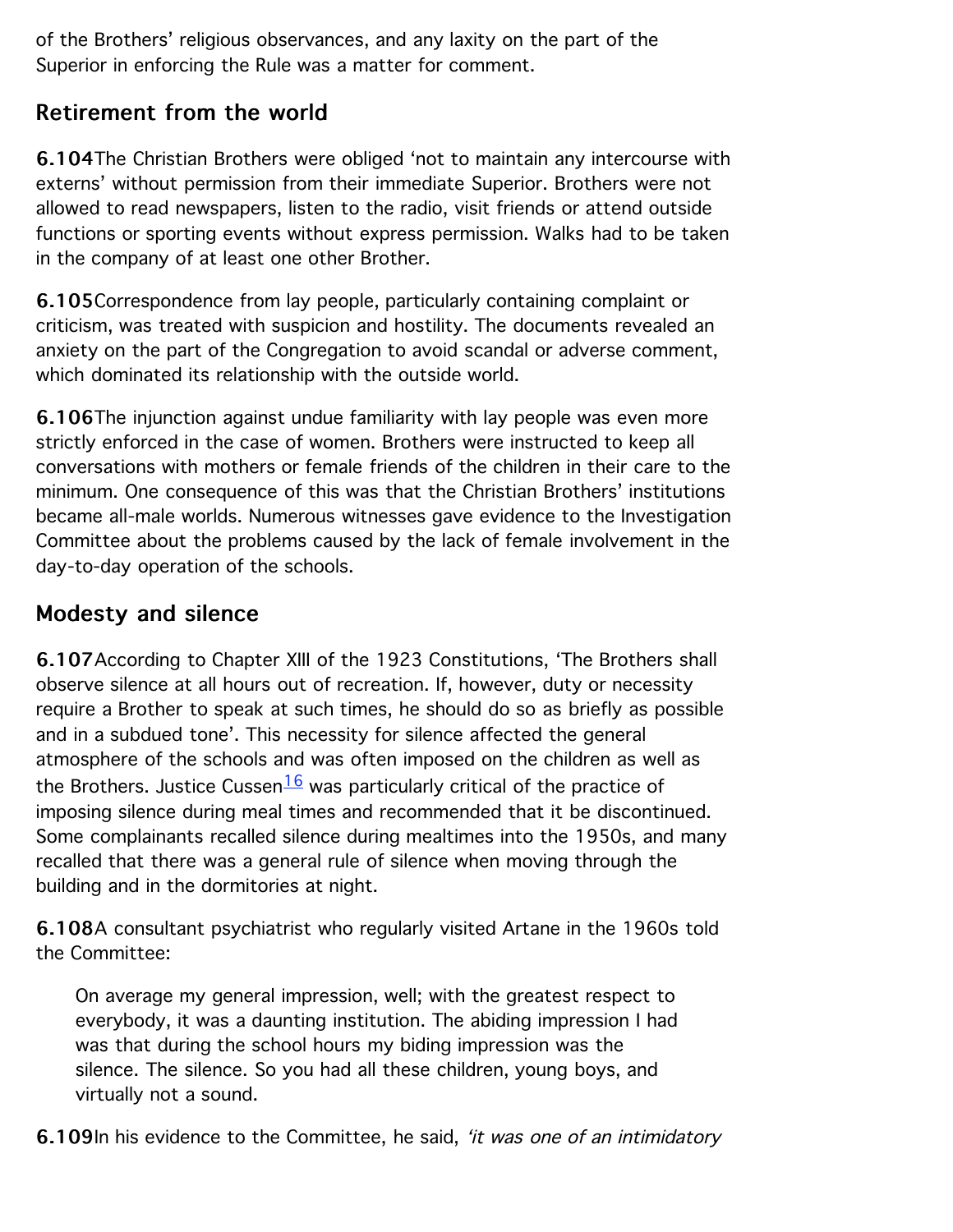#### type of silence'.

6.110Numerous complainants spoke of the insistence on silence in the daily tasks of eating and preparing for bed. Silence was a rule strictly adhered to in everyday life. Whistles were used in some cases to signal to the children when they were to move from one activity to the next.

6.111There were several warnings in the Visitation Reports referring to the neglect of the rule of silence in the school.

### Impact of vows on institutional life

6.112The adherence by the Christian Brothers to their vows, and the monitoring of such adherence by senior Brothers, led to the application of these principles to the day-to-day care of the children. The virtues of obedience, chastity and hard work had to be inculcated in the children for the good of their souls, and for the good of society as a whole.

6.113Obedience and discipline were part of the life of the institutions. The daily timetable provided the framework for a closely controlled and wellorchestrated routine. The whole system was regimented, but Artane with its large numbers was particularly so.

6.114The regimentation and discipline were needed not just to keep order: it was, the Christian Brothers believed, a necessary lesson to be learned by boys who had never been properly controlled by their parents.

6.115There were, however, doubts within the Congregation about the efficacy of the industrial school regime as the best way to prepare children to become upright and decent citizens in a Christian society. These reservations were sometimes expressed in Visitation Reports but were not acted upon by the authorities.

6.116This concern, that the needs of the boys were not being met by the school, clashed with the philosophy of the Congregation and the way of life they advocated for themselves. The boys needed to be prepared for the day 'when they pass through Artane gates into the wide world', but the Brothers needed to keep their minds on the spiritual way of life and withdraw from that wide world.

6.117The importance of all the vows taken by the Brothers was emphasised in a circular letter dated 3<sup>rd</sup> October 1958 from the Superior General to each Christian Brothers' Community. The Superior General wrote:

It is evident that in many of the houses of our Province the rule of silence is not being well observed. The observance of silence has always been regarded as essential to the Religious Life ...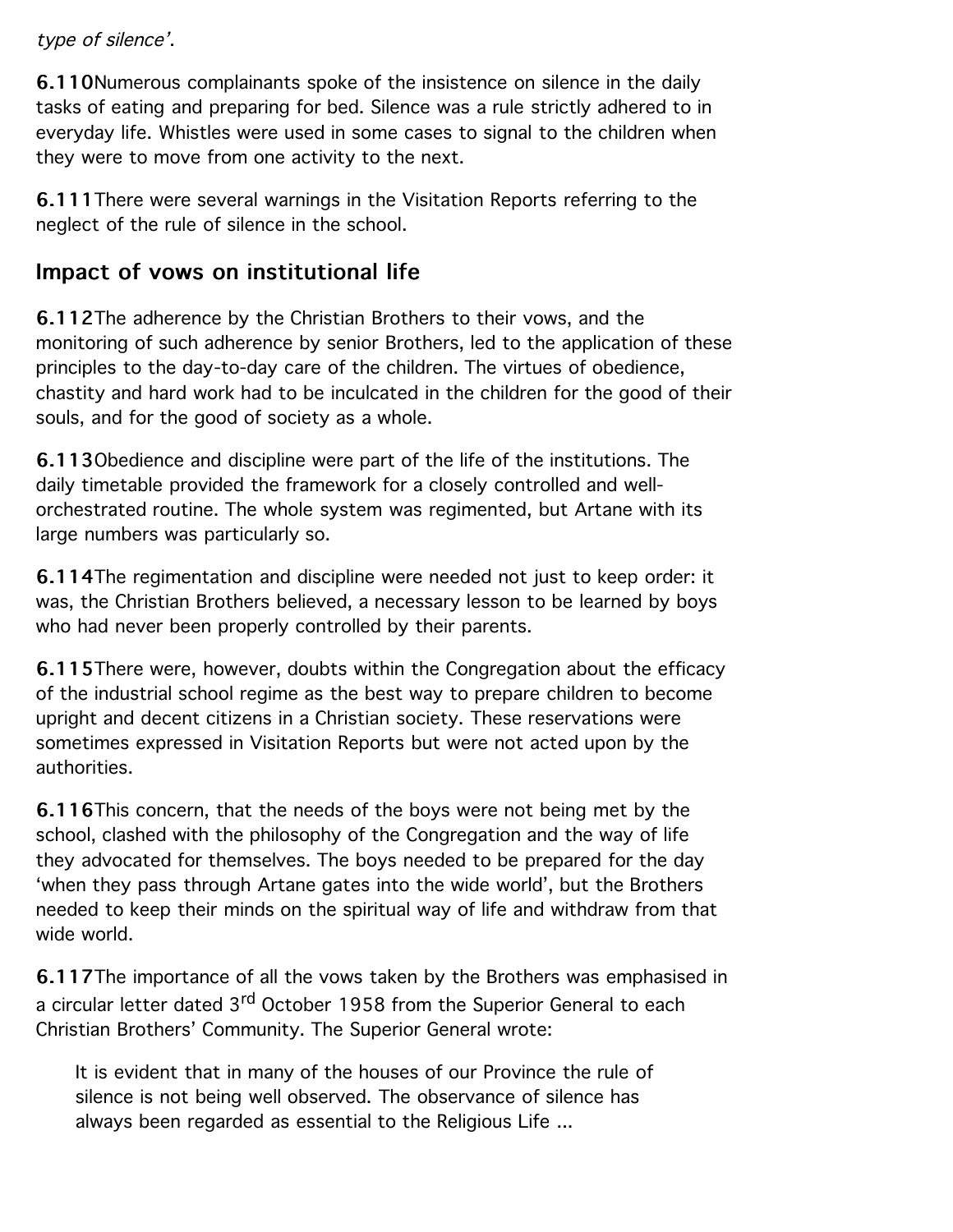Silence is necessary for the practice of recollection without which there can be no spirit of prayer or true holiness of life...

The cause of these defections [from the Brothers] is to be found in the loss of the religious spirit due to such secularizing influences as too great intercourse with externs, frequenting places of public resort and undue preoccupation with the news of the day.

Our rule warns us against the danger to vocation of holding too great intercourse with externs. The sentiments and outlook of people who live in the world are, of necessity, very different from those of religious. A Brother who frequents the company of seculars either by visiting them in their homes or by holding long and unnecessary conversations with teachers, parents, or domestics will be in danger of imbibing the spirit of the world and losing his esteem for his vocation ...

Too great preoccupation with the newspaper or with radio programmes can also be a cause of the loss of the religious spirit by diverting attention from the affairs of the soul and diminishing interest in the spiritual life.

6.118These are values for a spiritual life of religious meditation, but they do not form a basis for training young boys to enter the outside world.

6.119To counteract the attraction of the outside world the Brothers lived a life of religious and secular study. It was not surprising that they applied the same way of life to the boys in their care. Through moral teaching, religious observance and hard work in the school and in the workshops, they sought to change and reform the children. Young boys from poor families were confronted with this regime, and found it arduous. It not merely clashed with the culture from which they came, but it placed them in an all-male world that did not meet the emotional and developmental needs of children and adolescents.

6.120The strict regime, the routine that took away all initiative and placed all its emphasis on following orders, led to the boys becoming institutionalised. Many left to join the army, or drifted into other institutionalised occupations, and far too many ended up in institutions like prisons or in psychiatric care.

#### **Evidence of Brothers**

6.121A recurrent complaint made by Brothers in their evidence to the Committee and found in the documentation was the unequal division of work.

6.122In his evidence at the public hearing into Letterfrack during Phase I, Br Gibson stated:

You see the Brothers who were teaching in the school, who were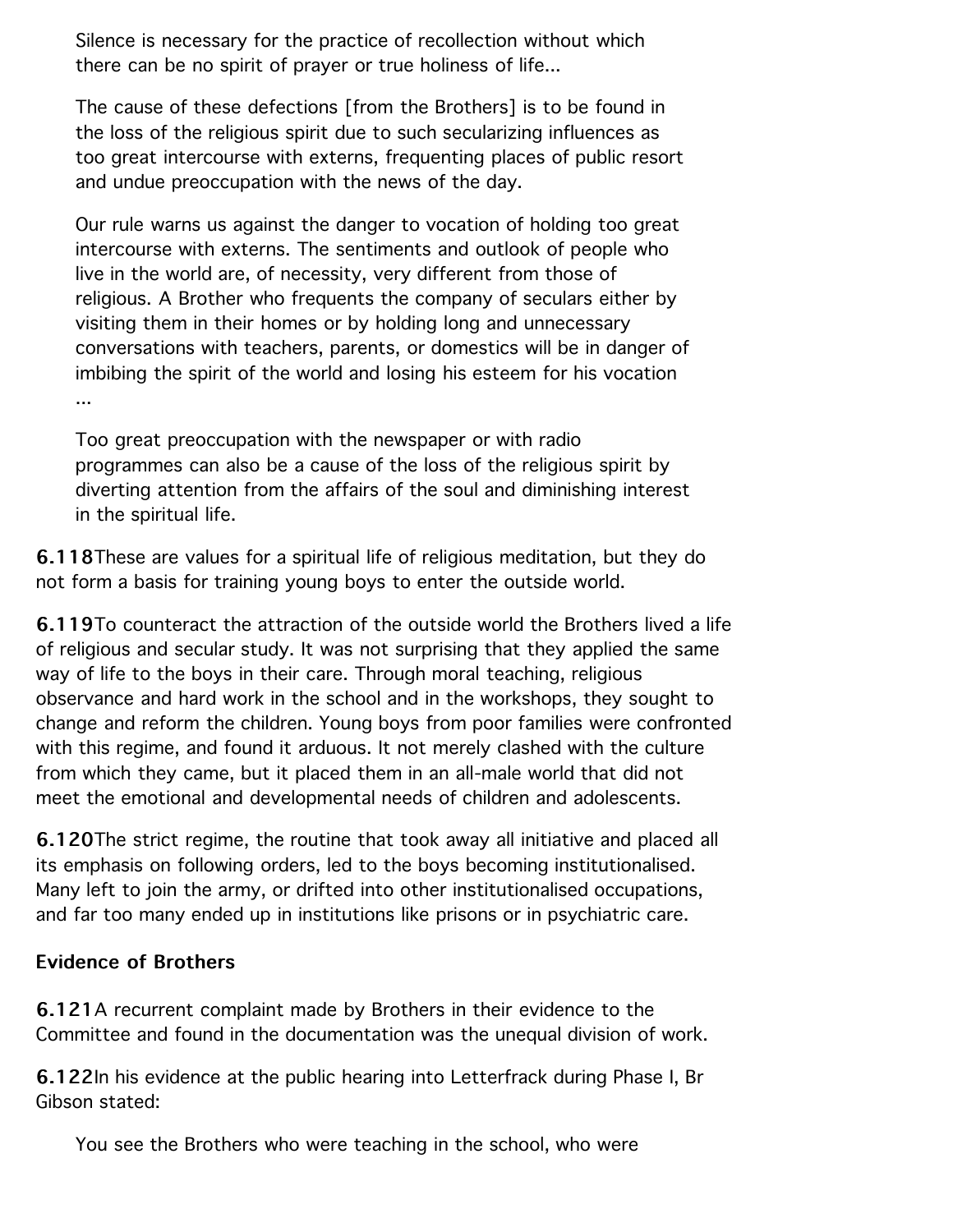mainly the young Brothers, they were with the boys almost 24 hours a day; in other words, from 6:00 to 10:00 at night. They would have had very little free time during that period. They slept then in small bedrooms at the end of one of the dormitories. Often those rooms were very simple. There wasn't heating for a lot of the time. That was their place of living and then they went up to the house for a short period of recreation at night-time, but effectively speaking they were on the job seven days a week.

6.123The vow of obedience made it difficult for these Brothers to voice their disquiet. Junior Brothers were in awe of their seniors in the Community. Each Community that operated an industrial school had senior Brothers who did not work in the school or act as carers but who nevertheless exercised authority and influence over those who fulfilled those arduous duties. Many Brothers spoke of how they resented this unequal burden of labour when they were juniors in the institutions, but felt they could not challenge the system by asking the senior Brothers to do more. Some junior Brothers felt that, because of their lack of seniority, there was no point making suggestions for reform.

6.124Many of the Brothers who gave evidence complained about the difficulties they had in carrying out the onerous dual responsibilities of teaching and caring, which inevitably had an adverse effect on the children.

### The failure to train Brothers in childcare

6.125In their Opening Statement on Tralee, the Christian Brothers defined the purpose of industrial schools as being:

To cater especially for neglected, orphaned and abandoned children, to safeguard them from developing criminal tendencies and to prepare them for industry.

6.126To achieve this end, children were removed from the backgrounds of neglect and poverty, given a basic education and were taught a trade. In the process, it was believed that they were improved by hard work and religious observance. These objectives remained central to the Christian Brothers' thinking, and became the basis of the training given to the new recruits. The teaching Brothers were trained as national school teachers, and received no special training in childcare. Many Brothers deplored this fact.

6.127The Brothers explained that this failure to give specialist training was due to the fact that 'there existed no special training system in Ireland for carers in Industrial Schools' and that there was no awareness of the emotional needs of children. They had a 'physical care philosophy'.

6.128In fact, ideas on how to provide better care were being developed abroad. As early as 1943, Dr Anna McCabe, the Medical Inspector of Industrial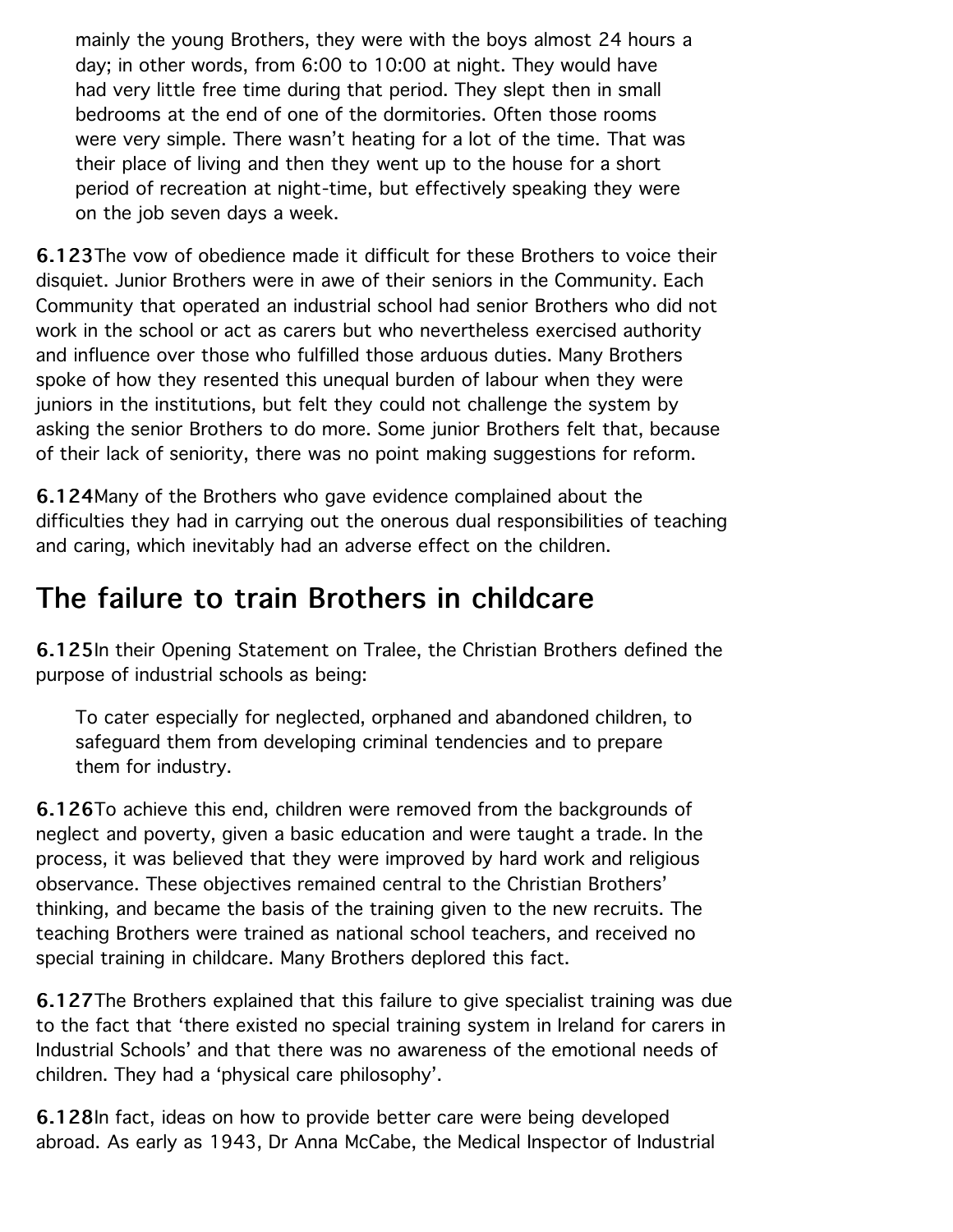Schools, attended a course in England and recommended the establishment of a child guidance clinic, but her advice was ignored. The Carysfort Conference of 1951 revealed that there was expertise in the State on care issues. Members of the Sisters of Charity went to England to do Home Office courses and returned with schemes to reorganise the system of care homes they provided.

6.129No such training was undertaken by the Christian Brothers until, in the early 1970s, Br Burcet<sup>[17](http://www.childabusecommission.ie/rpt/01-06.php#ftn.id17)</sup>, who had worked in senior positions in both Letterfrack and Artane, attended the course in the School of Education in Kilkenny in 1973, and implemented some of what he had learned in the last remaining industrial school operated by the Brothers, Salthill. He recalled his frustration in Artane in the mid-1960s when he was trying to change teaching methods and to introduce psychological expertise. He felt that he was engaged in an uphill struggle and that there was no understanding of the importance of this kind of approach among the Leadership of the Congregation.

6.130New ideas had the potential to undermine the institutions and the Brothers who worked in them. It was this fear of change that ensured that the institutions run by the Christian Brothers remained, in all essential respects, unchanged from their foundation in the 19th century to their closure.

6.131One effect of the belief that teacher training and the religious way of life were an adequate basis for training and caring for children was that the Christian Brothers never passed on their expertise in a formal way. They were experienced in dealing with boys in institutions; their own members had taught and cared for boys for years. They should have been in a position to pass on information and advice to those coming after them, yet they produced no written texts, nor did they give formal lectures on the subject even to their own members. Brothers testified that they were given no guidance on childcare issues during their training in Marino. Brothers learned techniques of control from older Brothers, in an ad hoc way.

6.132It is unfortunate that a Congregation dedicated to the education of the poor never devised a system of education for their own members, which would have prepared them for the demanding care work they did in these schools, in addition to their teaching duties.

# How the Brothers responded to the allegations of abuse

6.133During the Investigation Committee's Emergence hearings, Br David Gibson, then Province Leader of St Mary's Province of the Christian Brothers, outlined the response of the Congregation to the issue of child abuse in Ireland.

6.134He said that allegations of child abuse first arose as an issue in the 1980s, when four allegations of child abuse were made against Irish Christian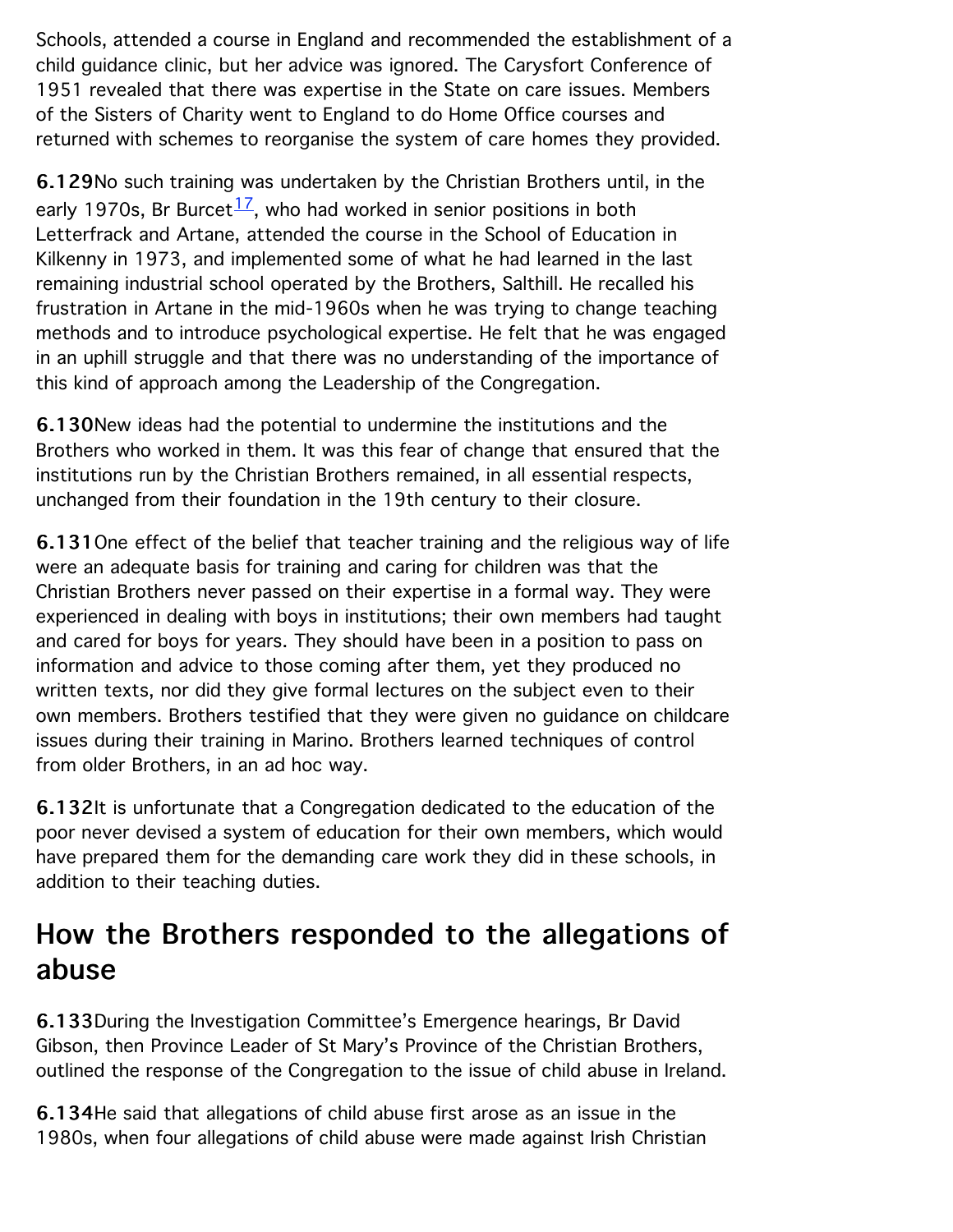Brothers. Following an official inquiry into child abuse at an orphanage run by the Congregation at Mount Cashel in Canada, the Canadian Leadership highlighted the issue at the 1990 General Chapter of the Congregation. The Province Leader from Canada presented a graphic picture of what it was like to have to deal with allegations from the past in a public inquiry and the subsequent litigation under the full glare of media exposure. He also referred to the need to look at institutions and the protocols that were in place to deal with the issue of abuse.

6.135After the General Chapter concluded, the Congregation leader urged its various Provinces to issue guidelines and protocols on child protection. The leadership teams of the Irish Provinces drew up guidelines based on international best practice and published them in 1993.

6.136Between 1990 and 1996 the Congregation received approximately 30 allegations of child abuse. Because of these complaints and the increasing publicity, the Congregation established an independent advisory group to which it passed the complaints, and received advice on how to respond. A further 52 complaints were received between 1996 and the Christian Brother Public Apology issued in March 1998.

6.137Br Gibson said that the Congregation had great difficulty in coming to terms with the fact that Brothers could have abused children. 'It was something totally contrary to the whole vocation of a Brother and yet we were getting detailed accounts of how Brothers abused children'. It had particular difficulty in accepting that members of its Congregation had engaged in sexual abuse, '[This] was creating the greatest problem and difficulty for us to come to terms with'.

6.138It is difficult to understand why allegations of abuse should have come as such a shock to the Congregation. The documentation made available to this Committee disclosed that allegations of child abuse, and particularly child sexual abuse, were a recurring and persistent problem for the Congregation.

6.139In 1995, St Mary's Province organised seminars about the nature of child abuse which were conducted by Dr Art O'Connor, a consultant Forensic Psychiatrist in the Central Mental Hospital, and Ms Kate Keery, a social worker from Temple Street Children's Hospital, and they were attended by individual Brothers. A similar exercise was carried out in the Southern Province.

6.140Child abuse was a major issue at the 1996 General Chapter of the Congregation, which was held in Johannesburg, South Africa. The Chapter issued a document entitled 'New Beginnings with Edmund' in which it stated:

There are signs of that death [in not living the Gospel vision] in our congregational story. Such signs include undue severity of discipline, harshness in Community life, child abuse, an addiction to success, canonizing work to the neglect of our basic human needs for intimacy,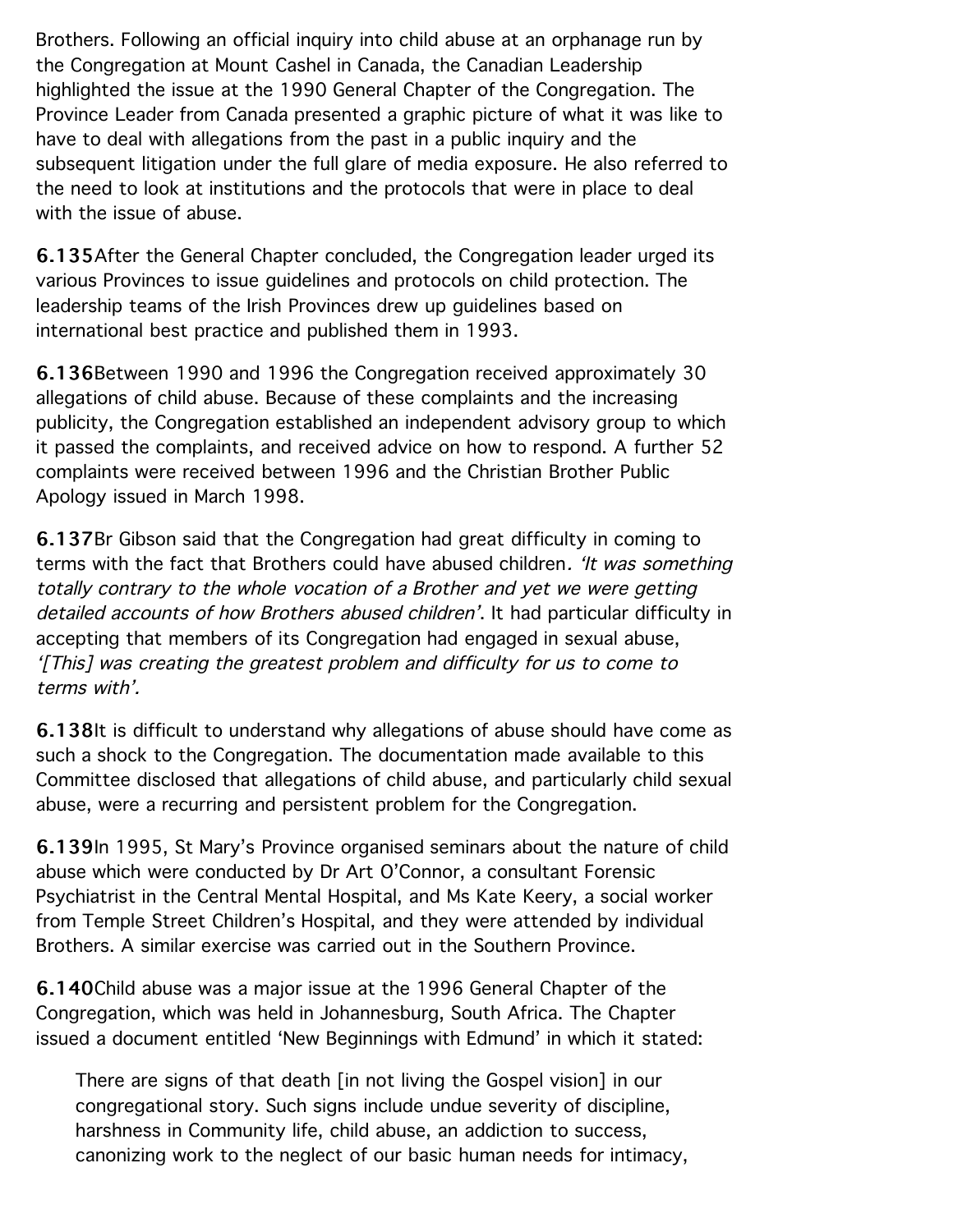leisure and love. To-day we have been made painfully aware of these aspects of our sinful history.

6.141The Congregation appointed a full-time Director of Child Protection Services, and set up an office called the Westcourt Child Protection Service to deal with allegations of abuse.

6.142On 14<sup>th</sup> April 1997, on the occasion of his receiving the Freedom of Drogheda, the Congregation Leader, Br Edmund Garvey, expressed an apology and asked for forgiveness from former pupils who had suffered abuse at any of the schools or institutions run by the Congregation.

6.143In October 1997 the Congregation asked Dr Robert Grant, a psychotherapist, to come to Ireland to speak to the Brothers and school principals on the issue of child protection and abuse. During its meetings with Dr Grant, the Leadership Teams considered making a public apology acknowledging certain failures on the part of the Congregation and expressing a willingness to meet with complainants and to deal with their complaints.

#### 6.144According to Br Gibson:

He [Dr Grant] was emphasising the need to really take this on board, that child abuse had taken place in our institutions. Through his help but also from our own realisation of this, we felt the time had come to make some form of apology.

6.145In order to consider what form the apology should take, the Leadership held a retreat in November 1997 and invited an Australian Brother, Br Paul Noonan, to attend. Br Noonan had been leader of the Melbourne Province in Australia when it responded to allegations of child abuse in Australian Christian Brothers' institutions and had issued its own apology in 1993. Br Noonan outlined the impact of the apology and encouraged the Irish Provinces to follow suit. The Australian apology included the following:

We have studied the allegations available to us, and we have made our own independent inquiries. The evidence is such as to convince us that abuses did take place, abuses that in some cases went well beyond the tough conditions and treatment that were part of life in such institutions in those days.

While the extent of the abuse appears to have been exaggerated in some quarters, the fact that such physical and sexual abuse took place at all in some of our institutions cannot be excused and is for us a source of deep shame and regret. Such abuse violates the child's dignity and sense of self worth. It causes psychological and social trauma that can lead to lasting wounds of guilt, shame, insecurity and problems in relationships.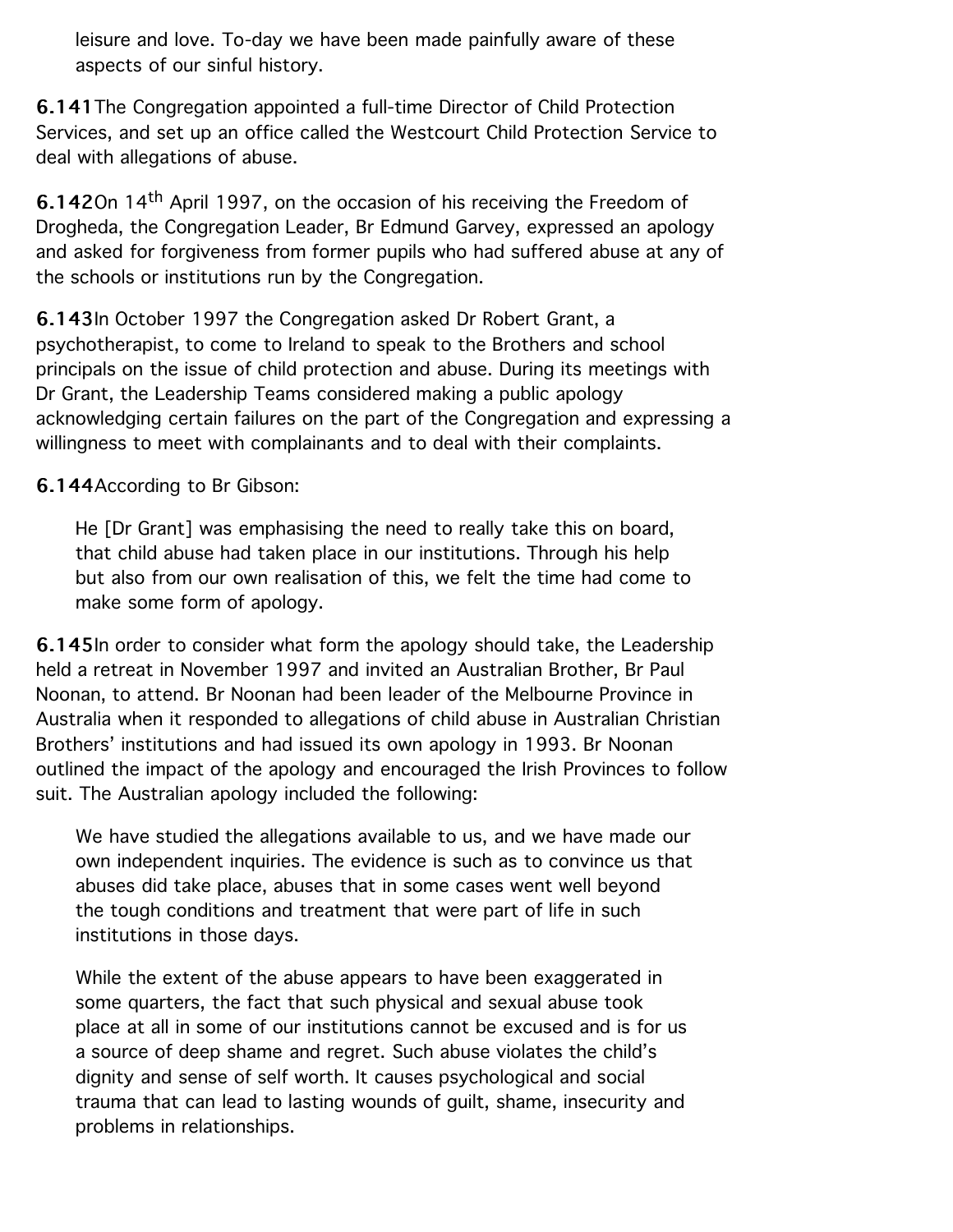6.146There followed a paragraph entitled 'Our Apology', which read as follows:

We, the Christian Brothers of today, therefore unreservedly apologise to those individuals who were victims of abuse in these institutions.

We do not condone in any way the behaviour of individual Brothers who may have perpetrated such abuse.

In apologising, however, we entreat people not to reflect adversely on the majority of Brothers and their co-workers of the era who went about their work with integrity and deep regard for the children entrusted to their care.

Their work and dedication are reflected in the numerous students who, despite deprived backgrounds, went on to take their places as successful members of Australian society. We are deeply grateful for the very many expressions of thanks and support we have had from former students.

6.147Br Gibson said that the Irish Leadership Team decided to issue a public statement:

because we felt that there was a need for healing and we felt that no healing would be possible unless we were prepared to accept the fact that it happened, number one, and to say that we know it happened, we are sorry it happened and to be open and honest with that.

6.148He added that the Congregation intended its public statement to be more than an apology: it was to set out various mechanisms to promote healing, such as mediation, counselling and reconciliation. The leaders engaged in a widespread consultative process before issuing the apology. It met with individual Brothers, the advisory group, the Archbishop of Dublin, the Conference of Religious of Ireland (CORI), the Government and legal experts. The statement was issued on 29<sup>th</sup> March 1998 and read:

Over the past number of years we have received from some former pupils serious complaints of ill-treatment and abuse by some Christian Brothers in schools and residential centres.

We the Christian Brothers in Ireland wish to express our deep regret to anyone who suffered ill-treatment while in our care. And we say to you who have experienced physical or sexual abuse by a Christian Brother and to you who complained of abuse and were not listened to, we are deeply sorry.

We want to do much more than say we are sorry. As an initial step we have already put in place a range of services to offer a practical response and further services will be provided as the needs become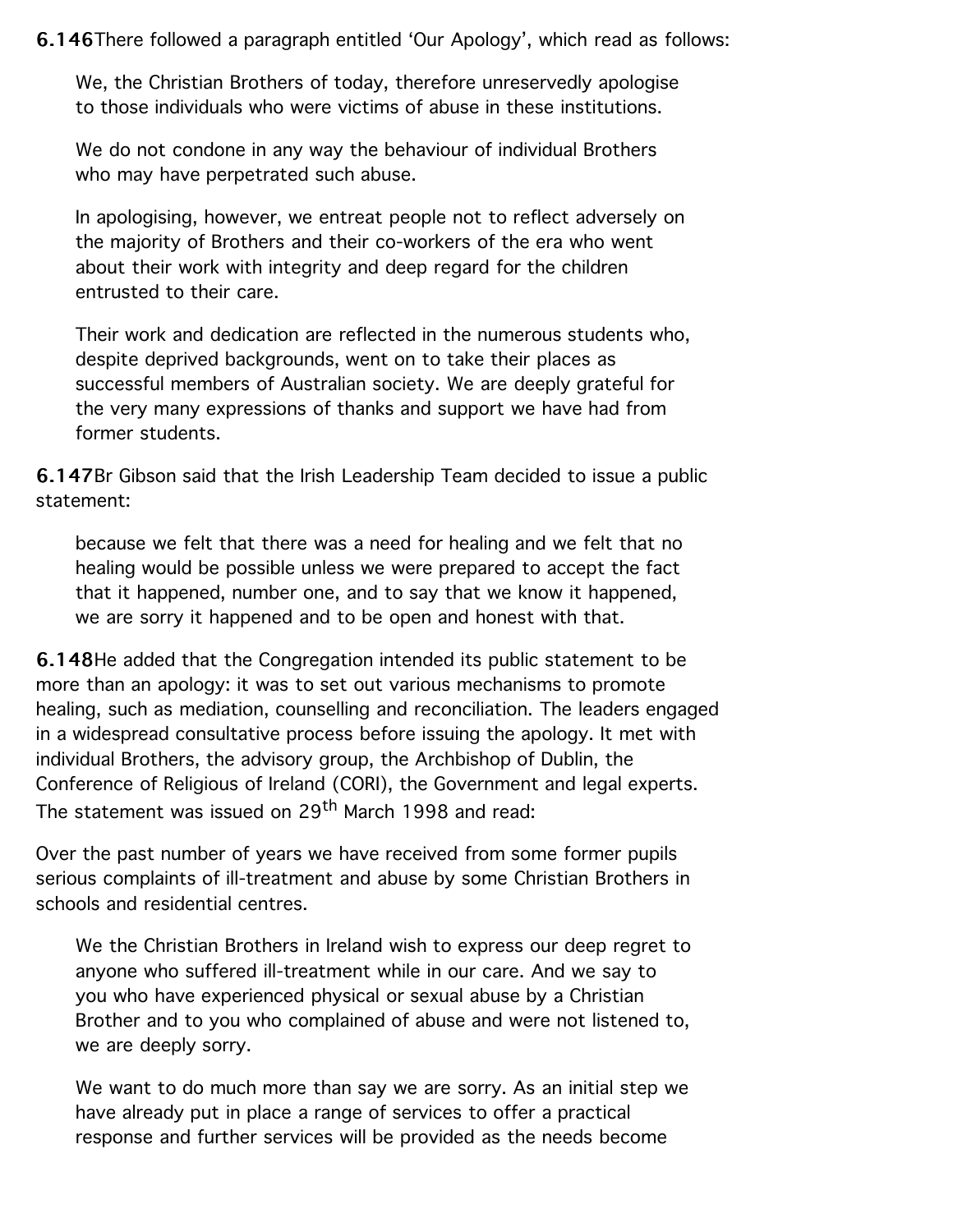clearer.

6.149The Congregation subsequently received a further 260 complaints which ranged from 'allegations of a harsh regime or of inadequate schooling to very serious allegations of abuse'. In consultation with the independent advisory group, the leadership teams asked 18 individual Brothers against whom allegations were made and who remained in active Ministry to withdraw from work. Three subsequently returned to work.

6.150The Congregation in 1998 established an independent pastoral service, to respond to the needs of those alleging abuse and to provide practical and financial support to those coming forward, but did not proceed with a mediation and conciliation scheme on the advice of a task force.

6.151Another part of the Brothers' reaction to the issue was its contribution to the Residential Institutions Redress Scheme. In its statement to the Commission prior to the Emergence Hearings, the Congregation stated that it had wished to make 'a meaningful contribution' to the scheme, but this decision was not based on a sense of culpability or negligence but on a pastoral desire to bring healing and closure. Other reasons included:

- A greater number of former residents would get redress from the scheme than they would through the courts;
- The experience would be less adversarial and less stressful;
- The money would go directly to the former residents;
- It would be faster than the courts; and
- The scheme would be set up on a statutory basis.

6.152Br Gibson described a change in attitude in the Congregation following the 'States of Fear'<sup>[18](http://www.childabusecommission.ie/rpt/01-06.php#ftn.id18)</sup> television programmes in 1999 and the publication of Suffer the Little Children<sup>[19](http://www.childabusecommission.ie/rpt/01-06.php#ftn.id19)</sup> in 2000, when the Brothers became more sceptical and disbelieving of claims of abuse. He said that the Congregation was 'alerted ... to the danger of exaggerated allegations, false claims, and false memory'. It believed that many of the allegations contained in the programme and book were *'inaccurate and grossly exaggerated'*, and the Leadership Teams became concerned that 'every allegation was being viewed as the absolute truth'. The Congregation also complained that their submissions were not taken into account by the Government in the drafting of the Commission to Inquire into Child Abuse Act, 2000. 'The Act that was passed failed to provide protection to those who could be wrongfully accused.'

6.153This account of the Brothers' odyssey on abuse, particularly sexual and physical, traces their journey from shock and dismay at the allegations, through a period of acceptance, which gave way ultimately to scepticism and suspicion, which were the characteristics of the stance taken by the Congregation in the Investigation Committee's proceedings.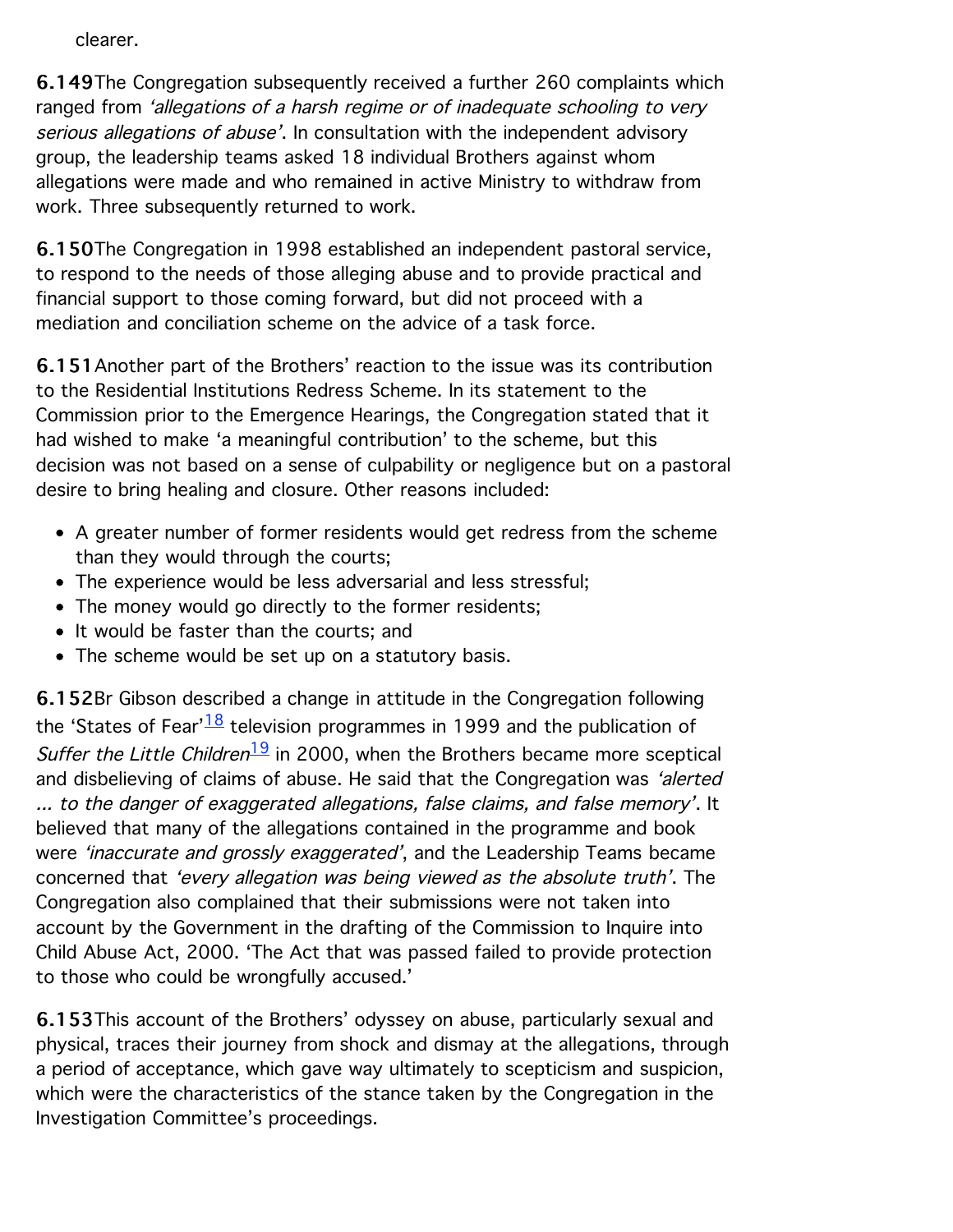6.154A closer examination of the Brothers' March 1998 public statement of apology shows that it was not at all apparent what conduct was regretted. The 'formal apology', instead of making clear the Congregation's regret for abuse that had happened in its institutions, gave rise to considerable problems of interpretation and called into question the nature of their attitude to the complaints. Indeed, it was not even clear that the statement could properly be called an apology. It did not expressly acknowledge that abuse had occurred and did not accept any Congregational responsibility for what had taken place in its institutions.

6.155If the Brothers intended this document to have substantial meaning, they should have made it clear that they were apologising for abuse that they believed and accepted had happened. This they notably failed to do. A public apology that required scrutiny to discover whether it actually contained a meaningful expression of regret failed in its purpose.

6.156This first public step that was taken by the Brothers was couched in guarded, conditional and unclear terms, and did not actually acknowledge that Christian Brothers had committed abuse of children in their care or that the Congregation bore any responsibility. This was before 'States of Fear' was broadcast in 1999 which was, according to Br Gibson, the catalyst for a more defensive approach by the Congregation.

6.157The statement compared unfavourably with the Australian version, which may have some difficulties of interpretation but which did expressly admit that abuse happened and apologised to victims.

6.158The Australian Brothers also stated that they had conducted their own independent inquiries, which had yielded convincing evidence. If the Irish branch had examined the records and consulted members and former Brothers, it would also have discovered convincing evidence that serious cases of abuse had occurred in the Irish institutions.

### Rome Files and documentary evidence

6.159In the Emergence hearings in July 2004, Br Gibson described how files, which came to be known as 'The Rome Files', came to the attention of the Leadership Team in Ireland.

6.160In 2003, the Leadership Team took the decision to employ an archivist to look at all the documents in the possession of the Congregation. This archivist was asked to go to Rome to look at the files there that related to the Irish Communities for any references to abuse. He explained that, in the early 1960s, a decision was taken to move the Congregation's headquarters from Dublin to Rome. The management team brought with them the relevant archives for their own work, and left in Ireland the files and records that dealt with the Christian Brothers in Ireland.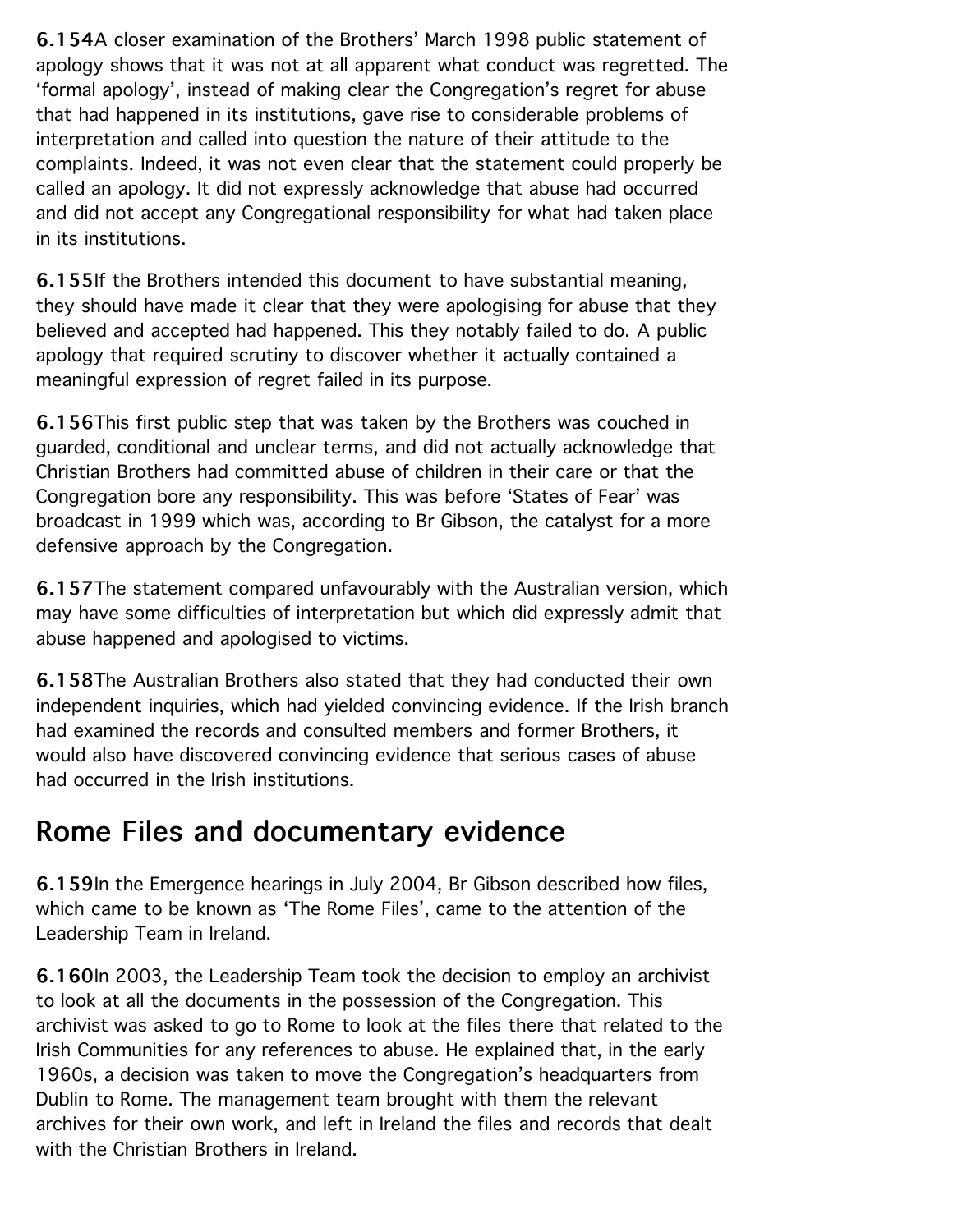#### 6.161Br Gibson explained:

However, when our archivist went to Rome, she came across their minute books of their Council decisions, the General Council decisions. In those, she came across details of allegations of abuse in the institutions in Ireland that did not exist in our files ... Yes, all of these dealt with incidents of child abuse in our institutions between, say, 1930 and when they closed.

6.162Br Gibson outlined the number of allegations recorded in respect of residential schools:

... we came across details of incidents of abuse in our institutions in Ireland. We came across eleven incidents of child abuse in Artane, ten in our day schools, three in Letterfrack, two in Tralee, two in the OBI, $\frac{20}{1}$  and two in Glin. Now, what we came across was that there had been information given to the Leadership Team at the time when they occurred. These allegations had been investigated. The investigation included getting the boys to write out what had happened to them and the boys had done that in some cases – well, in one case at the moment we have one incident of that. Then they had at the end of what they called a trial, they had a decision made, and the decision was either to give a Canonical Warning to the person, they were dismissed from the Congregation or they were rejected for the application for vows that year. Now, we wouldn't have the details of all the allegations, but a lot of material has emerged there which we didn't know about ...

It shows that there were individual cases of abuse. It wasn't, in a sense, systematic or widespread, but over 30 years in Artane there were eleven cases that had been discovered at the time they had occurred.

6.163Br Gibson went on to state that, in 1990, the Leadership Team in Ireland was not aware of the existence of these files at all. He asserted that it was only when he saw these files that he understood the comments that he saw in the Constitutions and Acts of the Congregation emphasising that a Brother should never be alone with a child. He said:

That makes sense in the light of this discovery of complaints where children were abused in the institutions.

6.164He confirmed that there was no mention of the children in these records:

The focus was on the culpability of the person who did it and I am not sure how much was done for the children who suffered.

6.165The Rome Files were made available to the Committee after the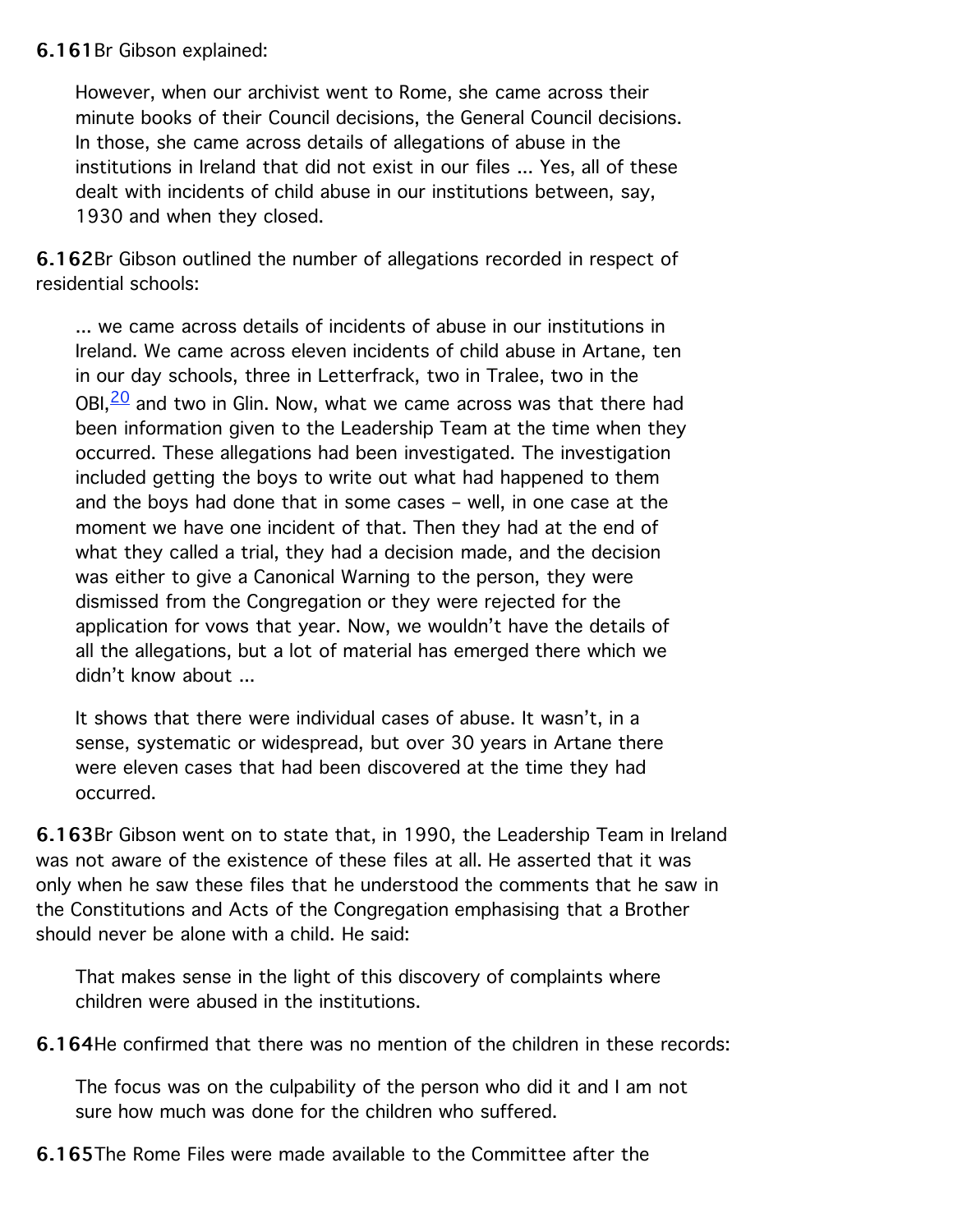Emergence hearings had been completed. They contained details of applications for dispensations or disciplinary hearings in respect of more than 130 Brothers. At least 40 of these cases referred specifically to improper conduct with boys. In the majority of cases, the actual crime being investigated was not detailed, and phrases such as 'evidenced unsuitable moral character' or 'grave misconduct' or 'caused scandal' were used when recommending a dispensation.

6.166The Rome Files were by no means exhaustive. Brothers who left the Congregation before any allegations came to the attention of the authorities would not appear in the Rome Files.

6.167In addition, the Brothers who left following allegations of abuse did not appear in these files. For example, Mr Brander $\frac{21}{1}$  $\frac{21}{1}$  $\frac{21}{1}$  a former Christian Brother, did not feature although he received a Canonical Warning for sexually abusing boys in 1953 and was ultimately dispensed from his vows in the late 1950s.

6.168The Rome Files make it impossible to contend that the issue of abuse and, in particular, sexual abuse of boys was not an urgent and continuing concern to the Congregation. In circumstances where the issue of abuse in institutions had been the object of so much media attention from 1995 onwards, it is surprising that these files were only discovered to the Committee in 2004.

6.169The scale of the problem as revealed in these documents was very serious. When other features of abuse are taken into account, there is reason to believe that the amount of such abuse was substantially greater than is disclosed in these records. First, there was the recidivistic nature of child abuse; secondly, children were frightened and reluctant to speak about it; and thirdly, many adults experienced difficulty in dealing with it.

6.170In light of the investigations that had taken place in other jurisdictions and the evidence contained in their own archives, together with the complaints received, the Leadership Team in this country could be in no doubt that sexual abuse of children in their care had occurred at an unacceptably high level in their institutions.

6.171In the circumstances, although it was legitimate to protest about exaggerated allegations and false claims, which were undoubtedly made in some instances, it was also the case that an attitude of scepticism and distrust of all complaints was unwarranted and unjustified.

# The Congregation and the Commission

6.172The Christian Brothers, like every other Congregation coming to the investigation, had to decide what position to adopt on the various issues that arose including: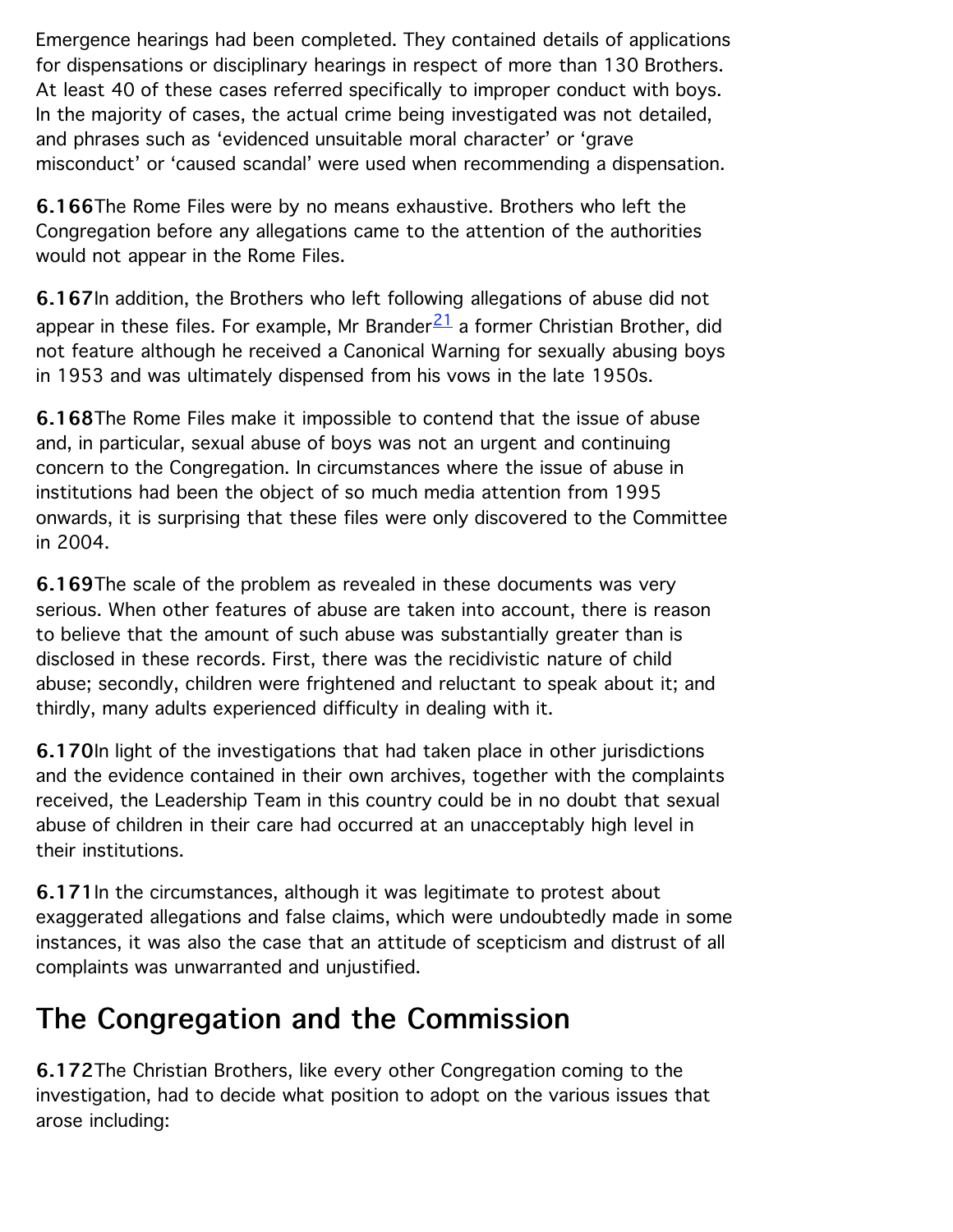- The quality of life generally for the children in its institutions;
- How it would approach the issue of whether abuse of children took place in the institutions; and
- How it would conduct itself at the private hearings.

# The Christian Brothers on the nature and quality of institutional life

6.173The apologies issued by the Christian Brothers of Australia and Ireland said nothing explicit about the nature and quality of life in their institutions. The evidence of the Irish Christian Brothers to the Investigation Committee helped to clarify their position on this matter.

6.174The Christian Brothers submitted that their schools provided positive experiences for the boys in them and that they offered a generally good standard of care, education and training when considered in the context of the time, having regard to shortages of resources and finance, and lack of training for the Brothers. Br Gibson expressed this in his evidence in Phase I of the Letterfrack hearings. He said:

I think also it is important to remember that we are talking about a time in the 40s, 50s and 60s where now there is a tendency to judge life at that time from the viewpoint of how life is now. What I would be hoping to show is that the Christian Brothers provided a very necessary service to the State in caring for children who themselves were marginalised. The financial support provided by the State will show that it was grossly under funded and that the Brothers had to go to enormous lengths to provide adequately for the needs of the pupils.

I suppose what we are pointing out in fact is that the funding level was very difficult and it meant that literally the Brothers had to provide a quality education and a care of children on funding that was very inadequate.

The emotional impact of residential care, and we will deal with that later on, was not really understood and certainly separation from home and from the family, however bad the home was, and unfortunately some of them were very inadequate, it wasn't fully understood the impact of that on children separated from their families.

Well, I suppose what I would say is this: Brothers were trained to be teachers. There was no training for residential childcare. There was no State training, there was no State funding ... I think the first course in childcare, serious course, was in Kilkenny in 1970 and one of our Brothers went on that course when it started. There wasn't any form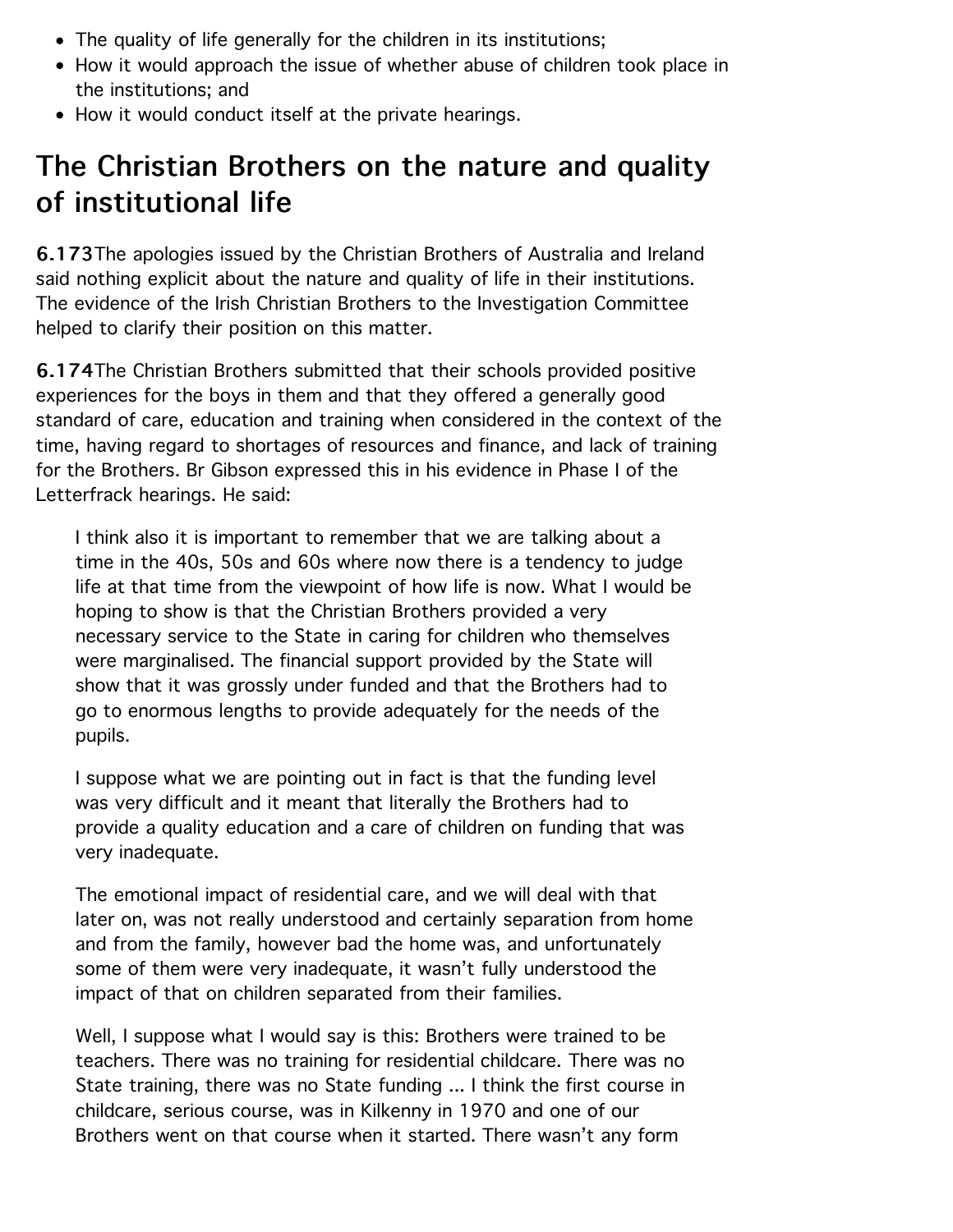of childcare formation. There were occasional day courses or day seminars in childcare in the 1950s, but other than that there was no proper training available and certainly no funding for it. I would say the Brothers who went to these institutions were chosen specially, a lot of them were of the highest calibre.

6.175This view, that the emotional needs of children and the effects of residential care and separation from family were not really understood, was reiterated in the oral and written submissions made by the religious Communities. Issues raised in these submissions include the lack of any appreciation for the emotional needs of children in care, the inadequate funding from the State, and the lack of childcare training until the 1970s. Each of these is examined in the chapters dealing with individual institutions.

### Philosophy of care

6.176The Congregation accepted that a focus on physical care was not sufficient to care for a child fully and properly, but they stressed the prevailing economic and legal climate in which the industrial schools operated as being the reason for this emphasis. In particular, they emphasised the extreme poverty of the country during the relevant period. They contended that there was no awareness anywhere prior to the early 1960s of the need for developmental or emotional care of children. The Closing Submission for Artane quoted one senior member of staff who served in Artane from 1954 to 1969:

I knew absolutely nothing about this, the philosophy of Artane when I was there was a physical care philosophy. Look after the health of the boys, look after their physical education, like by drill and so on. Look after their health and so on. But it was a physical education philosophy. There was no understanding and I had no understanding at the time about any kind of emotional education, psychological education, I had no understanding of that at the time.

6.177In 1927, the Superior General, Br P. J. Hennessy, set out the obligations on Superiors of orphanages, industrial schools and schools for the deaf and dumb: $\frac{22}{3}$  $\frac{22}{3}$  $\frac{22}{3}$ 

Because of their forlorn and afflicted condition, the children of our orphanages, industrial schools and schools for the deaf and dumb are specially dear to the Sacred Heart of Our Lord, and the Brothers who are assigned to labour in these schools may truly feel that they are specially privileged ... Superiors and Brothers must hold in respect the inmates of these institutions, manifest sympathy in their lowliness and afflictions, and at all times treat them with consideration and kindness. Severity and sternness would produce ruinous results on the character of these afflicted ones.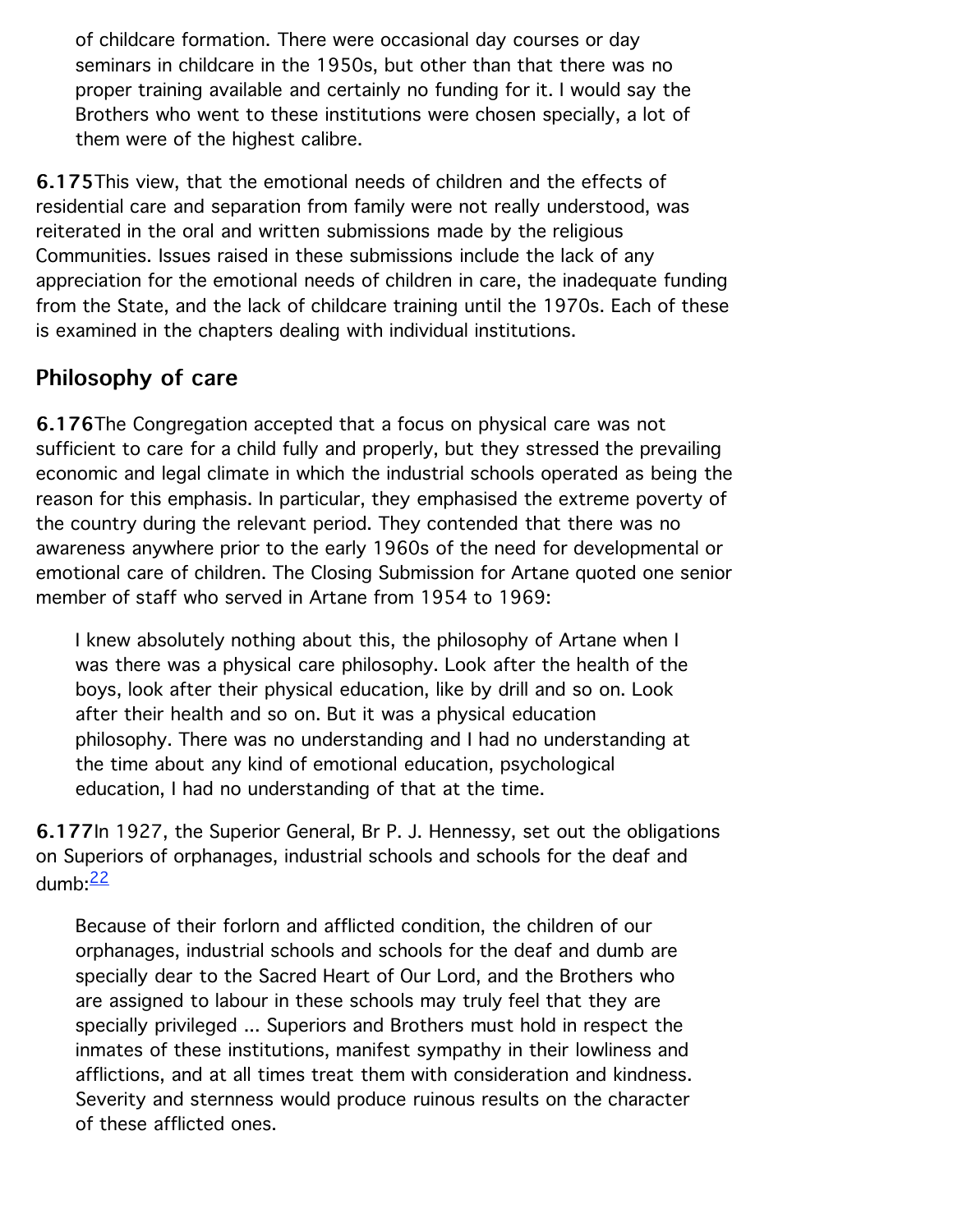The Superior, showing himself as a kind father, should set the standard of conduct to his Brothers in their regard. He should be generous in supplying their temporal needs – abundance of wholesome, well-prepared food of which pure milk should be a large constituent, decent clothing suitable to the season, tender care in their ailments, and kindly provision for their recreation and pastimes. He should, as far as he can, secure for them suitable employment when they must leave the school, and they should know that kindly sympathy in difficulties they may encounter after having left school will be gladly extended to them by Superiors and Brothers.

6.178The circular went on to recommend that the Superior should address the boys once a week and give guidance on the importance of cleanliness, truthfulness and honesty, and should impress upon them the meaning of 'moral courage' and the 'love of truth'.

6.179Although the words 'emotional care' were not used, the obligation of love, respect and consideration for their vulnerability outlined by Br Hennessy encompassed much of what would now be regarded as 'emotional care'. In advocating that the Superior 'should set the standard of conduct to his Brothers' by being 'a kind father', it is clear that the idea was to nurture children through love, kindness and good example, and not just through punishment for infringement of rules.

6.180The contention in the Opening Submission for Artane was that emotional needs were not considered at all in the caring of children, because such needs were not recognised in society as a whole. It was clear, however, from the Cussen Report which was published in 1936, and even from earlier Department of Education<sup>23</sup> Annual Reports dating back to 1926, that the vulnerability of children who were removed from their parents and placed in care was recognised and understood well before the 1940s. These reports advocated the requirement for something more than mere physical care.

6.181The 1926 Department of Education Report stated:

When children have to depend entirely on a school for what their homes should give them, much more than efficient instruction and material comfort is of importance, and it will be obvious that, apart from arrangements for education and physical wants, there is good reason to avoid any exaction of a hard and fast uniformity in other phases of school activity and to encourage whatever may relieve the institutional features of such schools.  $24$ 

6.182This Report went on to state:

Interwoven with all activities of the schools is the moral training of the pupils, each child's circumstances having to be taken into account – physique, intelligence, habits, recreations, surroundings and the effect of home influences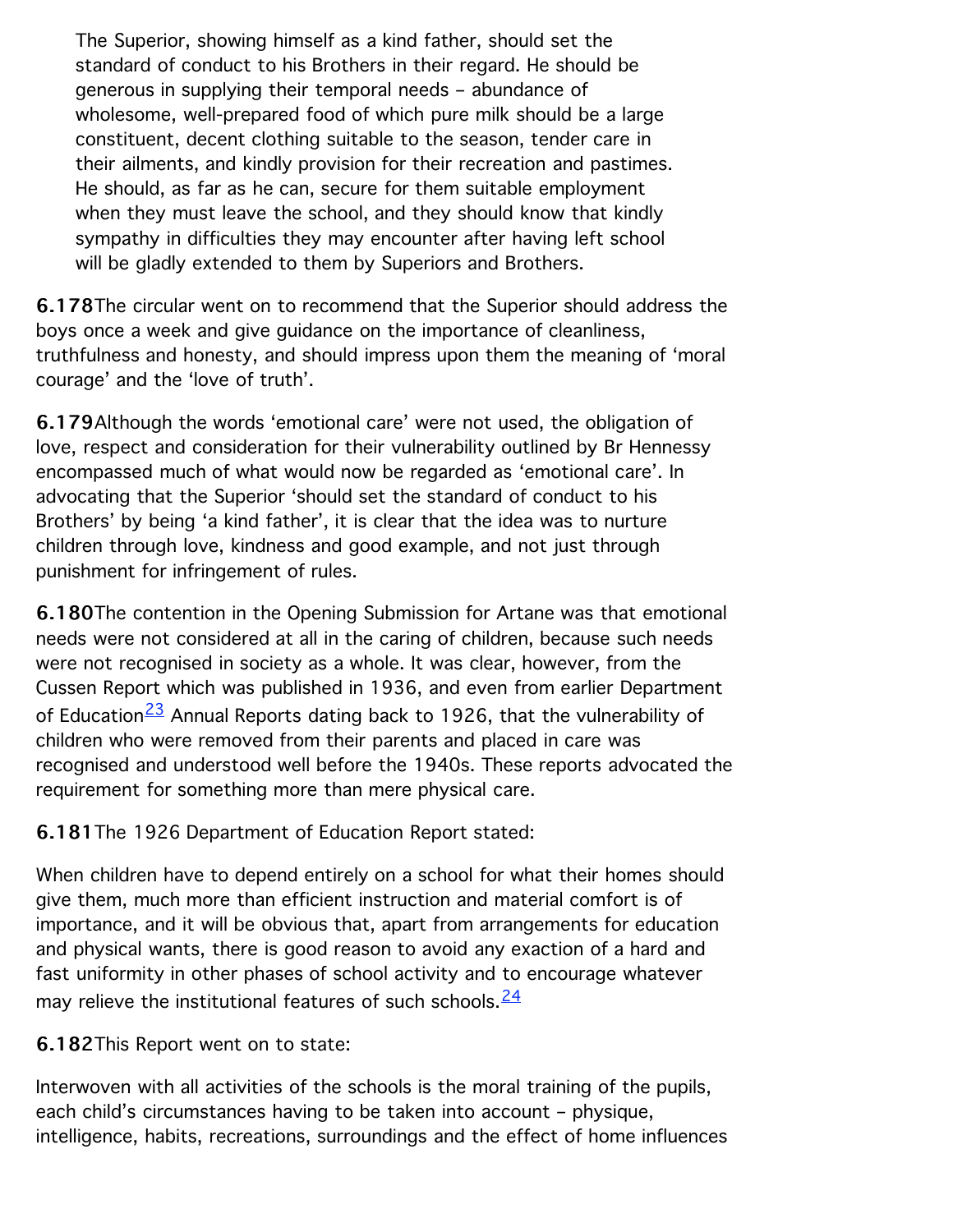before and after the school period being recognised as factors in the formation of character. Individual tendencies are noted, and, together with character developments, are briefly recorded to enable responsible members of the staffs to draw out the best qualities and to overcome the weaknesses of their pupils as well as to aid managers in making prudent decisions for disposal on discharge.

6.183In 1936 the Cussen Report stated at paragraph 69:

It must be borne in mind that the children committed to these schools have been deprived of parental control, where such control existed, and that, in many cases they are children requiring special study and care. It is, therefore obvious, that the person in whose charge they have been placed should be carefully selected for the work which, because of its difficult and peculiar nature, demands qualifications and gifts that might not be considered indispensable in ordinary schools.

6.184The Congregation correctly pointed out that an emphasis on physical care was echoed in the Department of Education inspections. The inspection reports dealt with material and physical aspects of the care of the children with little mention of their emotional well-being. Emotional well-being could have been assessed by talking to the children and the Department Inspectors did not generally do this.

6.185The Christian Brothers stated that the failure of the Department to address this aspect of the work being carried out '... gives an indication of how even at that time, the Department viewed the purpose and function of industrial schools'.

6.186The Department of Education's Annual Report for 1924–1925 set out its function:

These schools came under the control of the Department of Education on 1<sup>st</sup> June 1924. The function of the Department is to certify that the schools are fit for the reception of the young persons and children committed to them. This is carried out by inspection and while the Certificate is in force, State contributions in the form of Capitation Grants are made towards the maintenance of the inmates  $\frac{25}{5}$  $\frac{25}{5}$  $\frac{25}{5}$ 

6.187The Report went on to state:

In Saorstát Éireann all Reformatory and Industrial Schools are conducted by voluntary managers, who own the Schools and are responsible for the upkeep of the buildings, the appointment of the staff, the expenditure of the funds and all details of the school management.

6.188The Department did not assert control over the daily management of the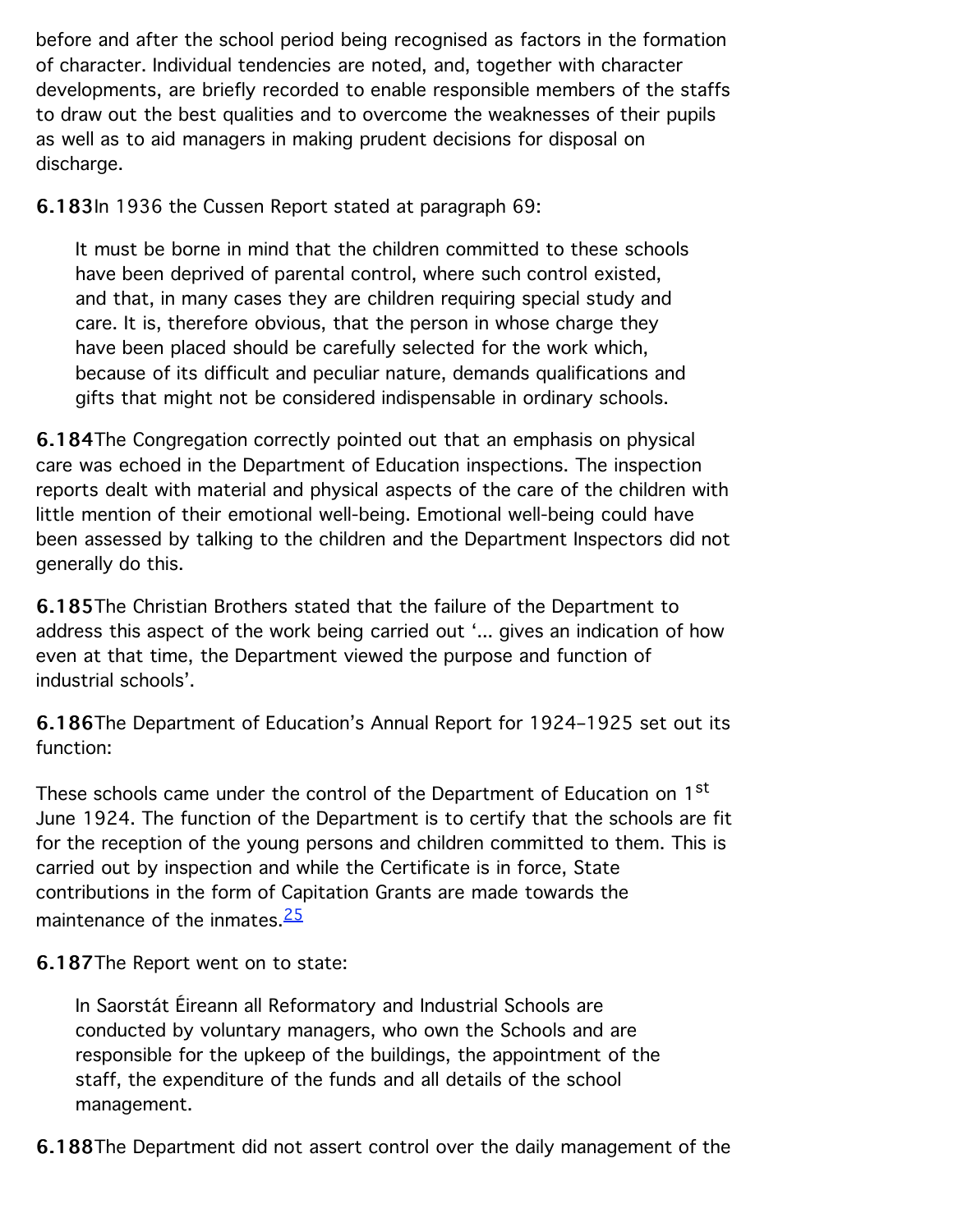schools or the way in which care was provided. The Department was at fault because it failed to supervise the institutions to ensure that the emotional needs of the children, which it had recognised from 1925, were being met. That did not exempt the Congregation from responsibility for its own failure in this regard. Moreover, the Christian Brothers had been educating children and managing industrial schools since the preceding century and were therefore, in a position to identify the failings of the system and to address them.

# The Christian Brothers' position on whether abuse occurred in their schools

### Physical abuse

6.189Br Reynolds gave evidence in public to the Investigation Committee on 15<sup>th</sup> September 2005 regarding Artane. He prefaced his evidence with his general view that the picture presented of Artane from the late 1980s through media coverage and publicity was largely negative and seriously unbalanced. He stressed the need for balance because, 'the Congregation's position is that Artane in the whole and in the round was a very positive institution'.

6.190This was a position adopted in the Submissions in respect of the four Christian Brothers' schools examined in detail by the Committee.

6.191The basic stance that their institutions were not abusive and provided a positive experience for the boys led Br Reynolds to be sceptical of evidence to the contrary. As far as the Congregation were concerned, when something was documented it was more likely to make some concessions but not otherwise. An example of this was when he was asked about boys being punished for bedwetting. Even though individual Brothers had conceded that this occurred and many ex-residents had testified about their experience, he was unable to accept that punishment for bed-wetting was a feature of life in industrial schools: 'Yes, they may have happened in instances, and all I am saying is I haven't any documentary evidence'.

6.192Evidence from Brothers and ex-Brothers was regarded as potentially fallible unless backed up by documentation. For this reason, in preparing their Submissions, the Congregation stated that they took no account of the statements of complaints made by former pupils. They confined themselves for this exercise to the archive material. He accepted that they had cross-checked documented evidence with people in the Congregation as a separate exercise, but these results did not form part of the public statement, and were a matter for private hearings. He was challenged about the limited picture that the 11 instances documented in their records for Artane gave of the situation, and his response was that he depended only on what he could find in the documentation and these were presented to the Commission, and thereafter it was up to the Committee to decide.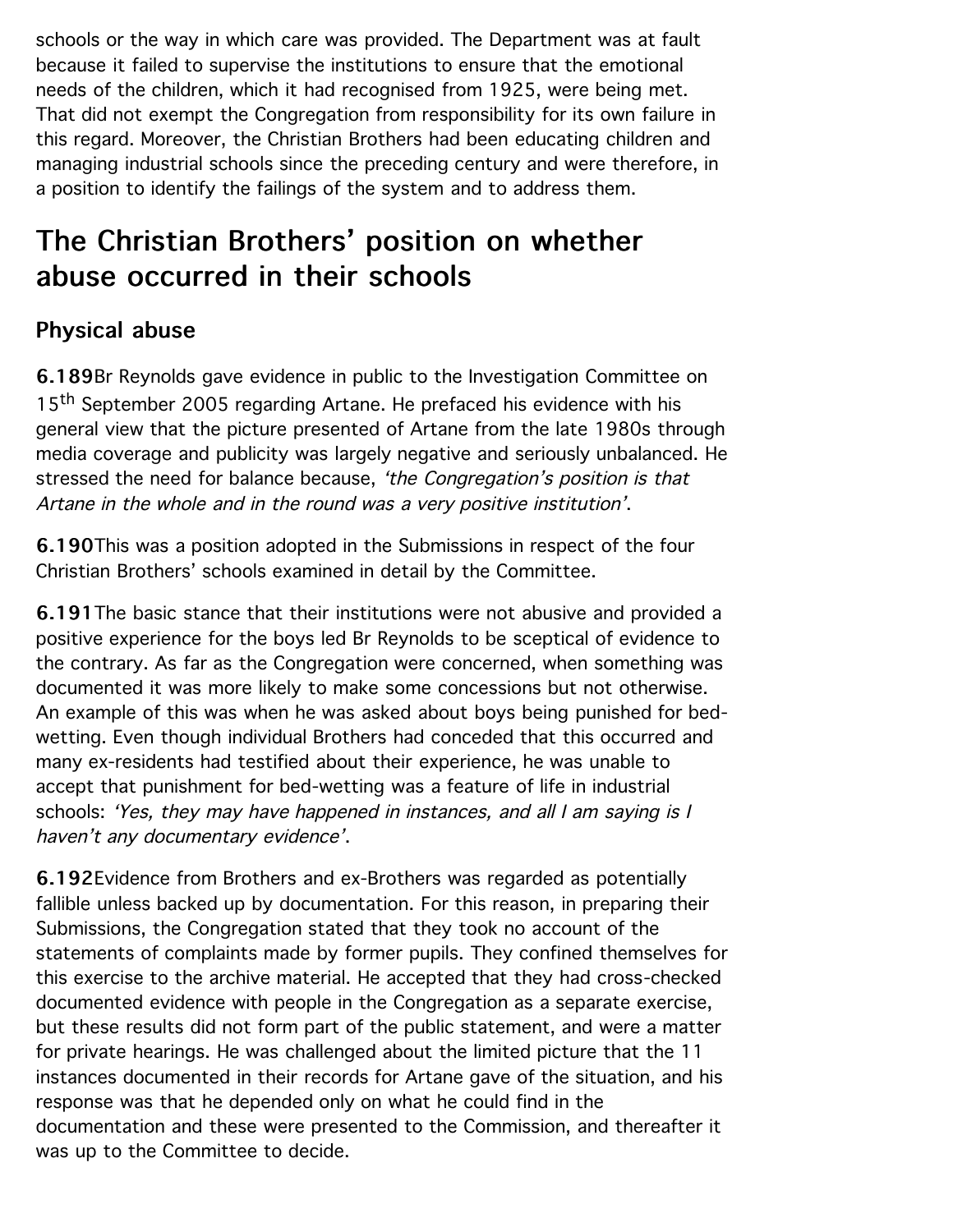6.193On the issue of corporal punishment, the Christian Brothers submitted that the industrial schools were no different from other schools in that they all accepted the use of corporal punishment.

#### Rules and regulations governing corporal punishment

6.194The official rules and regulations governing corporal punishment are set out above. For the convenience of the reader they are repeated in this section. There were two sets of rules for the use of corporal punishment, one consisting of the rules and regulations produced by the Department of Education. $\frac{26}{ }$  $\frac{26}{ }$  $\frac{26}{ }$  and the other was set down by the Congregation.

6.195The 1933 Department of Education Rules and Regulations for Certified Industrial Schools were aimed at reducing corporal punishment to a minimum and to controlling as far as possible such punishments as were inflicted. Regulation 13 stated:

Punishment shall consist of:—

- a. Forfeiture of rewards and privileges, or degradation from rank, previously attained by good conduct.
- b. Moderate childish punishment with the hand.
- c. Chastisement with the cane, strap or birch.

Referring to (c) personal chastisement may be inflicted by the Manager, or, in his presence, by an Officer specially authorised by him, and in no case may it be inflicted on girls over 15 years of age. In the case of girls under 15, it shall not be inflicted except in cases of urgent necessity, each of which must be at once fully reported to the Inspector. Caning on the hand is forbidden.

No punishment not mentioned above shall be inflicted.

6.196This regulation was prefaced by a clause which counselled caution in its use. It said:

The Manager or his Deputy shall be authorised to punish the Children detained in the School in case of misconduct. All serious misconduct, and the Punishments inflicted for it, shall be entered in a book to be kept for that purpose, which shall be laid before the Inspector when he visits. The Manager must, however, remember that the more closely the school is modelled on a principle of judicious family government the more salutary shall be its discipline, and the fewer occasions will arise for resort to punishment.  $27$ 

6.197The 1946 Rules and Regulations for National Schools applied to the education $\frac{28}{1}$  provision within the industrial and reformatory schools.

#### Instruction in regard to the infliction of Corporal Punishment in National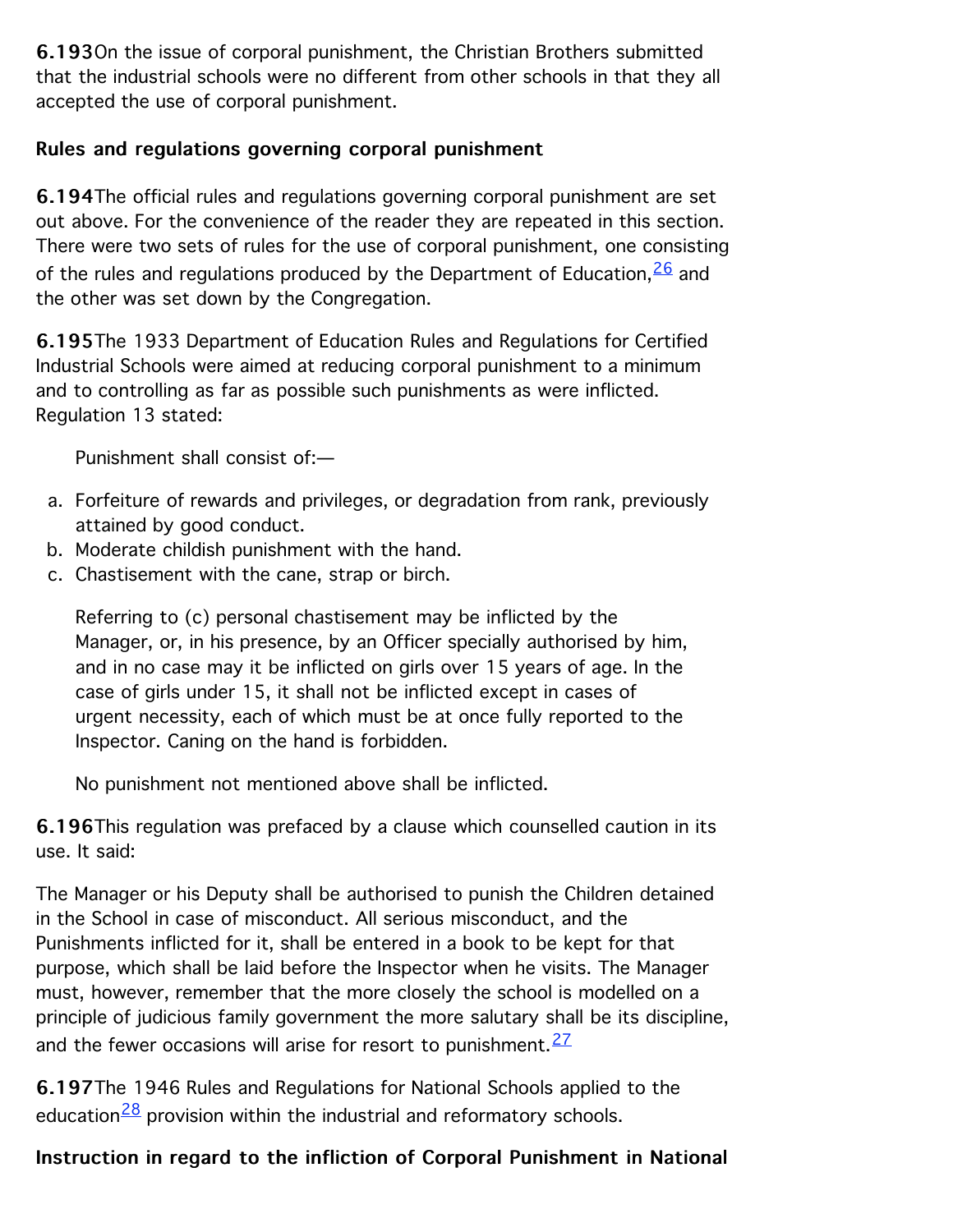#### Schools Schools Schools Schools Schools Schools Schools Schools Schools Schools Schools Schools Schools

96.(1)Corporal Punishment should be administered only for grave transgression. In no circumstances should corporal punishment be administered for mere failure at lessons.

(2)Only the principal teacher, or such other member of the staff as may be duly authorised by the manager for the purpose, should inflict corporal punishment.

(3)Only a light cane or rod may be used for the purpose of corporal punishment which should be inflicted only on the open hand. The boxing of children's ears, the pulling of their hair or similar ill-treatment is absolutely forbidden and will be visited with severe penalties.

(4)No teacher should carry about a cane or other instrument of punishment.

(5)Frequent recourse to corporal punishment will be considered by the Minister as indicating bad tone and ineffective discipline.

6.198This rule did not permit the use of the leather strap in the classroom.

6.199In November, 1946 a circular Cir. 11/46 prepared by Michael Ó Síochfhrada, the Department Inspector, gave more detailed guidelines. The title of the circular was 'Discipline and Punishment in Certified Schools'. It impressed upon Resident Managers their 'personal responsibility to ensure that official regulations' on matters of discipline and punishment were 'faithfully observed by all members of the staffs of their schools'. The circular stated corporal punishment should only be used as a last resort where other forms of punishment had been unsuccessful as a means of correction.

6.200The Circular went on to stipulate:

- Corporal punishment should be administered for very grave transgressions and in no circumstances for mere failure at school lessons or industrial training.
- Corporal punishment should in future be confined to the form usually employed in schools, viz., slapping on the open palm with a light cane or strap.
- This punishment should only be inflicted by the Resident Manager or by a member of the school staff specially authorised by him for the purpose.
- Any form of corporal punishment which tends to humiliate a child or expose the child to ridicule before the other children is also forbidden. Such forms of punishment would include special clothing, cutting off a girl's hair and exceptional treatment at meals.

6.201The Circular attempted to marry the provisions of the 1933 Rules and Regulations for Certified Schools with the new 1946 Rules and Regulations for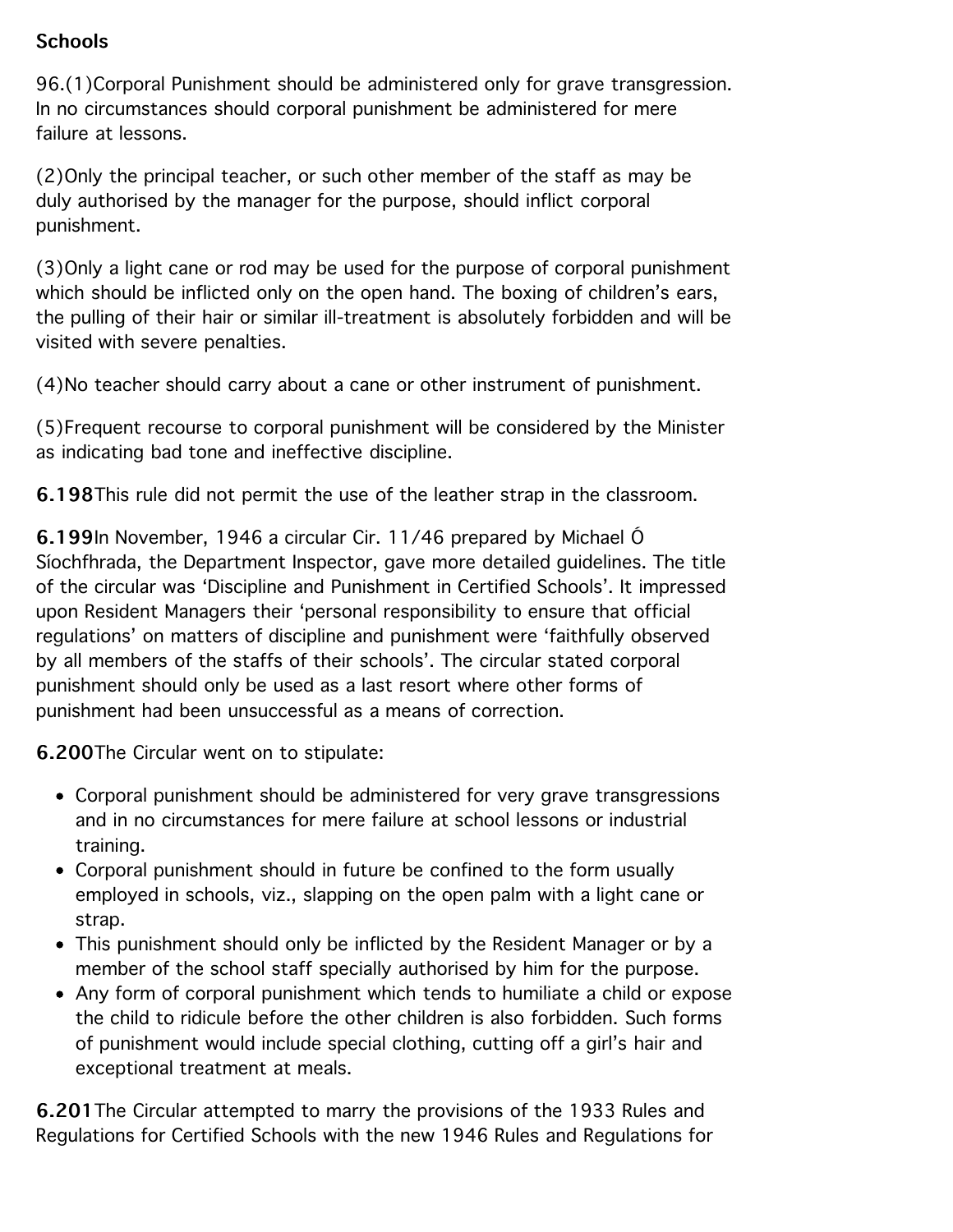National Schools. In so doing a certain amount of ambiguity arose with regard to the use of a leather strap in the classroom which was clearly not permitted in the classroom by the 1946 Rules and Regulations.

6.202In December 1946 Cir.15/46 prepared by Michael Breathnach, Secretary of the Department of Education and entitled 'Circular to Managers and Teachers in regard to the infliction of Corporal Punishment in National Schools was sent to all national schools'. It appears from this document that two additions were made to Section (1) and (3) which did not appear when the original 1946 rules and regulations were circulated to the schools:

96.(1) Corporal Punishment should be administered only for grave transgression. In no circumstances should corporal punishment be administered for mere failure at lessons.

(3) Only a light cane or rod may be used for the purpose of corporal punishment which should be inflicted only on the open hand. The boxing of children's ears, the pulling of their hair or similar ill-treatment is absolutely forbidden and will be visited with severe penalties.

6.203The circular did not authorise the use of a leather strap as an implement of punishment in national schools.

6.204In 1956 a further circular from the Department of Education Cir. 17/56 entitled 'Circular to managers and teachers of national schools in regard to corporal punishment' was issued. This circular was in response to publicity which had been given to the matter of corporal punishment in national schools and was issued to re-affirm the Department's policy with regard to corporal punishment and to give guidance to those 'who may be disposed to contravene Rule 96 of the Code'. The Department stated:

In re-issuing that rule, set out hereunder, opportunity is being taken to announce an amendment printed in italics, of Section (3).

6.205The full rule 96 was then set out with the amendment to Section (3) was as follows:

(3) Only a light cane, rod *or leather strap* may be used for the purpose of corporal punishment which should be inflicted only on the open hand. The boxing of children's ears, the pulling of their hair or similar ill-treatment is absolutely forbidden and will be visited with severe penalties.

6.206This amendment is significant in that it authorised at an official level the use of the leather strap into national schools after a ten year gap. The evidence of the Investigation Committee would indicate that the leather strap was used in Christian Brother schools throughout this period.

6.207The Christian Brothers had their own rules and regulations in their Acts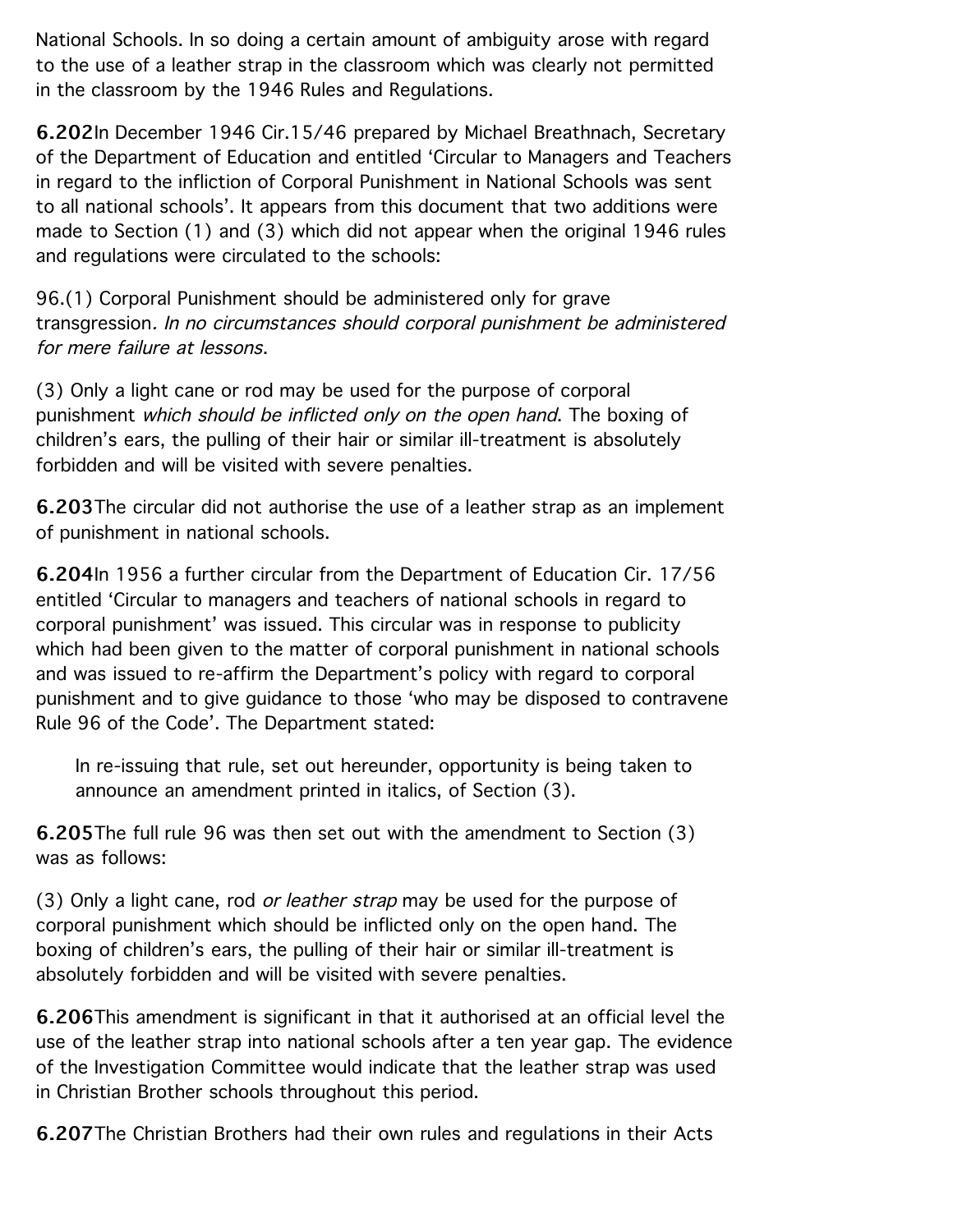of Chapter and circular letters and, from the earliest days of that organisation, minimal use of corporal punishment was advocated. In the regulations made at the annual meetings of the Managers between 1881 and 1906, the position was clearly stated:

8. No instrument of punishment is to be allowed in the institution except the strap of leather. No boy shall be punished therewith on any part of the body save on the palm of the hand.

10. Extraordinary punishments are to be inflicted by the Manager only, or by some one specially appointed by him, and in his presence.

6.208The dangers of excessive or abusive physical punishment were well understood by the Congregation. In 1900 the Superior General, Br Moylan, wrote on the topic of corporal punishment in his first circular letter:

Though the Rule (Const 180, Acts of Chapter 65; D and R Chap L.1) contains definite instructions relative to the use of Corporal Punishment in our School, the Chapter desired I should refer to it in this Circular. Indeed, there are few matters I wish to urge with greater insistence upon the attention of the Brothers and especially of the young Brothers, than the evil done by the use of injudicious punishment when correcting faults of their pupils.

Corporal punishment is always degrading, and is more or less so according to the nature of the corrective used. Apart from the physical pain endured, the child's nature shrinks from the shame which its infliction inspires; the boy's incipient manhood revolts against it. Given in excess or when undeserved, it does harm which runs through a whole lifetime; it is never forgotten and sometimes never forgiven. The remembrance of such punishment sinks into the retentive memory of childhood, and there remains in clear outline and with every aggravating detail, when even the wrongs of after years have been well nigh forgotten.

Corporal punishment should be resorted to only when every other means of correction has failed. In some instances it should not be employed at all, as it serves only to render the delinquent more obdurate, and to hurry him more rapidly along the evil course from which it was intended to turn him aside.

6.209Br Moylan continued with an uncompromising indictment of unfair or excessive punishment that echoed through the century that followed and has immediate resonance with the work that was undertaken by the Commission:

He does far worse who punishes when punishment is not deserved, or exceeds what the child's own consciousness of justice tells him should not be overstepped. Such chastisement is brooded over and resented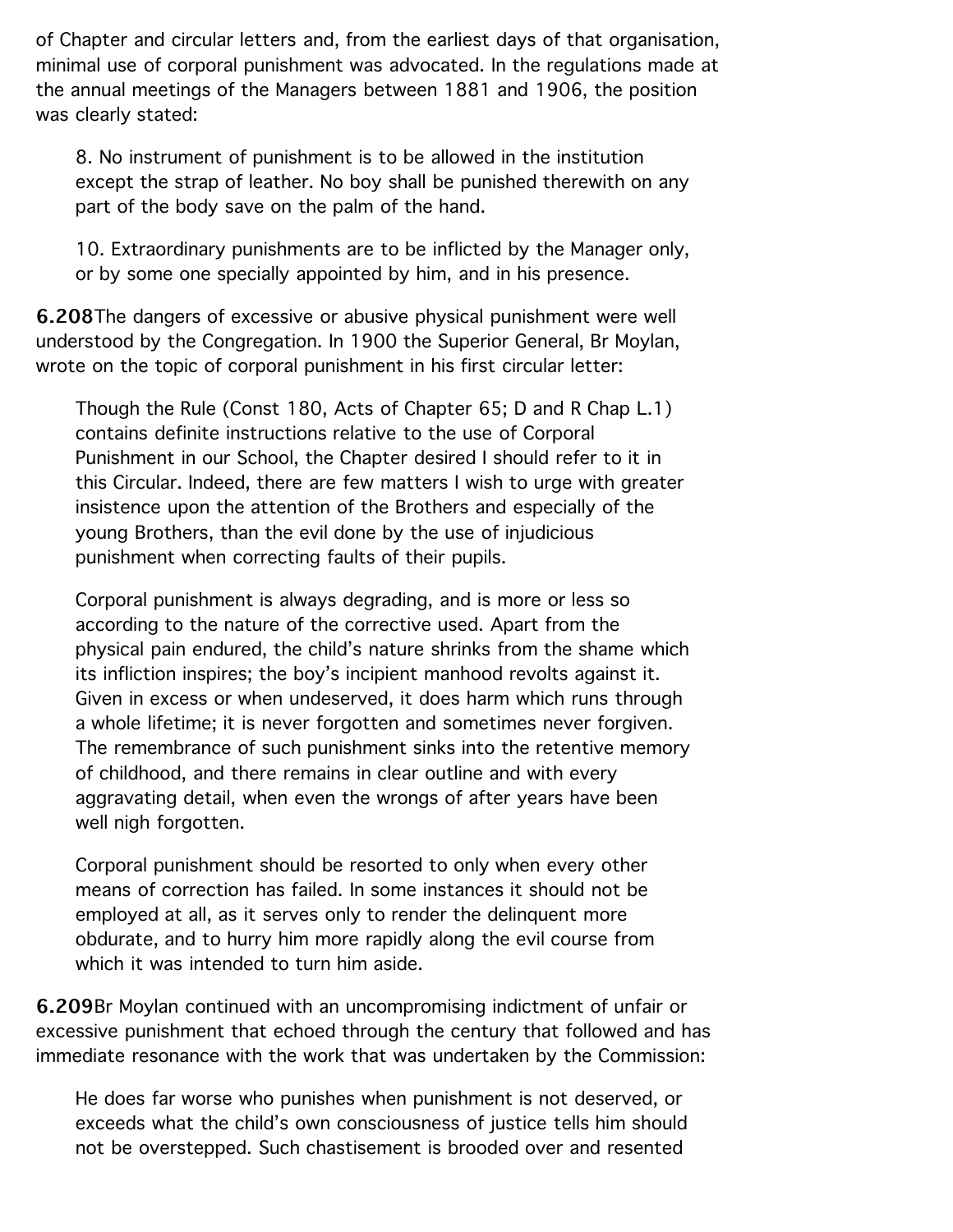as a wrong which, perhaps, even years of kindness may not entirely obliterate. Sometimes it does incalculable injury. Long after it is recalled with bitterness, and associated unhappily not merely with the teacher who inflicted it, but with religion itself.

6.210Br Moylan's words were not generally adhered to, as was clear from the circular written by his successor, Br Whitty, in 1906:

At the General Chapter of 1900, Acts were framed to lessen the amount of corporal punishment in the schools. Conditions were prescribed for the use of it; and various restrictions imposed to prevent its abuse. In many schools, and even in many establishments, these regulations faithfully were carried out, in the proper spirit, and with the best results. In other schools – the minority truly, but still, I regret to say, too large minority – it was not so. In these schools much of the old spirit continued to prevail. The restrictions, laid down by the Chapter, were either ignored, or but half observed, and even that grudgingly. The Brothers in these schools set up a standard to suit their own ideas of what was, and what was not, legitimate punishment in given cases. These Brothers also decided for themselves the proper times and occasions for administering corporal punishment-and not in accordance with Rule. This course of action was very improper, very censurable and could not have the blessing of God.

6.211Br Whitty went on to recount the consequences of such behaviour as including discontent in the classrooms and even petitions from parents calling for the removal of Brothers.

6.212He concluded with a strong exhortation to his members to restrict corporal punishment 'within the narrowest limits':

The Brothers generally would do well to bear in mind that the growing spirit of the times is opposed to corporal punishment in the schools. The tendency is to abolish it. In some countries it is positively forbidden, and illegal, for the teacher to punish a child for any cause. He must find other and more rational methods of dealing with him. Other countries are much ahead of Ireland in this respect; but even in Ireland the same tendency is manifesting itself – to restrict corporal punishment in schools within the narrowest limits. It would not be to the credit of the Brothers, as educators, to be found at the rear of this movement when they should rather lead the way.

6.213The 1920 Chapter was even more specific. It set down guidelines for corporal punishment which included the advice that it should not be administered within one hour of starting or finishing school and that numbers of boys should not be punished at the same time. It stated that: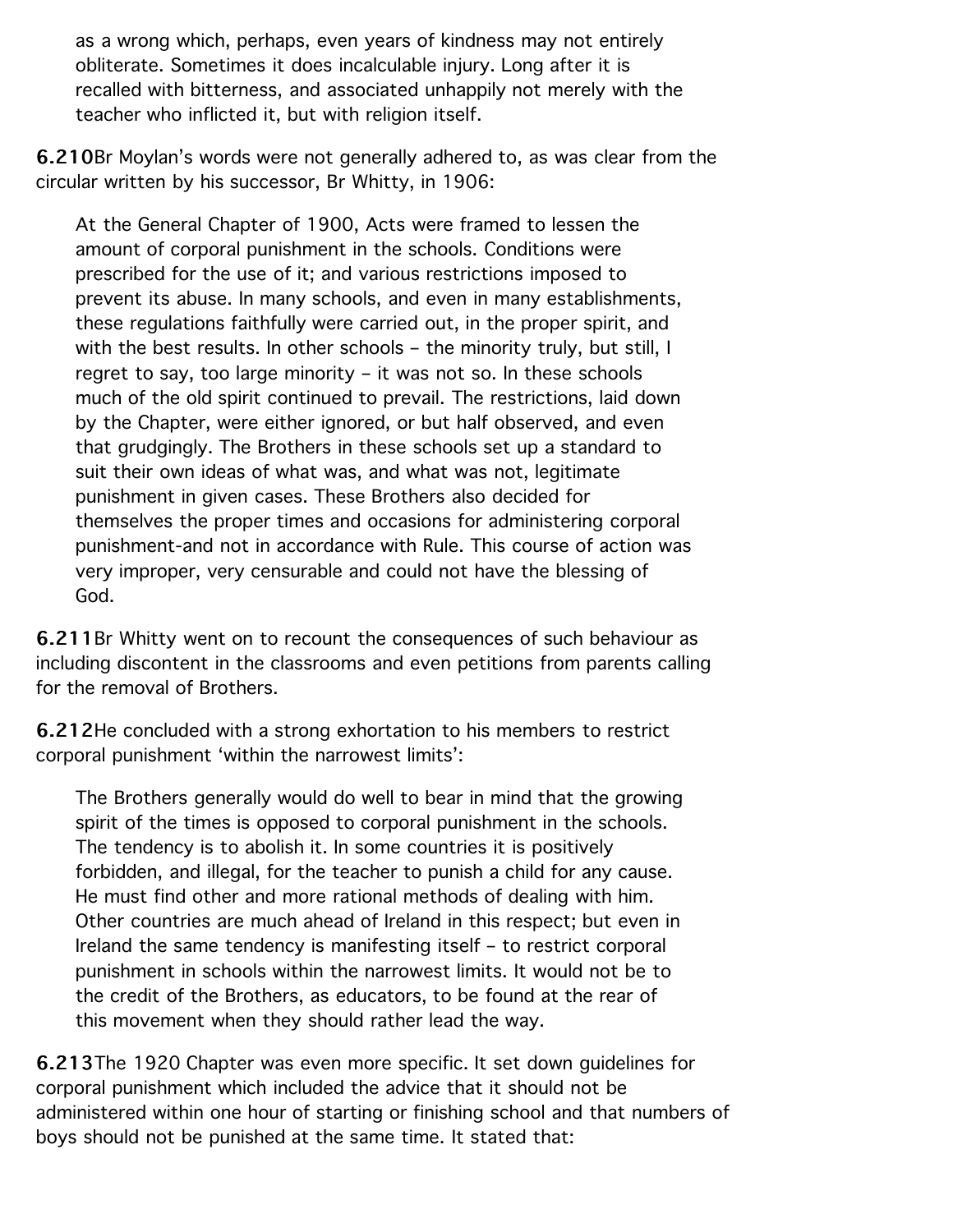the strap ... shall not exceed 13 inches in length;  $1\frac{1}{4}$  in width and  $\frac{1}{4}$ inch in thickness; in junior schools the strap is to be of smaller dimensions ... No child shall be punished on any part of the body save on the palm of the hand.

6.214The rules were revised in 1930 and stated:

It must be the aim of every Brother to reduce corporal punishment to the minimum. Frequent recourse to corporal punishment indicates a bad tone and ineffectual discipline ...

Corporal punishment should be administered only for grave transgressions – never for failure in lessons.

The principal teacher only, or a Brother delegated by a Superior, shall inflict the corporal punishment. An interval of at least ten minutes should elapse between the offence and the punishment.

Only the approved leather strap may be used for the purpose of inflicting the corporal punishment. The strap is to be left on the master's desk except when in actual use.

The boxing of children's ears, the pulling of their hair and similar ill treatment are absolutely forbidden.

The particulars required by the headings in the corporal punishment book should be entered in that book before the infliction of the punishment.

6.215Residential institutions were specifically brought within these Acts of Chapter relating to corporal punishment, which were the rules applying to Christian Brothers throughout the period relevant to this inquiry.

6.216The prohibition on striking a child on any part of his body other than the palm of the hands, which was reiterated in the 1910 and 1920 Chapter, was omitted in the 1930 rules and did not appear again in any of the rules set down by the General Chapters until 1966.

6.217As long as corporal punishment was tolerated, the possibility of abuse existed and this was recognised by Br Noonan, Superior General, in 1930:

The opinion amongst educators that corporal punishment should be altogether abolished in schools is hardening. While admitting its decline in our schools, the Committee felt, and the Higher Superiors are aware, that abuses have arisen; and they will recur, I fear, as long as our regulations give any authority for the infliction of corporal punishment. Let us aim at its complete abolition in our schools and anticipate legislation which would make its infliction illegal.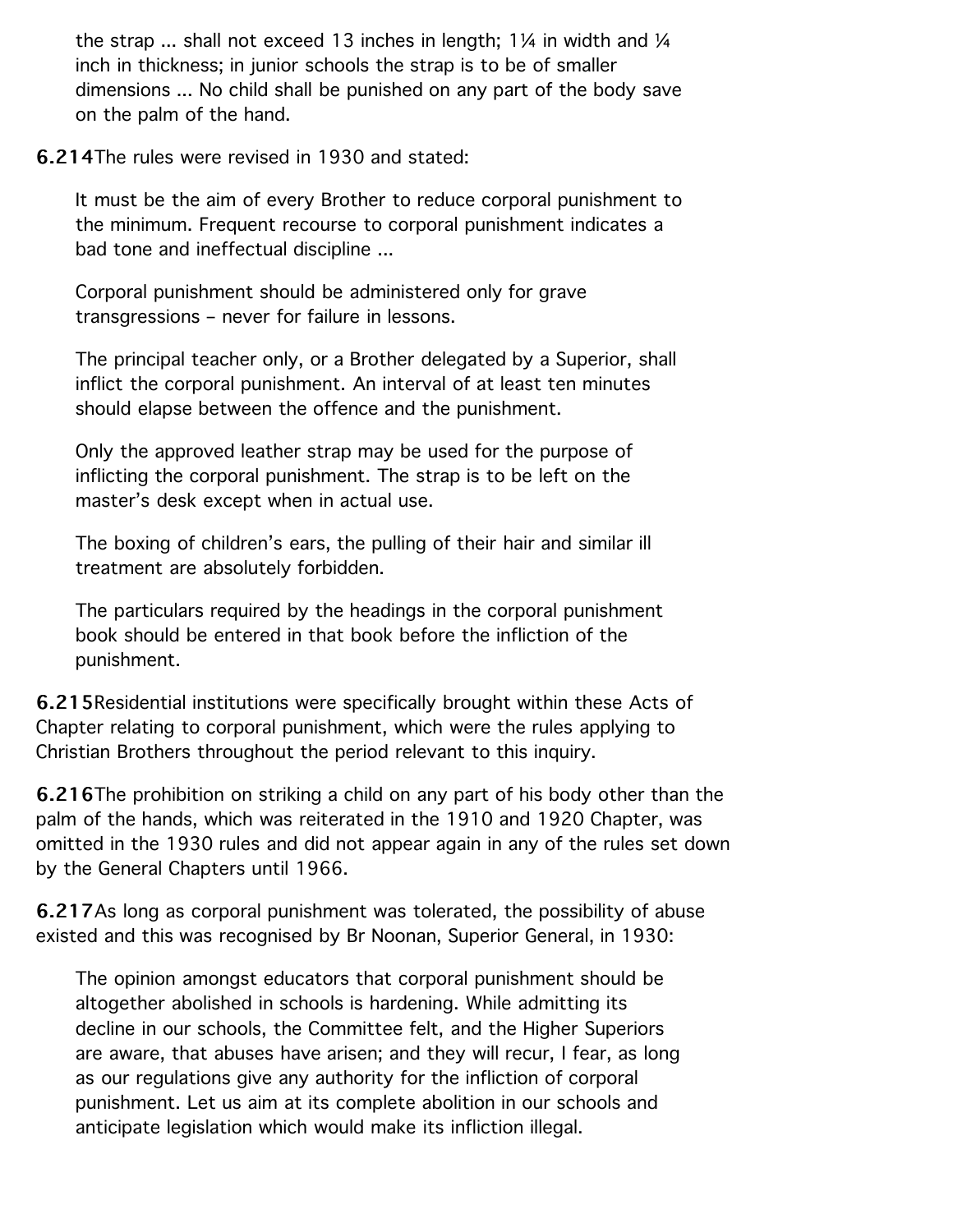6.218The 1930 rules were adopted verbatim in 1947 and in the 1960s, and circulars were sent to all institutions requesting moderation and decorum in the use of the strap. In 1966, for example, the Acts of General Chapter stated:

It must be the aim of every Brother to reduce corporal punishment to a minimum. It should be administered for serious transgressions only – never for mere failure in lessons. Only the approved leather strap may be used for the purpose of inflicting corporal punishment. Not more than two strokes on the palm of the hand are to be administered on any occasion. The strap is to be left in the Master's desk except when in actual use. The Department's regulations should be borne in mind.

6.219This was the first time that Government regulations were referred to, but the recommendation was that they should be borne in mind rather than adhered to as a legal obligation. This was addressed in 1968 when the Acts of Chapter stated:

Government regulations must be observed in the administration of corporal punishment and it must be the aim of each Brother to reduce it to a minimum.

6.220Abolition of corporal punishment did not occur in Irish schools until 1<sup>st</sup> February 1982, when a Department of Education circular stated that any teacher who used corporal punishment was now to be 'regarded as guilty of conduct unbefitting a teacher' and would be subject to 'severe disciplinary action'.

6.221Although this circular could have provided grounds for a civil action against a teacher who acted in breach of it, it was not until  $1997\frac{29}{1}$  $1997\frac{29}{1}$  $1997\frac{29}{1}$  that physical punishment by a teacher became a criminal offence.

6.222For over 100 years the Acts of Chapter recommended that corporal punishment should be minimised and ultimately abolished. It is inexplicable, therefore, that Brothers who were in serious breach of the Congregation's own rules were tolerated and protected by the Congregation. Complaints by parents or lay-persons were discounted, even when these complaints reached the Provincial Leaders, notwithstanding the clear understanding the Congregation had of the danger posed by abuse of this rule.

6.223As already cited a submission made by the Christian Brothers and other Congregations on the subject of corporal punishment and physical abuse is that the historical context is essential to any investigation, and particularly the fact that such punishment was permissible and widespread in schools and homes at the relevant time. The chapters that follow recount details of corporal punishment which by any standards, at any time, amounted to physical abuse.

#### Punishment book Punishment book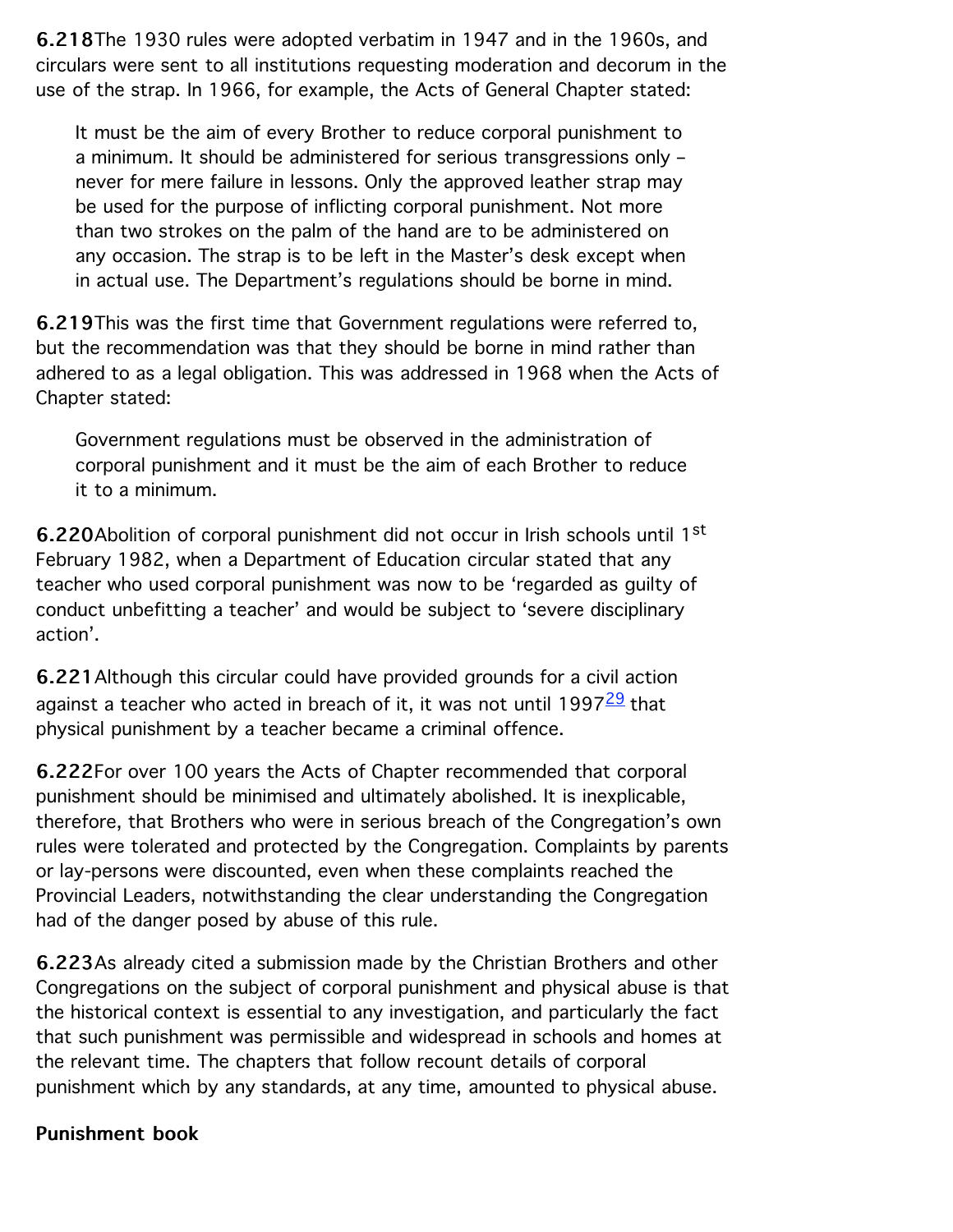6.224Under the 1933 Rules and Regulations for Certified Industrial Schools, all such schools were required to keep a punishment book in which all serious punishments were to be recorded.

6.225There was no evidence that the Christian Brothers kept such a book in any of their residential schools during the relevant period. To require exclusive reliance on records and documentation was a difficult position to justify, because the Brothers themselves failed to keep the records that were required by law, and which were intended to allow external inspectors to see that regulations were being complied with.

6.226However, such documents that do exist are an important source of information. In the chapters on each individual institution that follow, a detailed examination of the records precedes the oral evidence heard by the Committee in the hearings.

### Sexual abuse

6.227The Congregation's approach to allegations of sexual abuse of pupils was broadly similar for all its schools. It was set out by Br Michael Reynolds in a representative capacity in September 2005 and may be summarised as follows:

- The Congregation accept that there were instances when members of the Congregation and members of staff engaged in the sexual abuse of boys while in their care.
- That such instances took place is a matter of great regret to the Congregation.
- That there was no systemic sexual abuse of boys in their institutions.
- Brothers who did sexually abuse boys betrayed the trust given them and thereby caused pain to the great number of Brothers who honoured this trust and devoted themselves to the education and welfare of the boys in their care.

6.228It is stated in the Congregation's Artane Opening Statement that:

- The Congregation endeavoured to ensure the safety of the children in its care, whether in day schools or in residential institutions.
- Brothers, during their training as teachers, were not given specific instruction in child protection, and such instruction is relatively new in the training of teachers and others involved in the education and care of youth.
- The issue of sexual abuse was seen as a moral one where such abuse was seen as a grave moral failing. It was the cause of scandal and a moral danger both to the child and to the abuser.
- Long-term psychological damage caused by sexual abuse was not understood by society at the time.
- The recidivist nature of child sexual abuse was, likewise, not understood by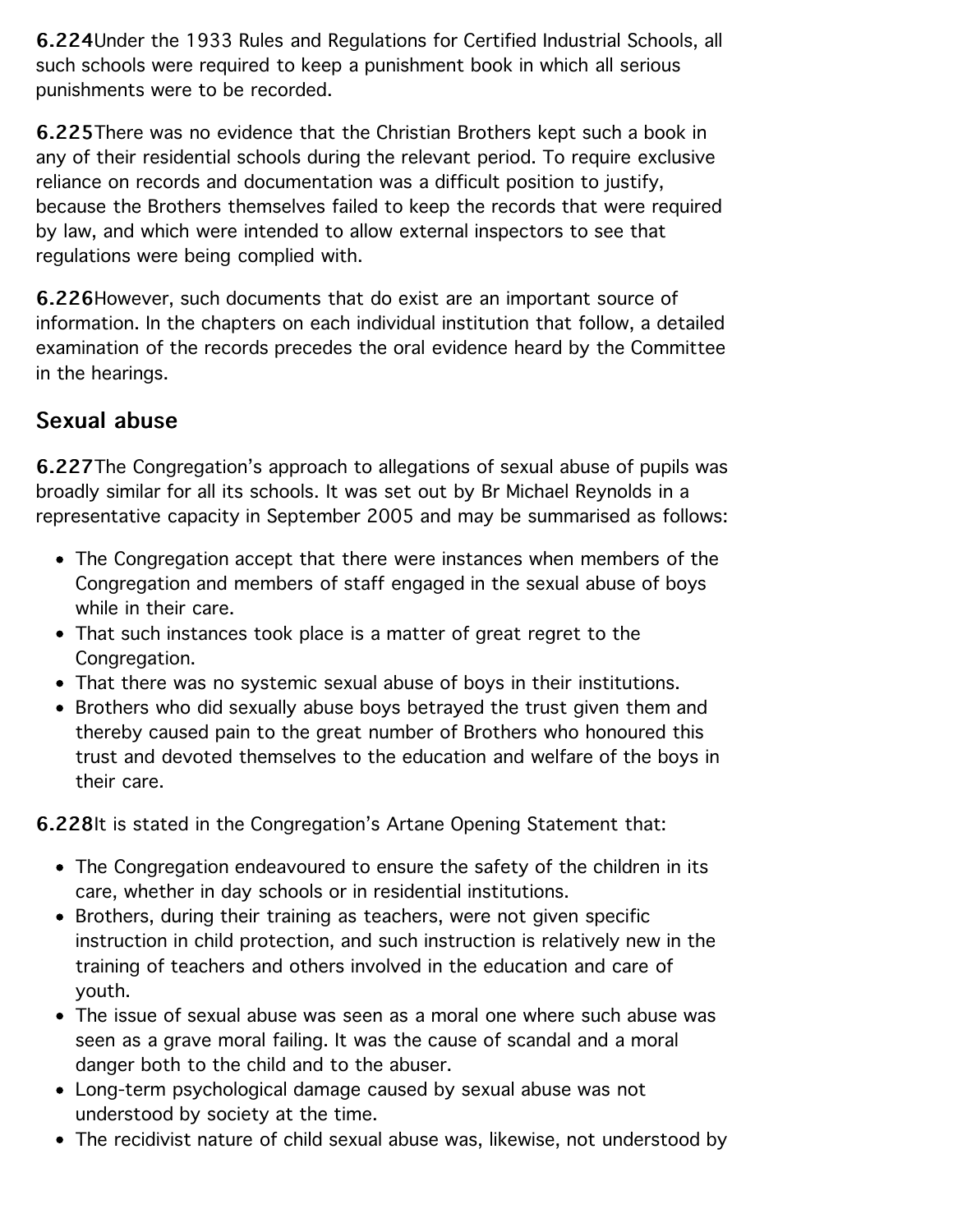society at that time.

- The response of the Congregation to instances of sexual abuse was conditioned by this inadequate understanding of the issue.
- Procedures were in place for dealing with abuse, but they were of their time and were therefore very inadequate by current standards.

6.229The Congregation's statement describes how Brothers guilty of child sexual abuse were dealt with:

- A Brother not yet a finally professed member of the Congregation was usually dismissed.
- A finally professed Brother was summoned to the Provincialate and either given a formal Canonical Warning or dismissed.
- A repeat offender was dismissed.

6.230The source material referred to and analysed by the Congregation in making its submission was identified as contemporaneous documentation extracted from the Provincial Archives of the Christian Brothers in Ireland and the General Archives of the Christian Brothers in Rome. As in the case of its submission in relation to corporal punishment, the Congregation does not in this submission place reliance on other possible sources of information such as the recollections and accounts of those who lived and worked in the institutions during the relevant period, nor on the accounts contained in the statements of complainants furnished to the Commission.

6.231The documents extracted from the Christian Brothers archives in Rome were not comprehensive; in most cases, they did not contain statements of the evidence; they sometimes referred to the offence under scrutiny in oblique terms and they referred only to those cases where the allegation against the Brother was considered well founded.

6.232Having analysed the documented cases, the Congregation concluded that the approach to sexual abuse was that it was seen as a moral issue. Such abuse was seen as a grave moral failing on a number of grounds:

- It was morally wrong, sinful in itself.
- It was a cause of serious scandal to and endangered the morals of the child.
- It damaged the reputation of the individual offender, the institution and the Congregation.

6.233Its analysis of these cases also leads the Congregation to comment that there was no adequate understanding either of the emotional impact which sexual abuse caused the child or of the recidivistic nature of the abuser. The Congregation agreed with a suggestion by counsel for the Commission that the fact that the abuse was a crime should have been added to this list.

6.234It was submitted by the Congregation that, while the approach to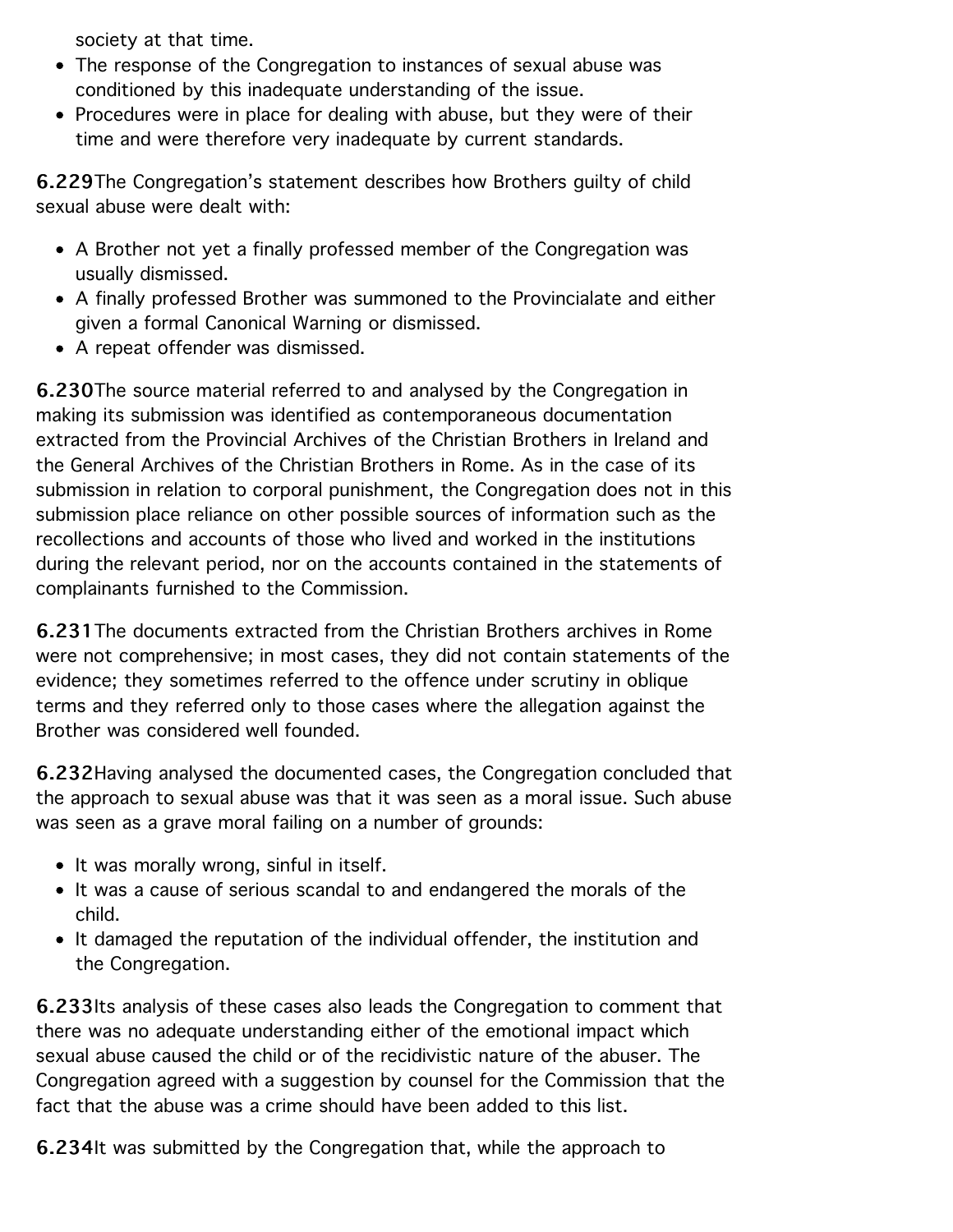instances of sexual abuse of children was very inadequate by present-day standards, the manner in which the Congregation did respond was characterised as follows:

- There was no cover up of the issue.
- When personnel became aware of the issue they reported it to the Congregation authorities.
- Structures in place made it possible for boys to bring such issues to the attention of the Resident Manager or other personnel, and this in fact happened.
- The Congregation removed the abusers from the institution and in most cases from the Congregation.
- The Congregation Visitor was attentive to the dangers of sex abuse.
- Guidelines and recommendations were issued to assist with child protection.

6.235In its investigations into individual schools, the Committee found that the Congregation's response to sexual abuse fell short of the measures outlined above.

6.236After the conclusion of the evidence given in Phases I, II and III hearings, the Congregation furnished written submissions setting out its position in relation to various aspects of the evidence heard by the Investigation Committee.

6.237In essence, the submissions made by the Christian Brothers at this stage in relation to allegations of abuse were that the quality and reliability of the evidence given by complainants during the Phase II hearings had been undermined owing to a broad range of significant factors. The effect of these undermining factors was to render much of the evidence (particularly in respect of sexual abuse) implausible, inconsistent, contradictory, and therefore unreliable.

# Assessment of evidence

6.238The Congregation emphasised in its submissions the impact that publicity and lobby groups had on the reliability of evidence about abuse. It also outlined concerns regarding the Statute of Limitations (Amendment) Act, 2000 which, it submitted, affected the reliability of allegations of sexual abuse.

6.239Many witnesses were questioned closely by counsel for the Christian Brothers about their association with lobby and support groups. There was a clear implication by the Congregation that active association with a lobby group was indicative of a lack of objectivity on the part of the witness.

6.240The Committee recognised there were grounds for concern that some complainant witnesses had been influenced by events at meetings. For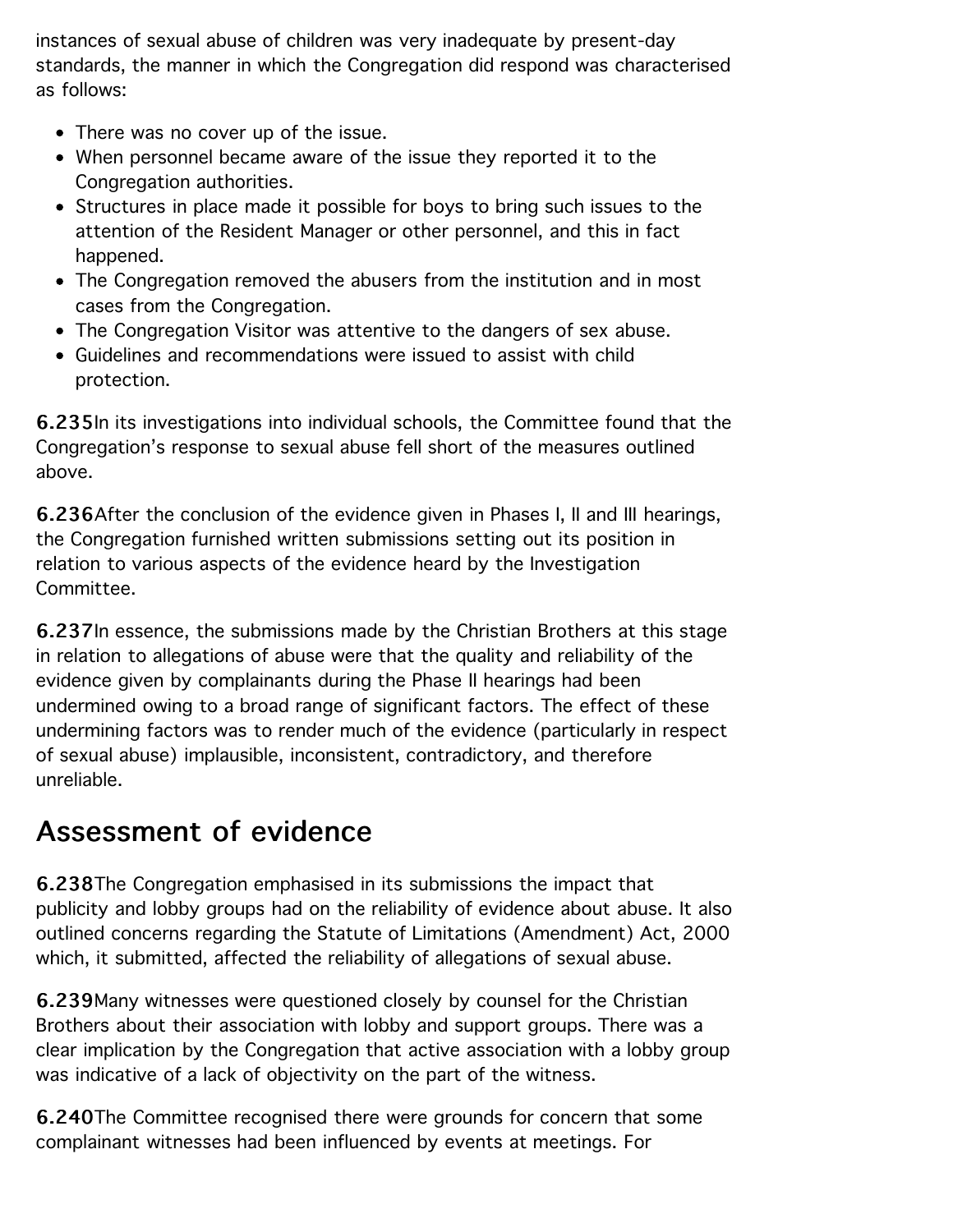example, lists of names of Brothers who were present in the institutions were distributed at some meetings so that ex-residents would be able to name abusers. Issues such as this diminished the credibility and reliability of the testimony of some witnesses.

6.241The Christian Brothers were able to cross-examine all the complainants who came forward, and the issue of collusion was fully explored by their counsel. Evidence of some witnesses was discounted by the Committee where these issues arose.

6.242The Statute of Limitations (Amendment) Act, 2000 was also cited by the Congregation as a significant factor, in that it granted extension of time for bringing claims for damages in respect of sexual abuse in circumstances that did not apply to other forms of abuse including physical abuse. One of the conditions for getting an extension was making a complaint to the Gardaí.

6.243In their final Submission for Artane, the Christian Brothers stated:

it is likely that complainants were aware of the possibility of this requirement being incorporated into the pending legislation. Indeed ... many complainants went to the Gardai at the suggestion of their legal advisors.

6.244The Submission went on to state:

A substantial number of the other allegations of sexual abuse which were made to the Commission (including allegations where the complainant ultimately chose not to give evidence) were first made to the Gardai around 1999/2000 also and it is not unreasonable to infer that some of these complainants may have been influenced by the prevailing perception as to what they would have to allege so as to be eligible to make a claim for compensation.

6.245Matters affecting weight and transparency of evidence were not confined to complainants. On the respondent side, some members and exmembers of the Congregation were reluctant to speak openly and frankly about their memories of the industrial schools in which they worked. They were reluctant to criticise the Congregation or their colleagues, and the defensive attitude which was adopted by the Congregation in its Opening Statement was mirrored by some of the respondent witnesses.

6.246These and other considerations were relevant in assessment of evidence, but the occasions of determining facts that were merely asserted on one side and denied on the other, with no accompaniment of documentary or circumstantial material or corroboration, were greatly reduced by the Committee's method of investigation.

# Impact of allegations on respondents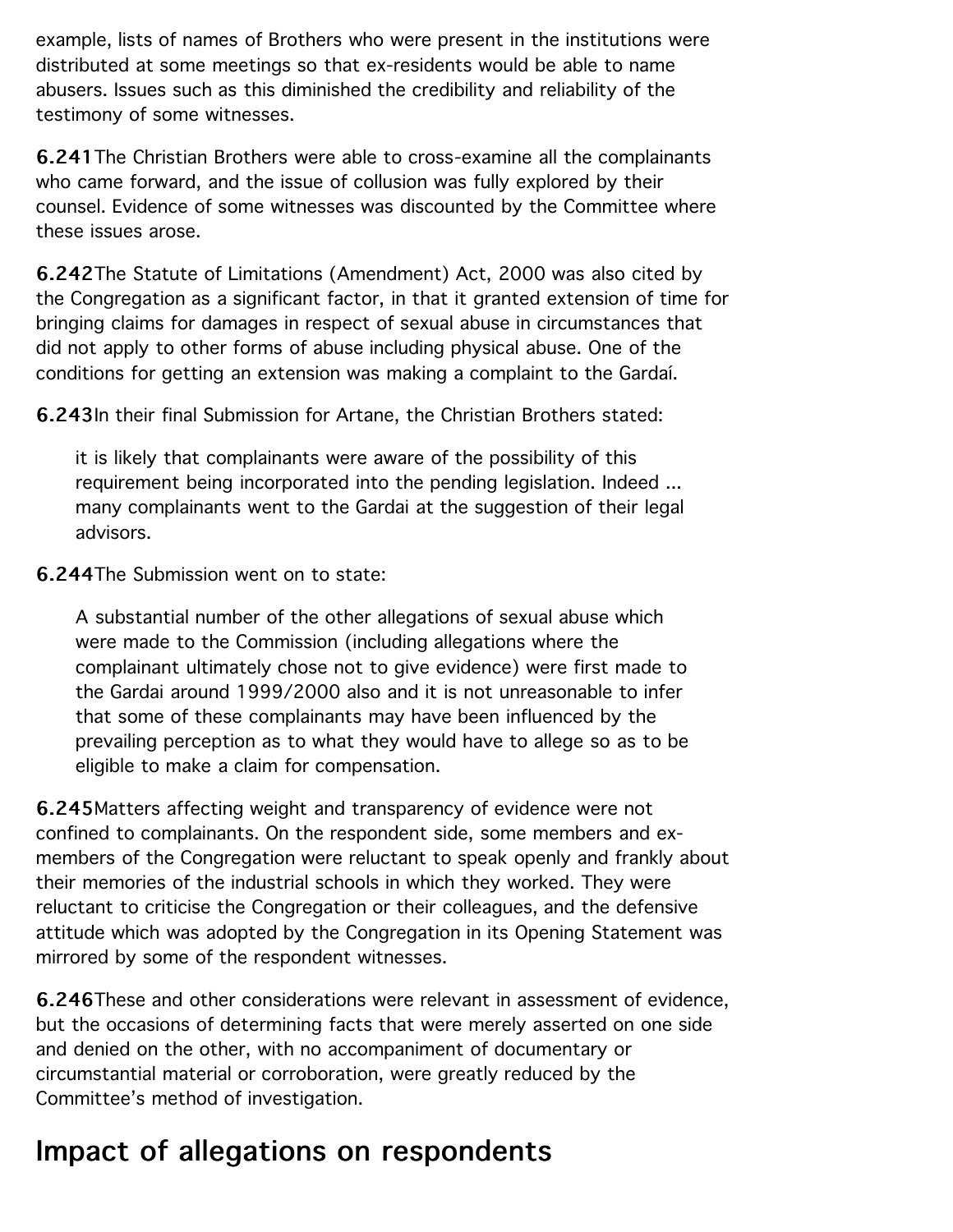6.247The Committee was satisfied that some allegations of abuse were false. A small number were not the result of contamination or exaggeration but were deliberately manufactured for the purposes of compensation or to cause maximum damage to the Christian Brothers.

6.248Respondents spoke to the Committee about the impact that allegations of sexual abuse had on their lives.

6.249One Brother had an allegation of sexual abuse made against him which was never pursued by the complainant. This Brother had come in to the Investigation Committee to answer this charge, but was not given an opportunity to do so because of the failure of the complainant to attend, and expressed his distress at having the allegation hang over him for four and a half years.

6.250Another Brother described an allegation of sexual abuse that was made against him as 'hurtful'. He went on to say that there had never been an allegation against him in all of the subsequent 40 years that he had been a teacher. 'Yes, I feel deeply hurt that these allegations come from a period in my life where I literally cared for the uncared for'.

6.251After two years, a decision was made by the Director of Public Prosecutions (DPP) that no prosecutions would take place. He spoke of the impact the allegations had:

This has had impact not alone on me ... But it has impacted on me and my family. It has impacted also on a true and loyal staff, that any one of those could find themselves where I am today. This has got to be stopped. How I don't know, but it will have to be halted.

6.252This man was reinstated to his teaching position shortly after the DPP's decision, when the Board of Management of his school declared itself satisfied, after an investigation, that this be done.

6.253Another Brother described the experience of being accused of wrongdoing in 1997, some 40 years after he had left the Institution:

It was eight years of torture and disappointing because I felt I had dedicated myself when I was in Artane to the people there and done great work and I was the same in every school I was in and this was a horrible way to finish my career.

6.254This former Brother was in his mid-60s when these allegations were put to him. He was married with two children. Eventually, some seven years after the initial interrogation, the DPP made a decision not to prosecute.

6.255Allegations of sexual abuse are difficult to verify. Length of time and the inherent secrecy of the act make it hard for complainants to prove their case,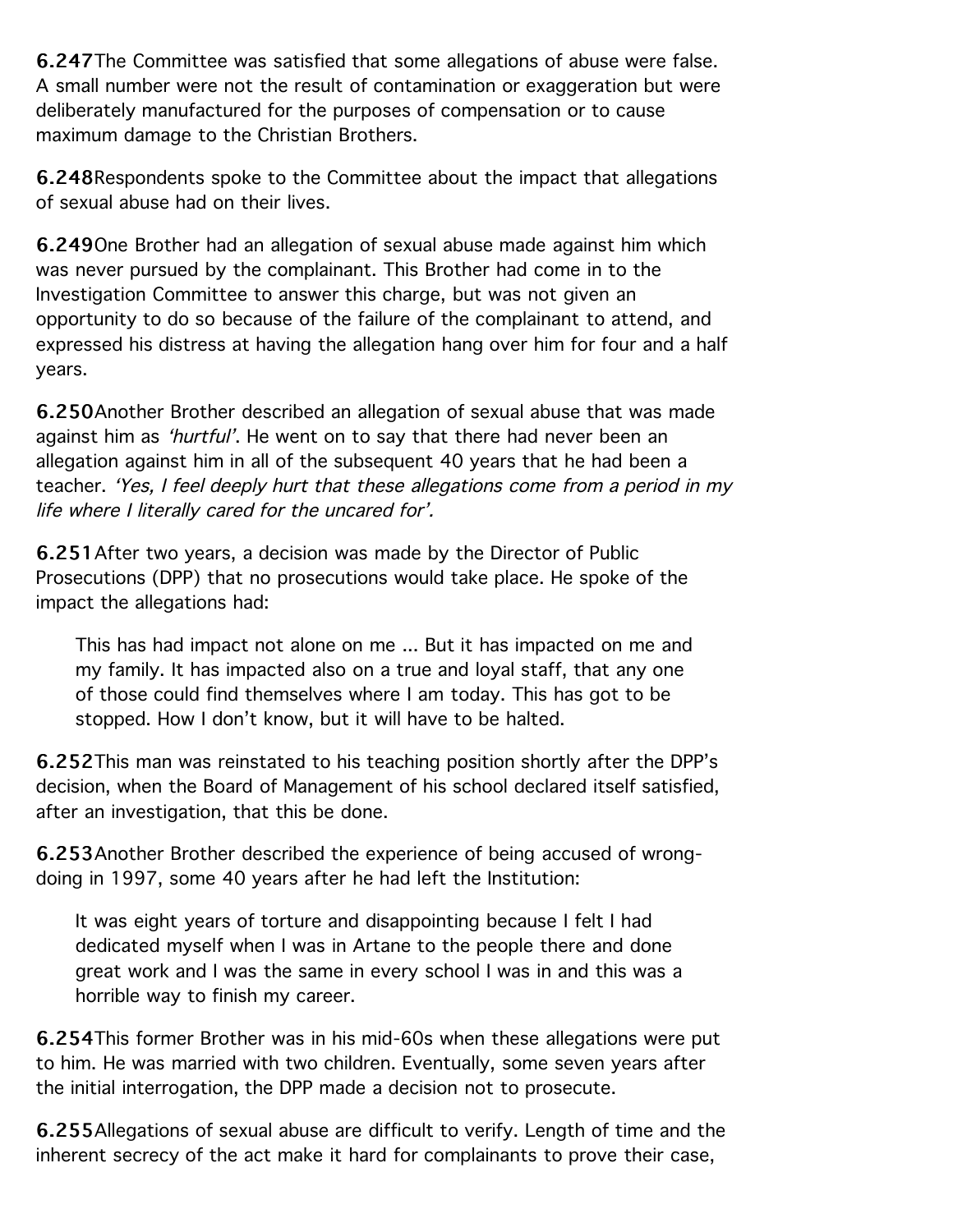even on the 'balance of probabilities'. To prove such a case beyond reasonable doubt, as is required by the criminal law, is even more difficult. In the same way as it is difficult to prove abuse, so it is also difficult to prove that abuse did not occur.

6.256In one case before the Committee a Brother was reinstated on the strength of a DPP decision. Counsel for the Congregation stated that there was 'an infrastructure put in place ... to determine what is the correct thing to do'.

6.257In subsequent correspondence with the Investigation Committee, it emerged that no such procedures had been followed in this case and that the decision had been taken by the Provincial Leadership Team. The decision was based on the fact that the only allegations against this man were from the two years he had spent in Artane and that the Leadership Team 'were satisfied that they had no concerns that Br Romain<sup>30</sup> posed any childcare dangers to children or pupils under his stewardship'.

6.258The Congregation stated that they were guided in this case by the 1987 Regulations and by the Irish Bishops Advisory Committee which issued 'A Framework for a Church Response' (Green Book 1996) 'which was being adhered to by the Congregation'. In fact, the Green Book set out a detailed procedure for dealing with allegations of child sexual abuse and these do not appear to have been applied in this case.

6.259It is in the interests of both genuine complainants and accused that allegations be investigated expeditiously and in an independent and transparent manner.

# The private hearings – Phase II

6.260At the private hearings the Congregation of the Christian Brothers was usually represented by senior and junior counsel, who were attended by the firm of Maxwells, Solicitors. At least one senior member of the Congregation, and on most occasions more than one, was present on each day of the hearings and heard all the testimony of both respondents and complainants. Individual respondents were represented by either senior or junior counsel or by both. They, too, had their own solicitor in attendance. Complainants were represented for the most part by senior counsel. Solicitors for the complainants were also present. Some members of the Investigation Committee legal team was present throughout.

6.261The Congregation provided their own responses to all the complainant statements. Most were signed by former members of staff and they generally took the form of a blanket denial of the allegations.

6.262There were several problems with these response statements: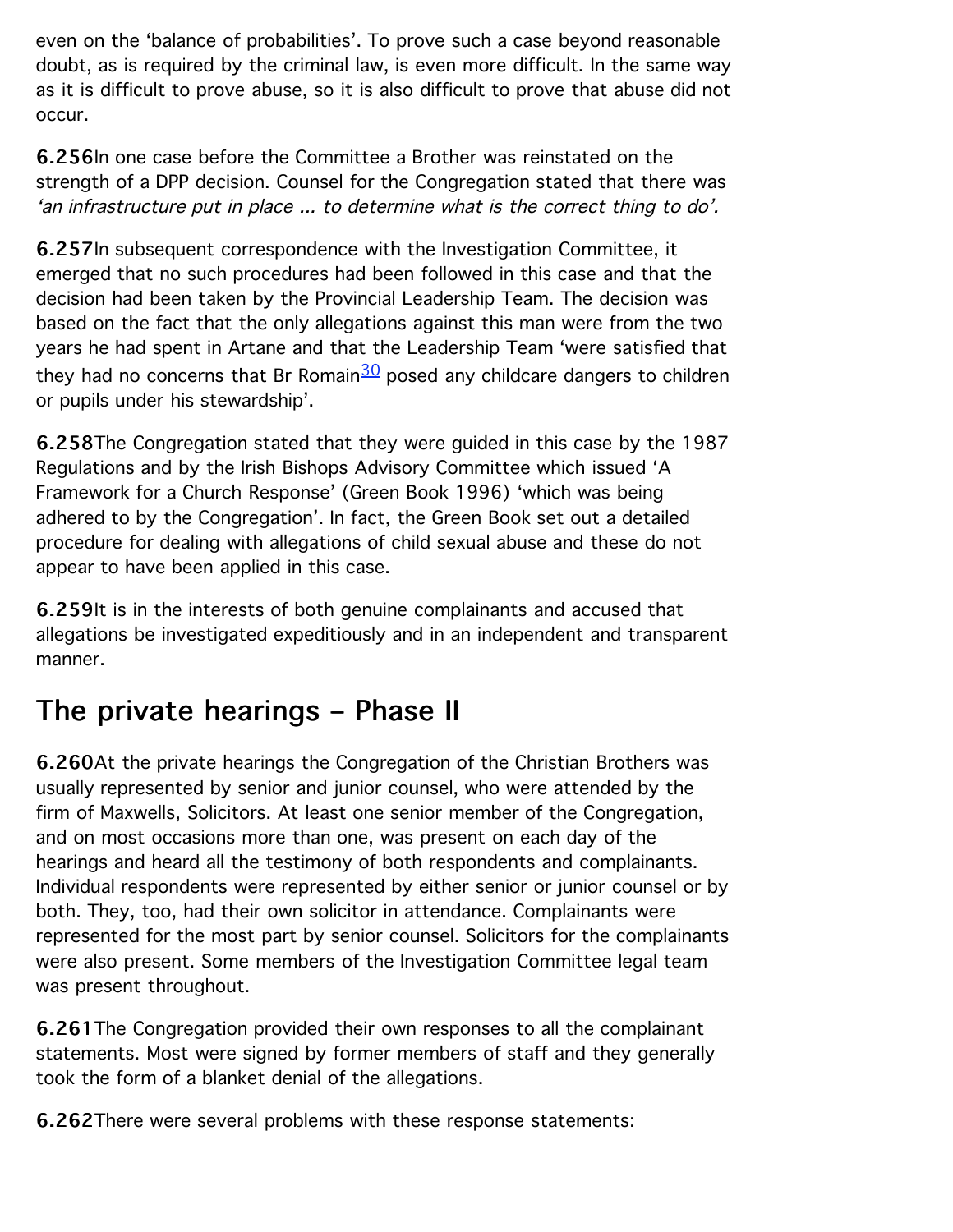- Some of the statements were signed by Brothers who were not in the School at the time. The fact that they had signed the document gave the impression that they were in a position to affirm the facts asserted in statements, but in reality they were in no position to do so.
- Brothers who signed the statements gave evidence to the Committee that contradicted the facts asserted in the response statements.
- Some statements simply omitted relevant facts, while at the same time making assertions that were known to be incorrect or misleading.

6.263The Christian Brothers began making their response statements using a policy of denying that a Brother was ever in the institution when a complainant had got a name even slightly wrong, or had used a Christian name or a nickname rather than the Brother's surname.

6.264Counsel explained the reason for this approach as follows:

I understand that in the early statements instructions were given that the Brothers were known only by their surnames. We now know after only a few days it was a mixed bag.

6.265In circumstances where the individual respondent either admitted abusing the complainant, or elected to ask no questions, the Congregation was still entitled to cross-examine the witness, and in most cases it availed itself of this opportunity.

6.266The records provided by the Congregation, whilst limited and incomplete in some respects, were more extensive and detailed than the materials in the archives of other Congregations, and contributed significantly to the overall picture of these institutions. The structure of the chapters on the institutions, proceeding from documented cases of abuse to the uncorroborated evidence, reflects this approach. The documented cases were examined for behaviour described and for the way the cases were managed. This illuminated attitudes the Congregation had at the time to Brothers who broke the rules.

6.267The documents originally discovered to the Committee were added to on several occasions. A public hearing on discovery issues, arising out of the investigation of Carriglea Industrial School, took place in November 2006 after prolonged correspondence failed to produce requested material. The Congregation supplied this additional material subsequent to that hearing, which included recordings and notes of interviews with Brothers about their experiences in industrial schools. A further substantial body of documentary evidence was furnished in March 2007, when the Congregation's solicitors notified the Committee that it had decided to waive its claim to withhold documents from discovery on the grounds of privilege.

6.268The contemporary records of the Congregation, and in particular their Visitation Reports, allowed an in-depth investigation of the industrial schools under their control, and this was helpful to the work of the Committee.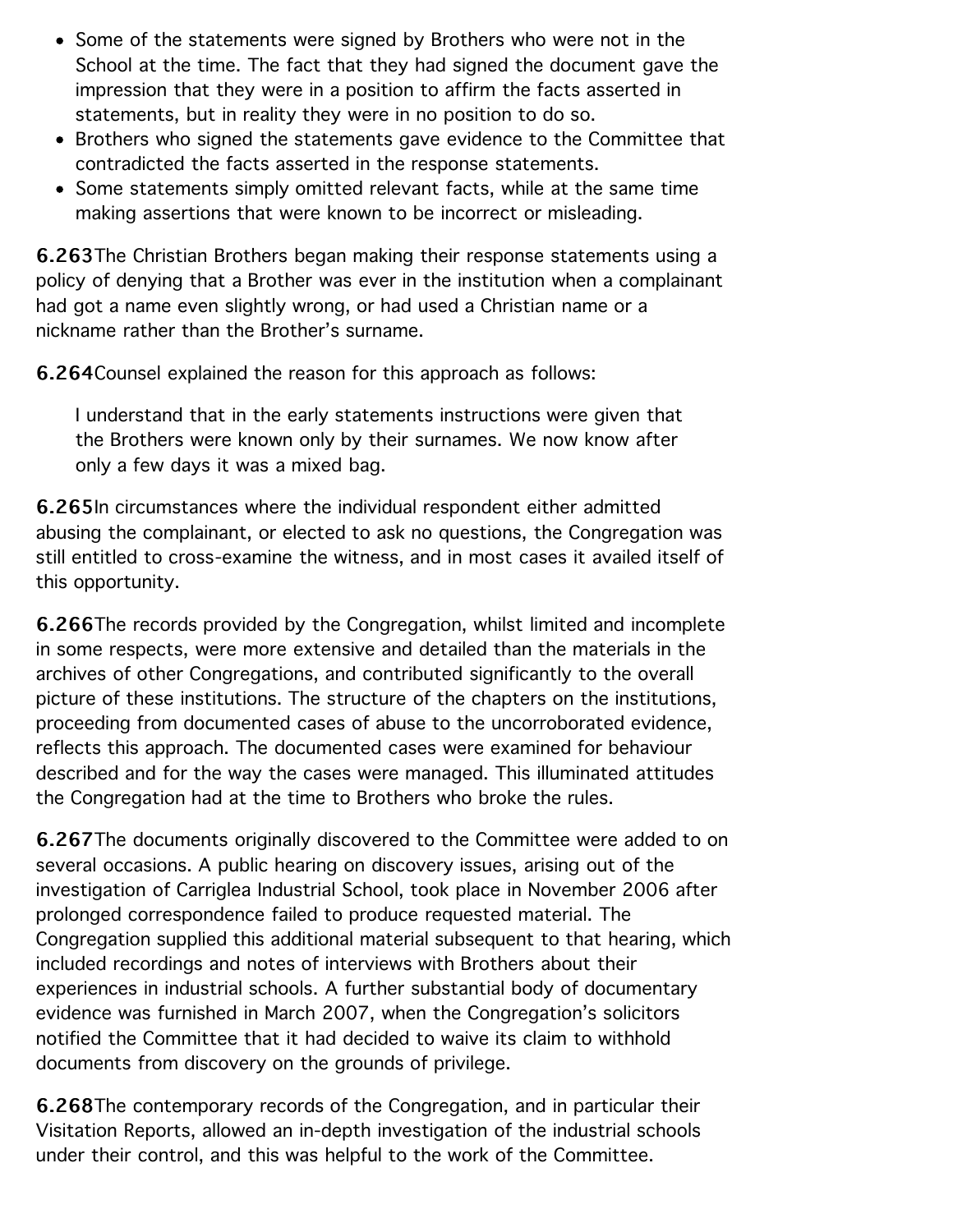$1$  The Holy See is the episcopal jurisdiction of the Bishop of Rome, commonly known as the Pope.

 $\frac{2}{3}$  $\frac{2}{3}$  $\frac{2}{3}$  B. Coldrey, Faith and Fatherland. The Christian Brothers and the Development of Nationalism, 1838–1921 (Dublin: Gill and Macmillan, 1988), p 22.

 $\frac{3}{2}$  $\frac{3}{2}$  $\frac{3}{2}$  There are currently 122 schools in the Christian Brother network in Ireland, according to the Marino Institute of Education website.

 $\frac{4}{1}$  $\frac{4}{1}$  $\frac{4}{1}$  Constitutions (1923).

 $\frac{5}{2}$  $\frac{5}{2}$  $\frac{5}{2}$  The general assembly of representatives from the Congregation of the Christian Brothers.

 $6$  Commission of Inquiry into the Reformatory and Industrial School System Report, 1936 (the Cussen Report) (Dublin: Stationery Office).

 $\overline{2}$  A Visitor was a Congregational Inspector who reported back to the leadership of the Congregation. See Supervision/Visitations below.

 $8$  An association where the main object is the well-being and improvement of a different group of persons, such as men, women and children, or more specially, priests, youths, church helpers, prisoners, immigrants, nurses, married people, couples, etc.

 $\frac{9}{2}$  $\frac{9}{2}$  $\frac{9}{2}$  Cn 653.

 $10$  You shall not commit adultery.

 $11$  You shall not covet your neighbour's wife.

 $12$  Congregation of the Christian Brothers 1962, Chapter VIII 'Chastity', p 23 section 81.

[13](http://www.childabusecommission.ie/rpt/01-06.php#ftnreturn.id13) Const 8 of the 1923 Constitutions.

[14](http://www.childabusecommission.ie/rpt/01-06.php#ftnreturn.id14) Const 97 of the 1923 Constitutions.

 $15$  Congregation of the Christian Brothers 1962, Chapter XIII 'Mortifications & Humilitations', p 30 section 128.

 $\frac{16}{16}$  $\frac{16}{16}$  $\frac{16}{16}$  The Cussen Report 1936 – Commission of Inquiry into the Reformatory and Industrial School System, para 74.

 $17$  This is a pseudonym.

 $18$  There were three programmes broadcast by RTE in 1999 in the 'States of Fear' series: 'Industrial Schools and Reformatories from the 1940s-1980s', 'The